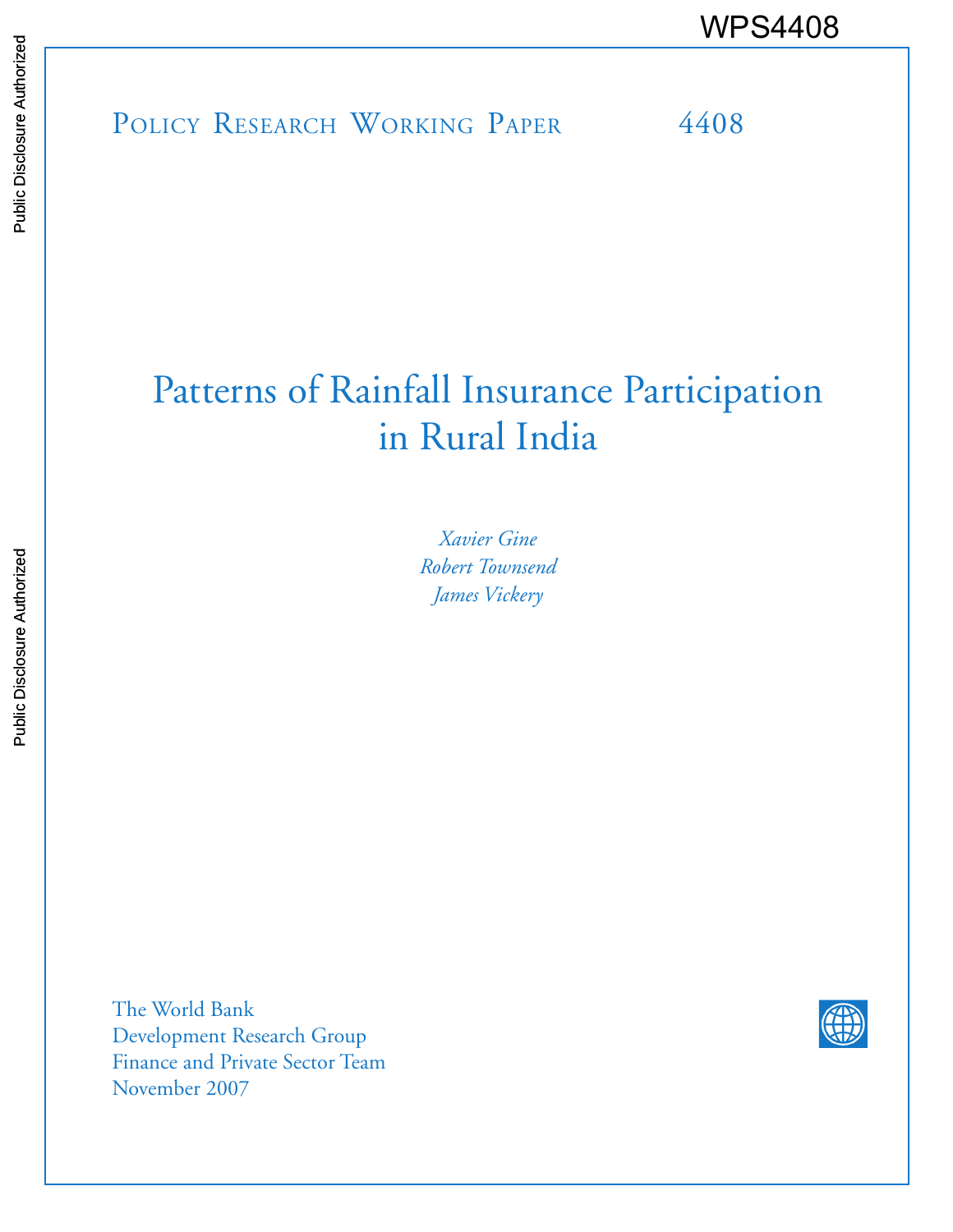#### POLICY RESEARCH WORKING PAPER 4408

## **Abstract**

This paper describes the contract design and institutional features of an innovative rainfall insurance policy offered to smallholder farmers in rural India, and presents preliminary evidence on the determinants of insurance participation. Insurance takeup is found to be decreasing in basis risk between insurance payouts and income fluctuations, increasing in household wealth and decreasing in the extent to which credit constraints bind. These results match with predictions of a simple

neoclassical model appended with borrowing constraints. Other patterns are less consistent with the "benchmark" model; namely, participation in village networks and measures of familiarity with the insurance vendor are strongly correlated with insurance takeup decisions, and risk-averse households are found to be less, not more, likely to purchase insurance. We suggest that these results reflect household uncertainty about the product itself, given their limited experience with it.

*The Policy Research Working Paper Series disseminates the findings of work in progress to encourage the exchange of ideas about development issues. An objective of the series is to get the findings out quickly, even if the presentations are less than fully polished. The papers carry the names of the authors and should be cited accordingly. The findings, interpretations, and conclusions expressed in this paper are entirely those of the authors. They do not necessarily represent the views of the International Bank for Reconstruction and Development/World Bank and its affiliated organizations, or those of the Executive Directors of the World Bank or the governments they represent.*

This paper—a product of the Finance and Private Sector Development Team, Development Research Group—is part of a larger effort in the group to study the determinants of participation in microinsurance schemes. Policy Research Working Papers are also posted on the Web at http://econ.worldbank.org. The author may be contacted at xgine@worldbank. org.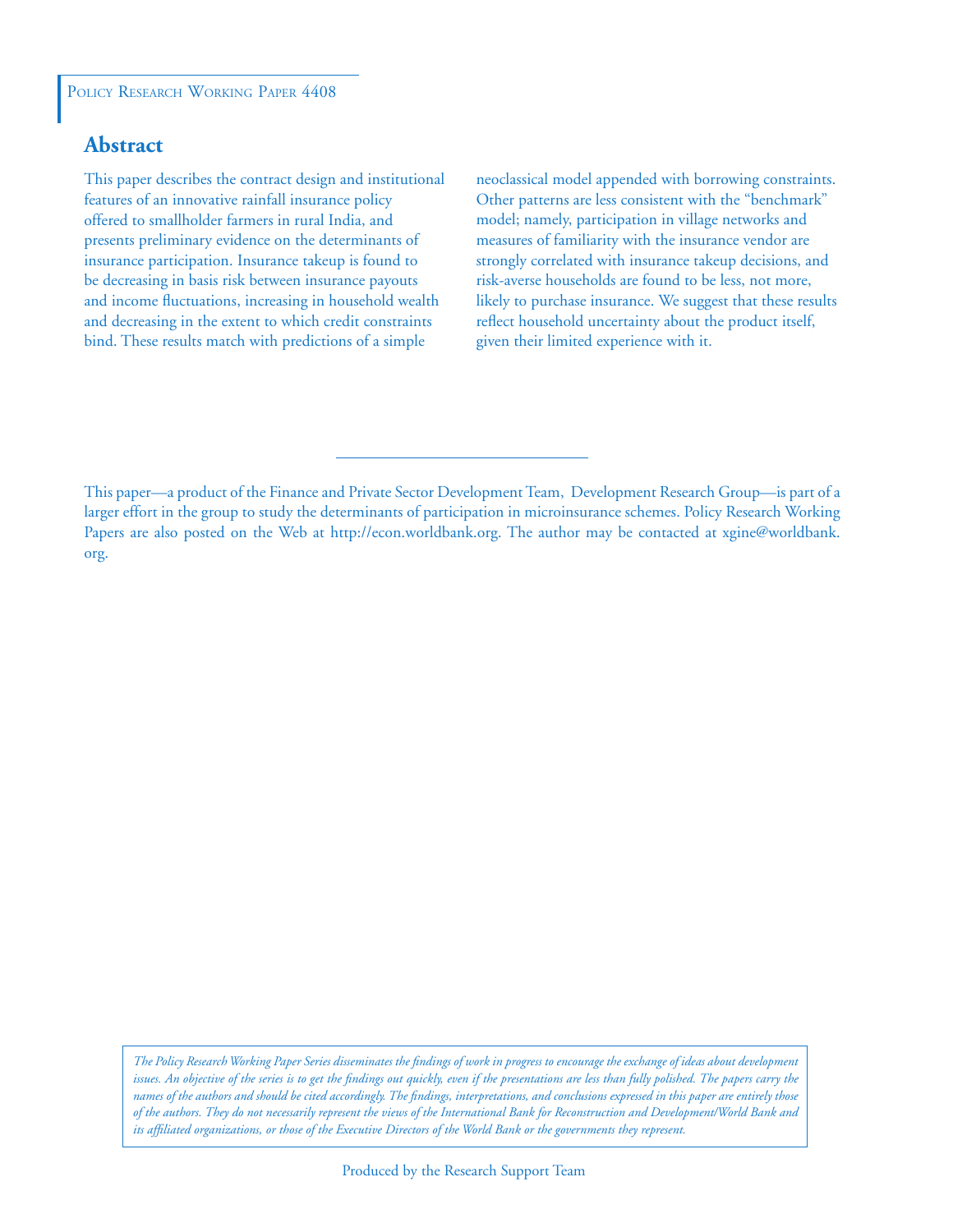## **Patterns of Rainfall Insurance Participation in Rural India**

Xavier Gine (World Bank, DECRG) Robert Townsend (University of Chicago) James Vickery (Federal Reserve Bank of New York)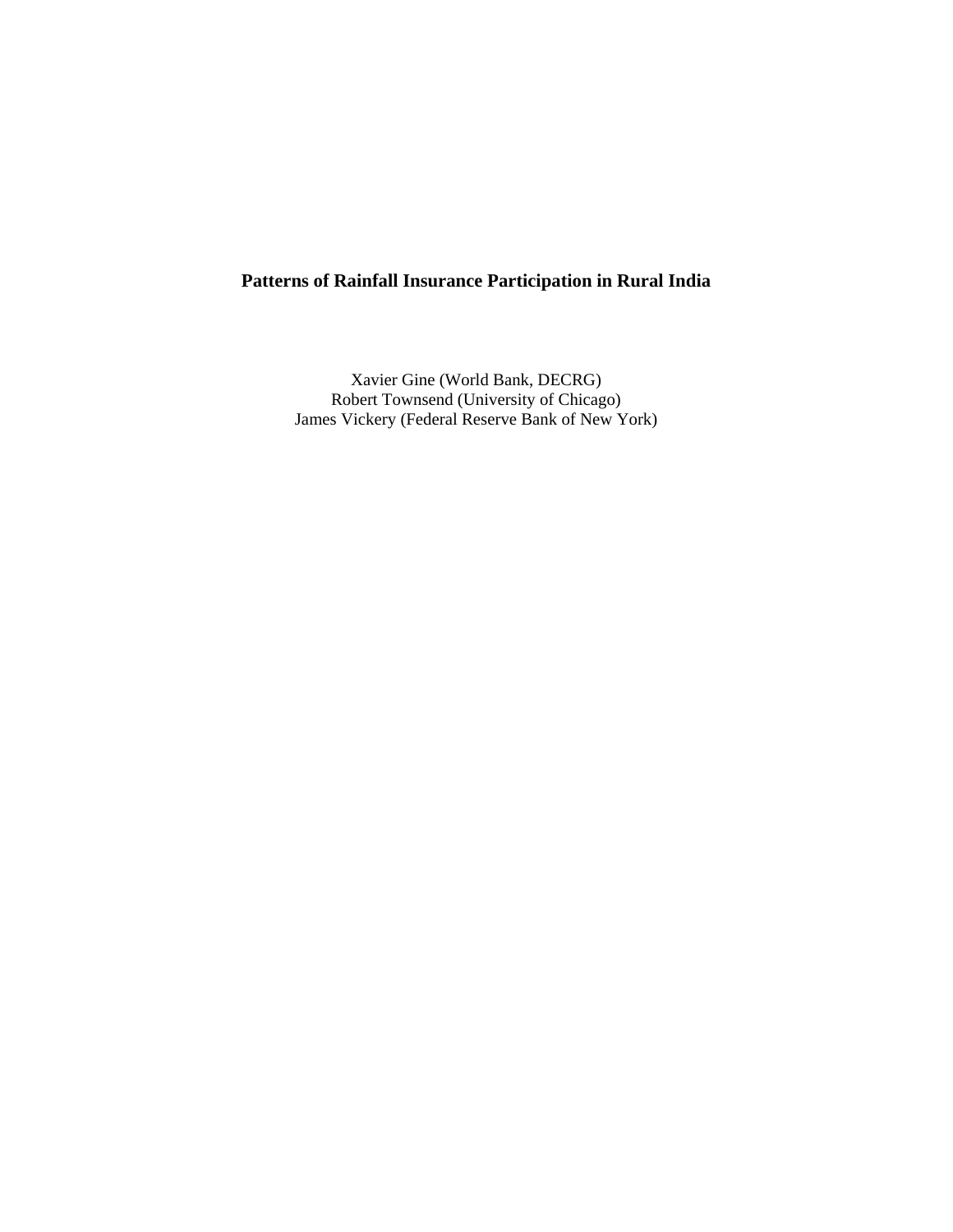#### **1. Introduction**

Insurance markets are growing rapidly in the developing world. As part of this growth, innovative new products allow individual smallholder farmers to hedge against agricultural risks, such as drought, disease and commodity price fluctuations. For example, a recent World Bank volume (World Bank, 2005a) discusses ten case studies in countries as diverse as Nicaragua, Ukraine, Malawi and India. Each is a study of "index insurance an insurance product whose payouts are linked to a publicly observable index such as rainfall recorded on a local rain gauge. Advocates argue that index insurance is transparent, inexpensive to administer, enables quick payouts, and minimizes moral hazard and adverse selection problems associated with other risk-coping mechanisms and insurance programs.

 These financial innovations hold significant promise for rural households. Shocks to agricultural income, such as a drought-induced harvest failure, generate movements in consumption for households that are not perfectly insured, and at the extreme, may lead to famine or death. Available evidence suggests households in developing countries are partially although not fully insured against income shocks (e.g., Townsend 1994, Morduch 1995, Lim and Townsend 1998). Moreover, weather events tend to affect all households in a local geographic area, making other risk-sharing mechanisms like interhousehold transfers and local credit and asset markets less effective at ameliorating the impact of the shock. Other evidence suggests that households engage in costly ex ante risk-mitigation strategies to reduce fluctuations in agricultural income. Morduch (1995) summarizes a range of evidence of this kind of household "income smoothing"; for example, Indian farmers near subsistence level spatially diversify their plots, and devote a larger share of land to lower-yielding, traditional varieties of rice and castor. These activities reduce the variability of agricultural revenues, but at the expense of lower average income.

This paper studies a particular rainfall insurance product offered in recent years to smallholder farmers in the Andhra Pradesh state of southern India. The product provides a payout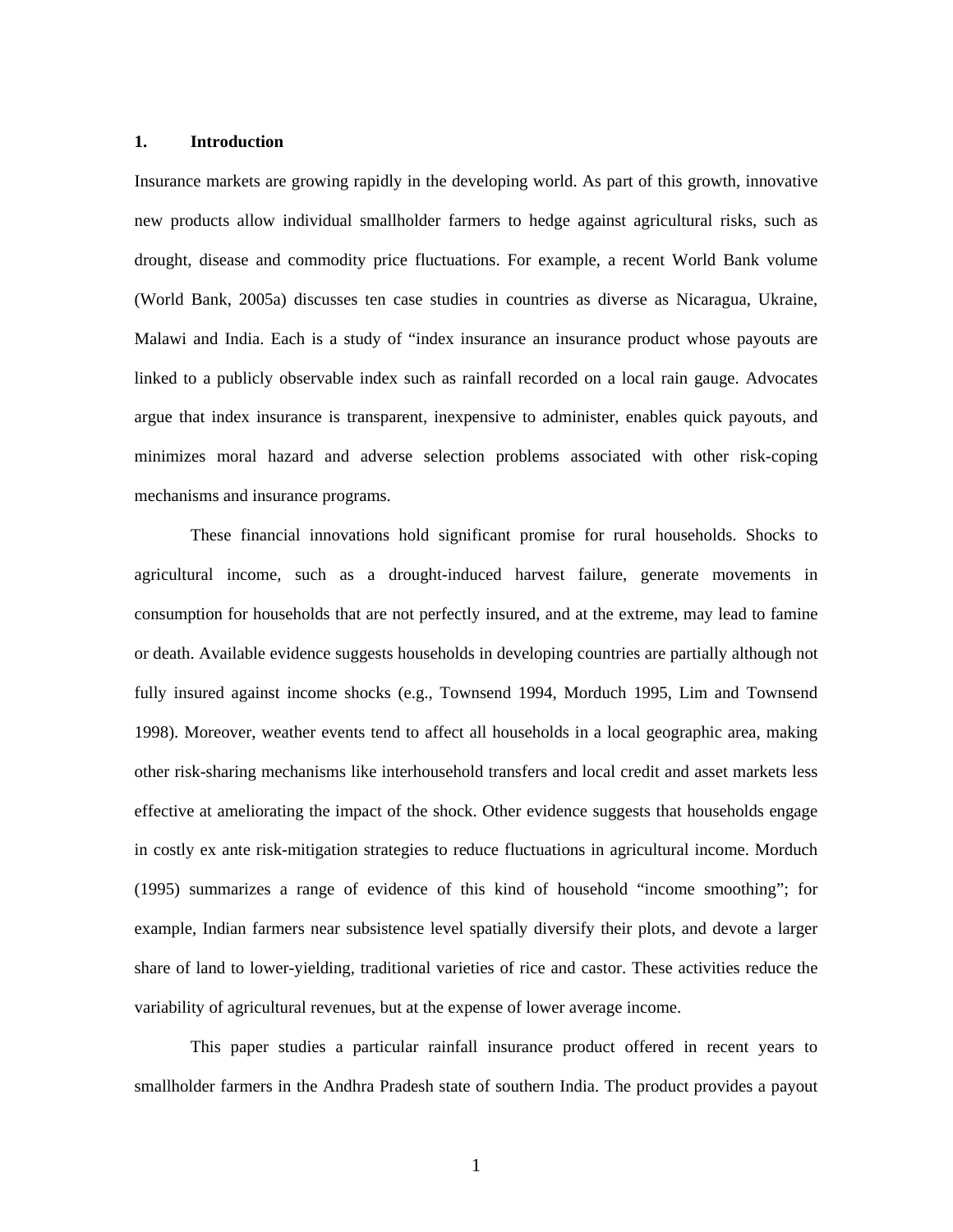based on rainfall during three separate phases of the Kharif, or monsoon season, and is inexpensive enough to be accessible to farmers of modest income (one policy covering all three phases of the Kharif costs around Rs. 150-250, equivalent to US\$3-5). The product is sold to farmers by BASIX, a microfinance institution, and rainfall risk is underwritten by the insurance firm ICICI Lombard and their reinsurers.

A basic research question for the study of micro-insurance markets is estimating the crosssectional determinants of household insurance takeup, and identifying the impediments to trade that prevent remaining households from participating. After describing the insurance product, we present empirical evidence on the determinants of insurance participation, based on a household survey implemented by ICRISAT and the World Bank in late 2004. We first evaluate takeup patterns against a simple neoclassical benchmark, which predicts that insurance participation is increasing in risk aversion and the variance of risk, and decreasing in basis risk between insurance payouts and the risk to be insured. We find some evidence consistent with the basis risk prediction; namely, households that historically plant a high share of castor and groundnut, the two crops for which contracts are designed, are more likely to purchase insurance. Takeup rates are also higher among wealthy households, and lower among households identified as credit constrained. These findings are consistent with an extension of the "benchmark" model to include borrowing constraints.

Other evidence is more difficult to reconcile with the benchmark model. First, among the quantitatively most significant determinants of insurance takeup are variables measuring the household's degree of familiarity with the insurance vendor, such as whether the household is an existing BASIX customer. Participation is also higher among households that are members of the town Gran Panchayat (local council), and those that are connected to other village networks, especially when a larger number of other members or the household's primary network also buy insurance. Second, risk-averse households are somewhat *less* likely to take up rainfall insurance,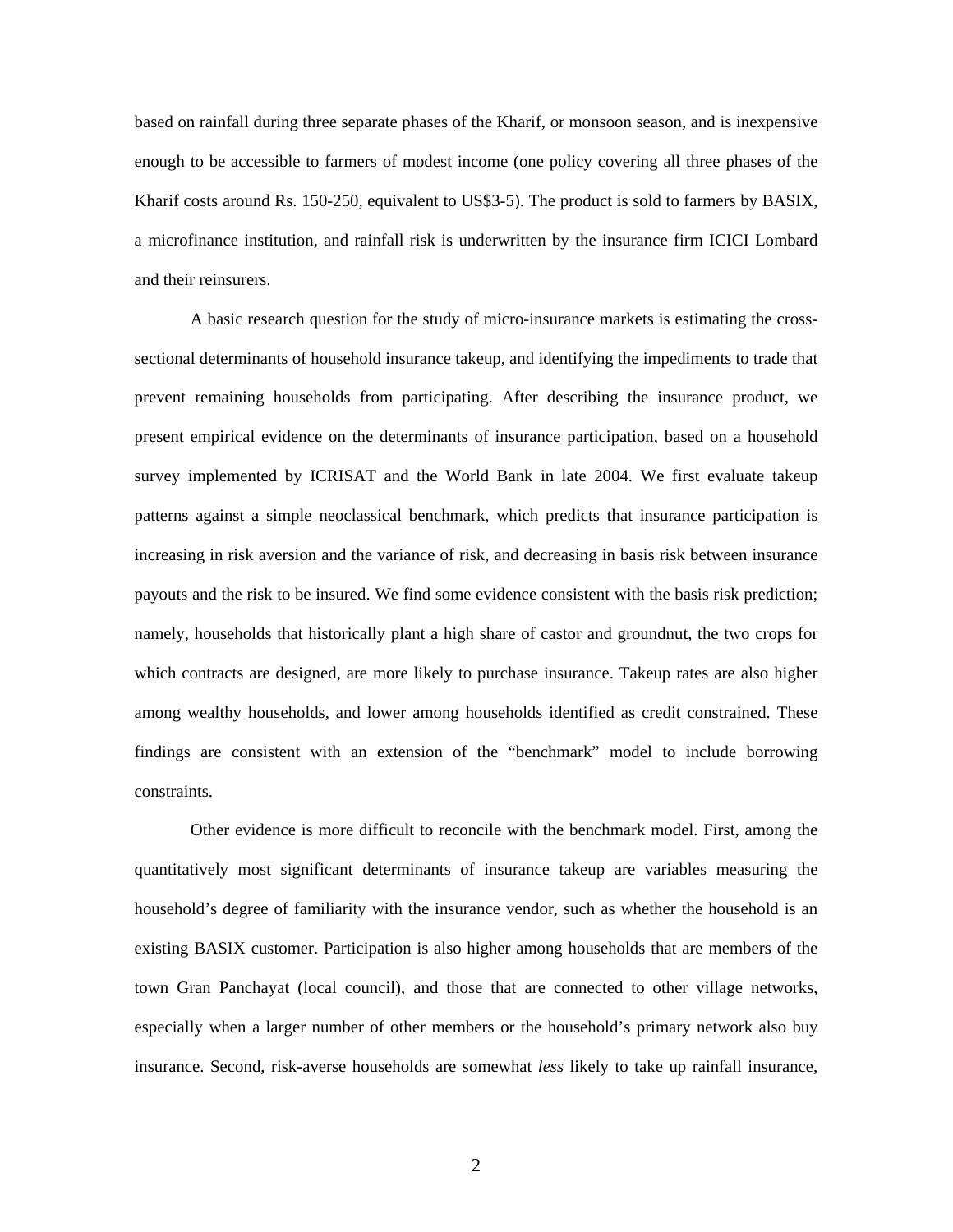not more likely as the neoclassical framework would suggest. This result is concentrated among households that are unfamiliar with the vendor, BASIX, or do not use other types of insurance.

We interpret these finding to suggest that many households are uncertain about the insurance product itself, leading risk-averse households, households with higher costs of evaluating new technologies, and households that are less familiar or place less trust in the insurance provider, to eschew purchasing insurance. This interpretation is also consistent with qualitative evidence: lack of understanding about the product was the most commonly cited explanation for not purchasing insurance, while a significant fraction of purchasers cite "advice from others" as a reason for their decision to buy.

These results represent an early step towards understanding barriers to household participation in "micro-insurance" contracts, and should be viewed as a progress report of our research to date. A new survey implemented during the 2006 Kharif, involving a randomized field experiment, will provide more detailed and robust results about the determinants of participation, as well as the impact of insurance participation on other household decisions.

 Section 2 of this paper outlines the concept of index insurance. Section 3 describes the insurance contract features and related institutional details. Section 4 discusses theoretical determinants of insurance participation, and states hypotheses to be tested. Section 5 discusses our survey, and presents summary statistics. Section 6 presents empirical results. Section 7 concludes.

#### **2. The Promise of Index Insurance**

Index insurance provides a payout based on the realization of a publicly-verifiable aggregate index, such as rainfall at a local rain gauge or an area-wide measure of crop yields. The goal of such insurance is to insulate household income and consumption against aggregate shocks that are plausibly exogenous to the household unit.

A properly designed index insurance policy minimizes or eliminates moral hazard and adverse selection problems that otherwise distort behavior in insurance markets. This is because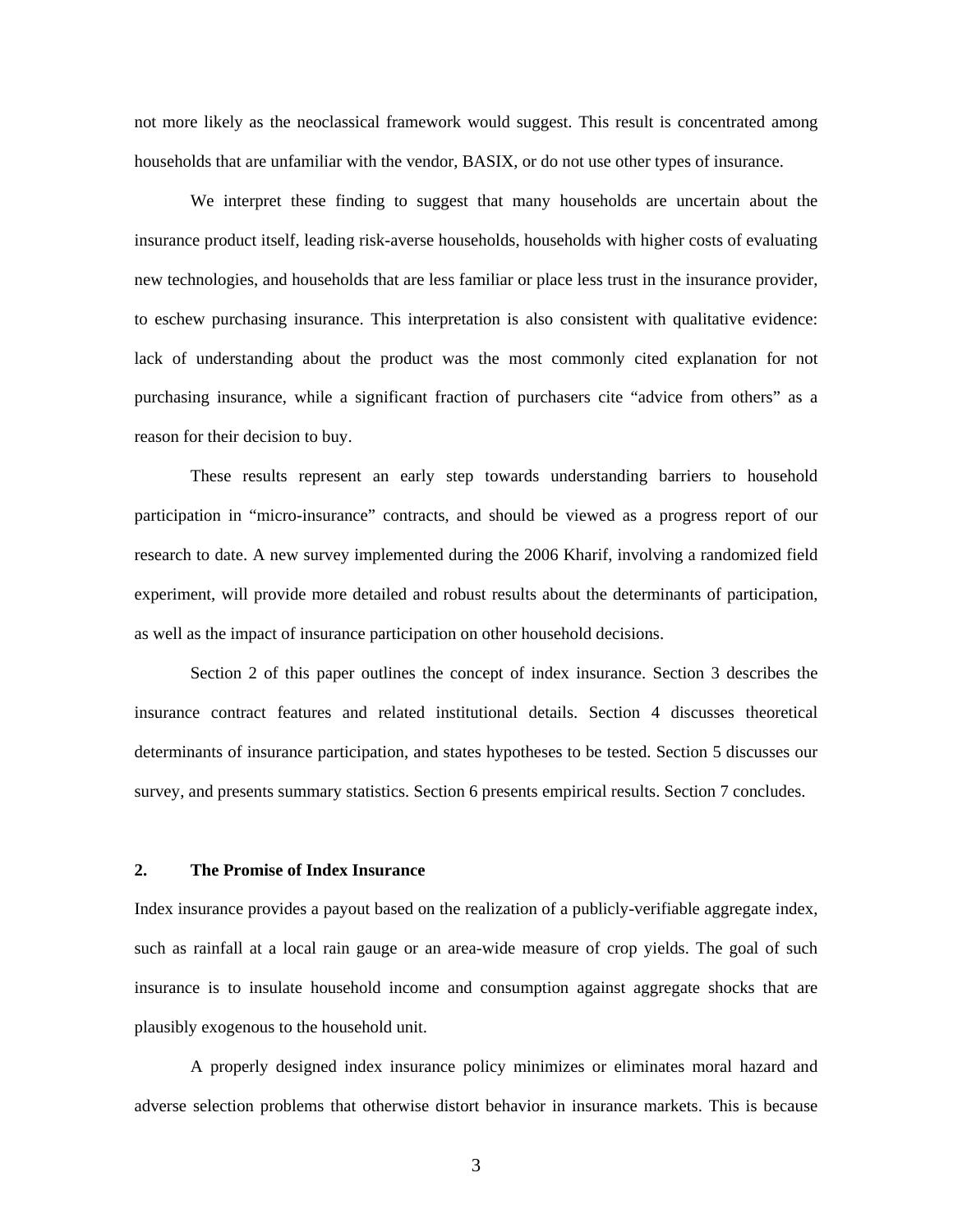payouts are determined by exogenous information which is unaffected by either unobserved household characteristics (adverse selection) or ex-post household decisions (moral hazard). Desirable features of an index include the following: (i) the index is transparent and verifiable to policy-holders, (ii) the calculation of the index is free of tampering or manipulation, (iii) the probability distribution of the index can be accurately estimated, so that the product can be appropriately priced, and the expected return assessed by households, (iv) the index can be measured inexpensively and in a timely fashion, and (v) the realization of the index, or a transformation of the index, is highly correlated with household income and consumption risk.

The most widespread index-type insurance available in India is the government-operated National Agriculture Insurance Scheme (NAIS), which provides a payout based on measured arealevel yields on individual crops. In participating states, farmers are required to purchase NAIS insurance if they take a crop loan from a formal financial institution; other farmers can choose to purchase the insurance voluntarily (Kalavakonda and Mahul, 2005; Mahul and Rao, 2005). For more information, we refer readers to Appendix B, in which we describe the features of NAIS in more detail, and summarize the costs and benefits of NAIS relative to rainfall insurance. (This text is omitted from the main text due to space constraints).

A necessary feature of any insurance contract is that payoffs are correlated with household income and consumption. Available evidence suggests deficient rainfall is a key risk faced by rural Indian households. Table 1 presents self-reported rankings from our survey data of the importance of different risks faced by households. An overwhelming proportion (88%) cite drought as the most important risk they face; crop failure for reasons other than drought, and crop disease, are cited second and third most frequently. Consistent with these self-reports, World Bank (2005b) estimates that a severe drought in Ananthapur and Mahbubnagar, the districts studied in our empirical work, would reduce average rice yields by 45% and 26% respectively, a potentially devastating loss of income for a household near subsistence level.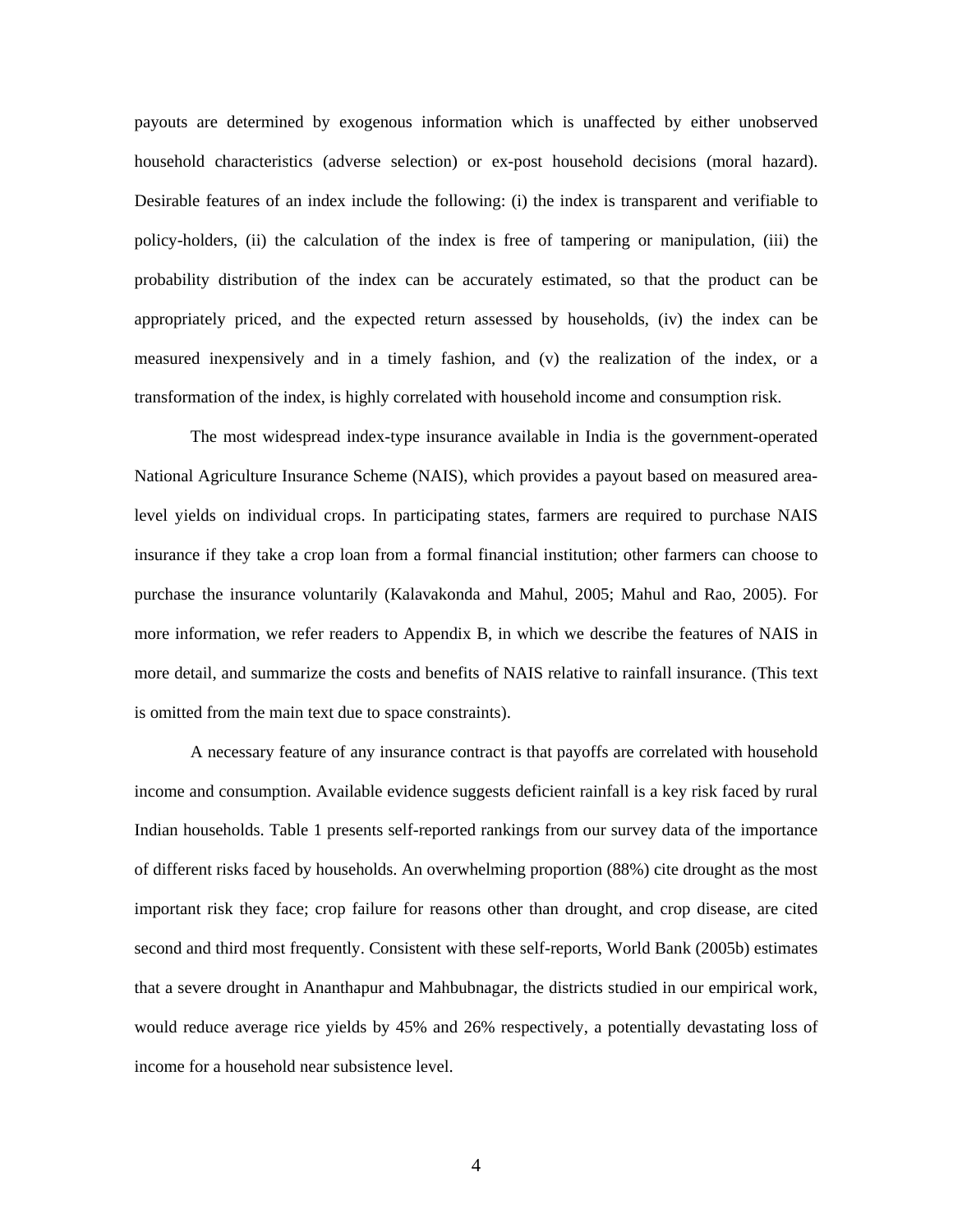#### **Table 1: Sources of risk**

Households were asked to list the most important, second most important and third most important sources of risk that they face. Responses were classified into the categories listed below. The 'weighted sum' percentage is the sum across all three categories where 1st, 2nd and 3rd most important reasons are given weights of 1, 2/3 and 1/3 respectively. Questions 5 and 6 from Part O of the survey: Risk Response.

|                                  | Frequency  |            |            | weighted |
|----------------------------------|------------|------------|------------|----------|
|                                  | 1st reason | 2nd reason | 3rd reason | sum      |
| Drought                          | 925        | 69         | 9          | 49.9%    |
| Crop Failure                     | 31         | 521        | <b>200</b> | 22.8%    |
| Crop Disease                     | 51         | 320        | 149        | 16.1%    |
| Dramatic drop in crop prices     | 6          | 35         | 142        | 3.9%     |
| Unsuccessful Investment          | 4          | 28         | 48         | 2.0%     |
| Loss of livestock/disease        |            | 27         | 12         | 1.5%     |
| Price changes                    |            | 8          | 38         | 1.0%     |
| Illness                          | 3          | 13         | 9          | 0.8%     |
| <b>Job Loss</b>                  | 6          | 10         | 5          | 0.7%     |
| Sudden death of household member |            | 6          | 3          | $0.6\%$  |
| Other, specify                   |            | 2          | 6          | 0.3%     |
| Fires                            |            | 0          | $\Omega$   | 0.3%     |
| Flood                            |            |            | 0          | 0.1%     |
| Loss of land                     |            |            |            | 0.1%     |
| <b>Total</b>                     | 1050       | 1042       | 621        | 100%     |

#### **What are the major sources of risk that you face?**

#### **3. Policy Design and Marketing**

The rainfall insurance product studied in this paper is designed to insure farmers in semi-arid tropical areas of India against deficient rainfall. It was developed by the general insurer ICICI Lombard, with technical assistance provided by the World Bank. ICICI Lombard partners with local financial institutions that market the product to farmers. In the Mahaboobnagar and Anantapur districts of Andhra Pradesh, where the product was piloted in 2003, and where our survey villages are located, this role is performed by BASIX, a microfinance institution.

Below, we describe the insurance contract design, focusing on 2004, the year of our survey evidence. Our discussion draws in part on World Bank (2005a) and Giné, Lilleor, Townsend and Vickery (2005). Cole and Tufano (2007) also present additional detail about the product background, and BASIX's commercial incentives in marketing rainfall insurance policies.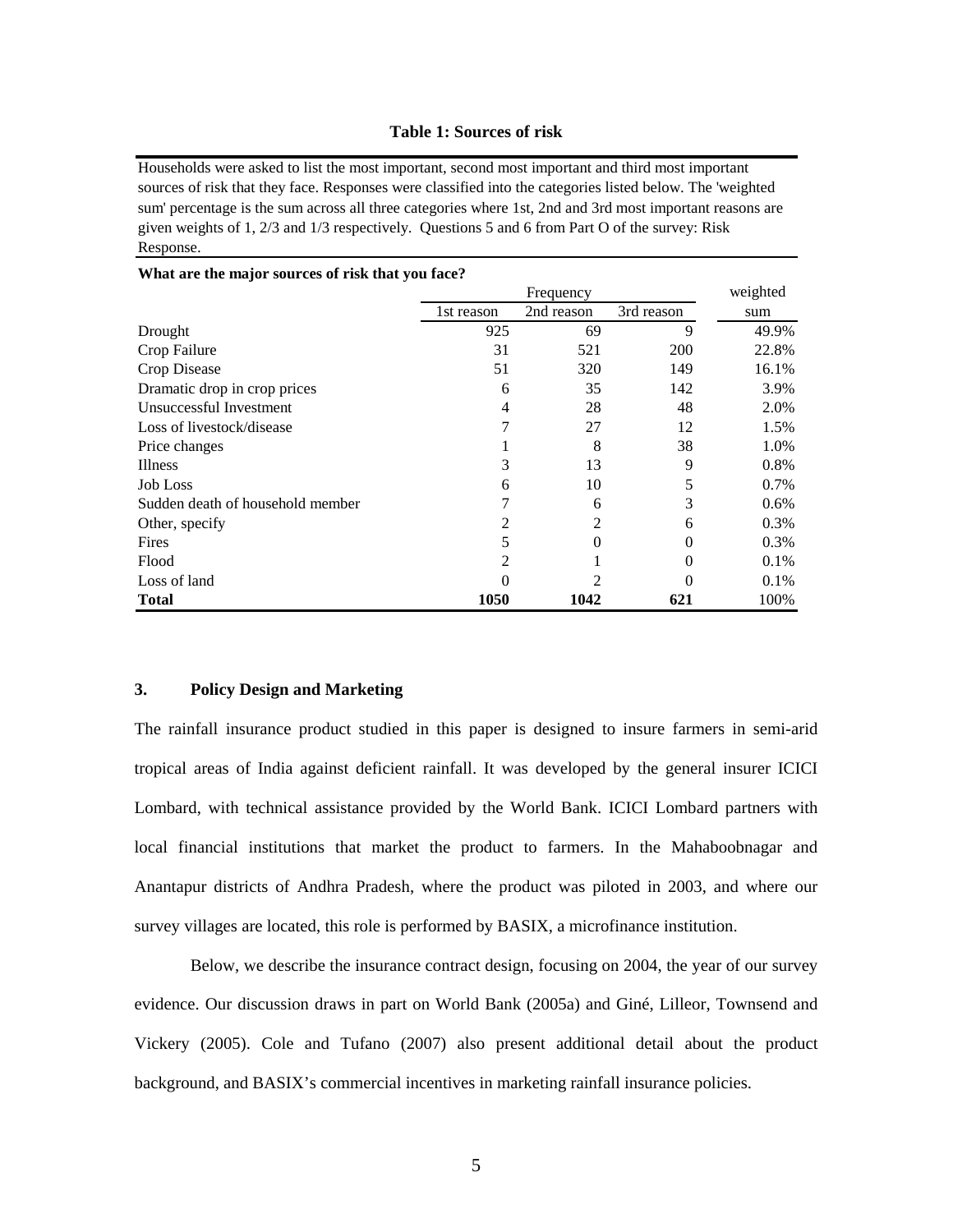#### *3.1 2004 Contract Design*

Rainfall insurance policies for 2004 were designed for the two main cash crops in the region: castor and groundnut. These two crops are more profitable than food crops, such as pulses, but are also more sensitive to drought. In addition, since the seeds are relatively expensive, some farmers purchase them using crop loans, but when the harvest fails these loans are often difficult to repay (Hess, 2002).

The coverage for all policies is the Kharif (monsoon season), which is the prime cropping season, running from June to September. The insurance contract divides the Kharif into three phases, sowing, podding/flowering and harvest. The payout structure in each phase is summarized in Figure 1. An upper and lower threshold is specified for each phase. The policy pays zero if accumulated rainfall exceeds the upper threshold. Otherwise, the policy pays a fixed amount for each mm of rainfall below the upper threshold, until the lower threshold is reached. If rainfall falls below the lower threshold, the policy pays a fixed, higher payout. The total payout is the sum of payouts across the three phases.

#### **Figure 1: Structure of Insurance Contract**

BASIX rainfall insurance divides the monsoon season into three phases. The graph below shows how rainfall during the phase translates into the insurance payout for the phase. Figures in brackets are actual trigger points and payouts for a representative insurance contract, namely Phase 2 payouts on rainfall insurance linked to castor for the Narayanpet mandal of Mahbubnagar.

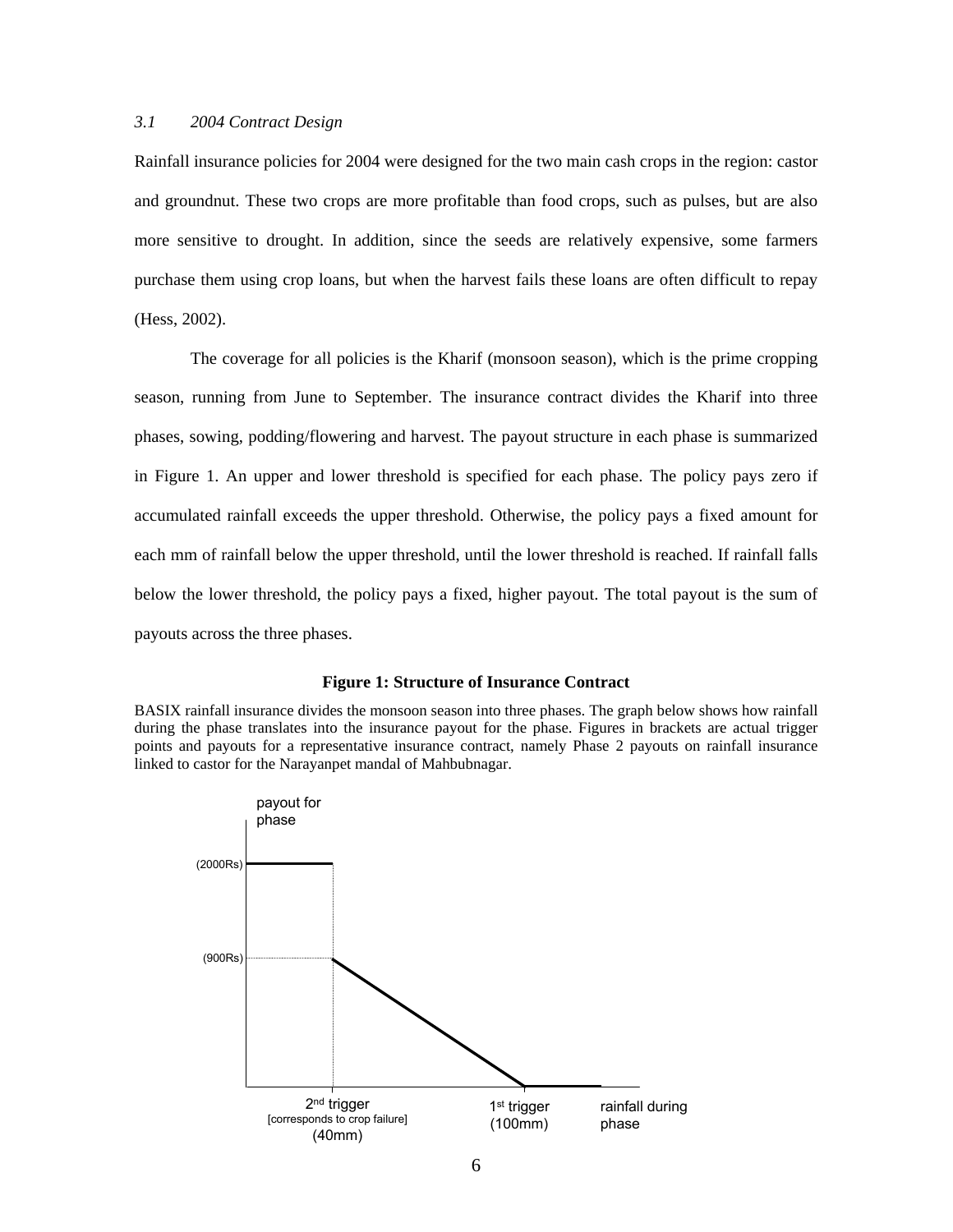The timing of phases, thresholds and other parameters of the contract were determined using the PNUTGRO crop model (Gadgil, Rao and Rao, 2002) and interactions with farmers. The upper threshold corresponds to the crop's water requirement, while the second trigger is intended to equal the water requirement necessary to avoid complete harvest failure.

The policy premium was initially benchmarked on projected payouts using historical rainfall data (at least 25 years of data for each rain gauge was used). The premium was initially calculated as the sum of the expected payout, 25 percent of its standard deviation and 1 percent of the maximum sum insured in a year, plus a 25% administrative charge and 10.2% government service tax. In some cases, the premium dictated by this formula was then reduced, since it was believed to exceed farmers' willingness to pay. The policy was targeted towards small and medium size farmers with 2-10 acres of land. However, sales were not limited to this group; any household in the targeted villages was eligible to purchase the insurance product.

#### *3.2 Example*

Table 2 presents contract details and actual payouts for castor insurance policies sold in Mahaboobnagar in 2004. Mahaboobnagar includes three mandals (counties) with a reference weather station, Atmakur, Mahaboobnagar and Narayanpet, against which contracts are written.

For example, in Narayanpet, the per-policy premium for a policy covering all three phases of the monsoon is Rs. 200. One policy is considered to be equivalent of one acre of coverage. In 2004, the start date for the monsoon is a fixed calendar date, June 10, and the first phase is 35 days in length. Narayanpet received 12mm of rain in the first phase, 84mm of rain in the second phase and 177mm of rain in the third phase. This resulted in a maximum lump sum payout of Rs. 1500 in the first phase, since accumulated rainfall fell below the lower trigger of 60 mm. Rainfall during the second phase was also deficient, but exceeded the lower trigger level, resulting in a payout at Rs. 240 per acre insured (240 =  $[100 \text{mm} - 84 \text{mm}]$  x 15). Rainfall exceeded the upper threshold value in the third phase. Thus, insured households in Narayanpet received total payouts of Rs. 1740 per policy.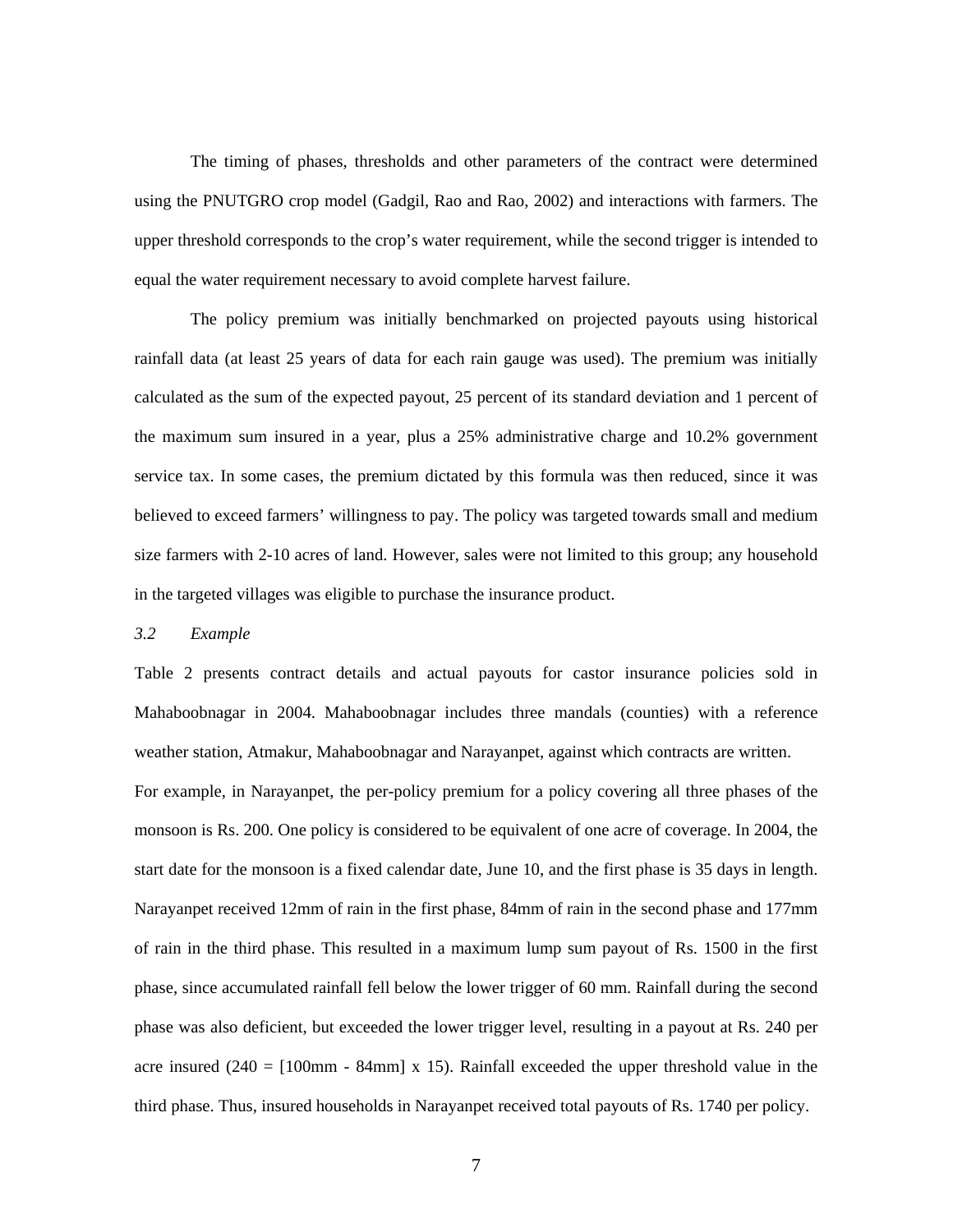#### **Table 2: Example Terms of Rainfall Insurance Contracts**

This table presents data on the terms of 2004 rainfall insurance contracts linked to castor in Mahbubnagar.  $1<sup>st</sup>$ trigger level refers to the level of rainfall above which the phase payout is zero. Payout per mm deficient rain lists the amount paid for each mm below the  $1<sup>st</sup>$  trigger level, until the  $2<sup>nd</sup>$  trigger is reached. Below the  $2<sup>nd</sup>$ trigger level, the policy pays the maximum lump sum payout listed.

|             | Premium  |                             | 1 <sup>st</sup> | Payout    | 2 <sup>nd</sup> | Maximu   | Actual | Actual         |
|-------------|----------|-----------------------------|-----------------|-----------|-----------------|----------|--------|----------------|
|             | per acre |                             | trigger         | per mm    | trigger         | m lump   | rain   | payout         |
|             |          |                             | level           | deficient | level           | sum      |        | s per          |
|             |          |                             |                 | rain      |                 | payout   |        | acre           |
| Mandal      | Rs       | Phase                       | mm.             | $\rm Rs$  | mm.             | $\rm Rs$ | mm.    | $\mathbf{R}$ s |
|             |          |                             | 60              | 10        | 25              | 1500     | 94.2   |                |
| Atmakur     | 250      | 2                           | 100             | 15        | 5               | 2000     | 90.0   | 150            |
|             |          | $\mathfrak{Z}$              | 75              | 15        | 30              | 2500     | 184.0  |                |
|             |          | $\mathcal{I}_{\mathcal{I}}$ | 60              | 10        | 20              | 1500     | 31.0   | 290            |
| Mahbubnagar | 150      | $\overline{2}$              | 100             | 15        | 50              | 2000     | 96.0   | 60             |
|             |          | $\mathfrak{Z}$              | 75              | 15        | 50              | 2500     | 171.0  |                |
|             |          | $\boldsymbol{l}$            | 60              | 10        | 20              | 1500     | 12.0   | 1500           |
| Narayanpet  | 200      | $\overline{2}$              | 100             | 15        | 40              | 2000     | 84.0   | 240            |
|             |          | $\mathfrak{Z}$              | 75              | 15        | 50              | 2500     | 177.0  |                |

Note: Phase 1: June 10 - July 14, phase 2: July 15 - August 28, phase 3: August 29 - October 12.

#### 3.3 *BASIX Distribution and Marketing*

BASIX has extensive local distribution networks, since it also provides microfinance loans to households in villages where the insurance product is marketed. Moreover, since defaults on microcredit loans in rural areas tend to be associated with deficient rainfall, BASIX has clear incentives to market rainfall insurance, in particular to their own clients.

 The insurance product was piloted in 2003 in two villages in Mahaboobnagar, and expanded to 43 pilot villages in Mahaboobnagar and Ananthapur in 2004. BASIX used four criteria to determine whether a village was suitable for insurance marketing in 2004: (i) the presence of exisiting BASIX customers to ensure some degree of trust in the institution; (ii) 200-300 of acres of groundnut and/or castor crops; (iii) a reasonable number of small and medium sized farms with 2- 10 acres of land; and (iv) a village location within 20km of the nearest rainfall reference station, to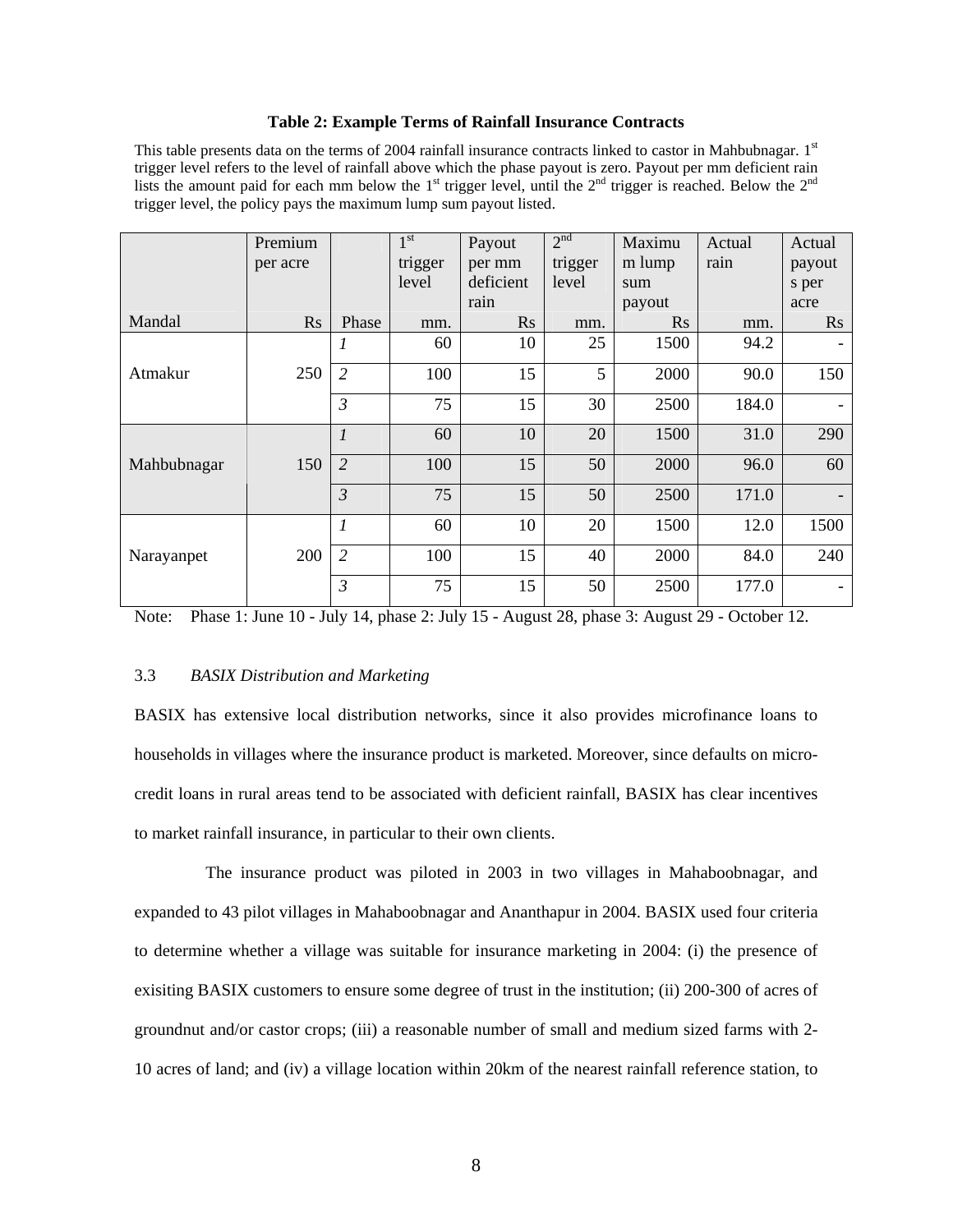minimize basis risk. Due to time constraints, BASIX offered insurance in only a subset of villages meeting these four suitability criteria.

 BASIX's strategy in marketed villages was to first explain the insurance product to a trusted opinion leader, who then functioned as a motivator, informing other households about the product and an upcoming marketing meeting to be held a few days later. BASIX provided a general introduction to the insurance product at the marketing meeting. Policies were sold both at the meeting itself, and at individual visits to interested households following the meeting. BASIX agents generally spent one day in each village for insurance marketing and sales.

In conversations with us, BASIX representatives ascribed differences in insurance takeup rates across pilot villages to the choice of the motivator (eg. his understanding of insurance product and status in the village), the extent of BASIX's market presence, the number of rainy spells prior to and on the day of marketing (it being hard to sell rainfall insurance on a rainy day!), and the liquid assets of farmers on the day of marketing. This varied substantially; in some villages farmers had just received payments for their milk delivery and therefore had cash in hand, while in other villages, particularly in Anantapur, government subsidies for groundnut seeds had recently been made available, and most farmers had spend their savings purchasing seeds.

Based on feedback from farmers and BASIX field agents, the rainfall insurance contract design was refined in two important respects between 2004 and 2006. First, separate castor and groundnut policies were combined into a single policy for each rain gauge, to simplify marketing and appeal to farmers growing other crops, and based on a judgement that separate policies generated limited benefits for policyholders. Second, the start of the first phase is now triggered by the monsoon rains (namely, by the recording of at least 50mm of rain since June 1), rather than a fixed calendar date.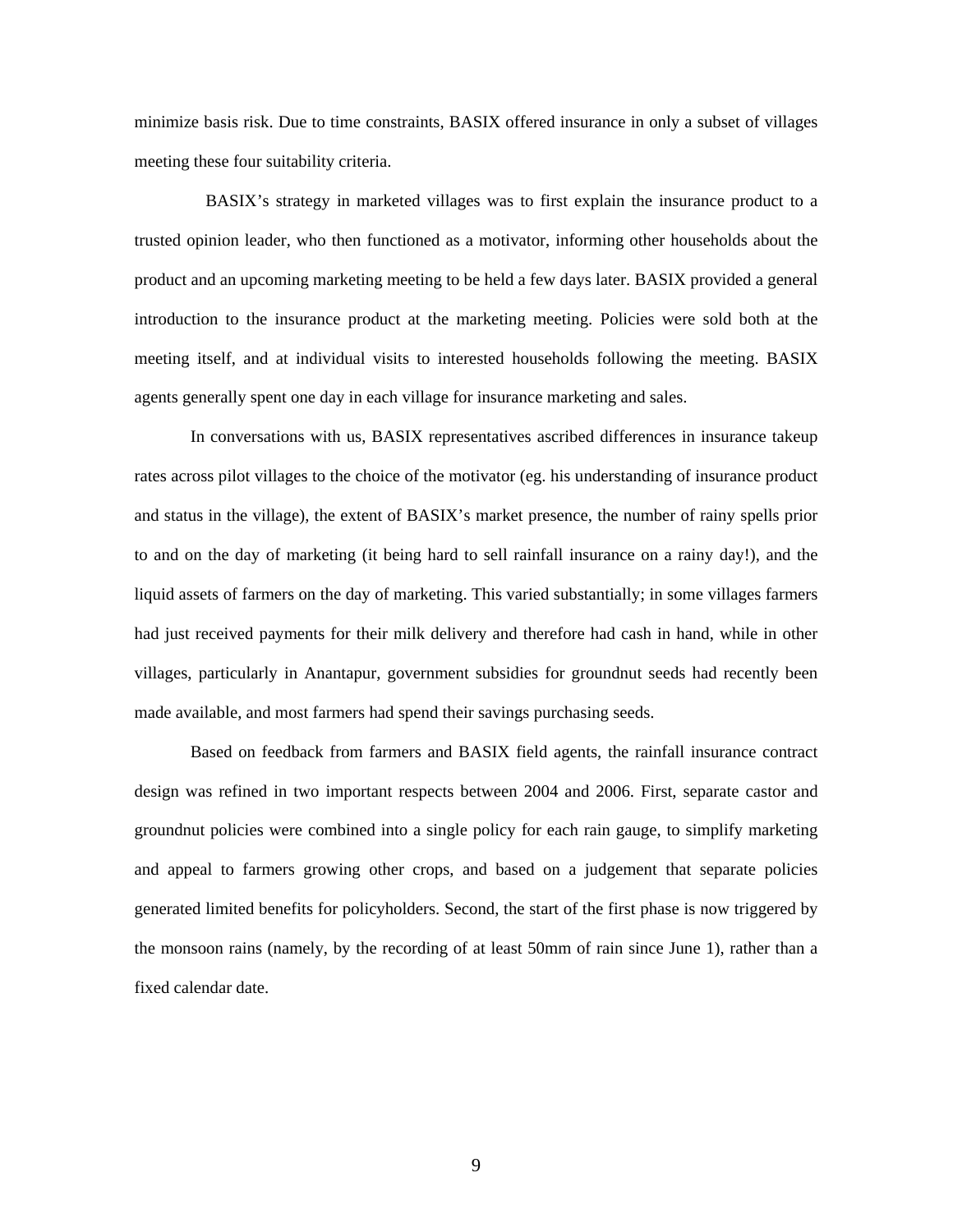#### *3.5 Aggregate insurance participation*

Summary statistics for insurance takeup in 2003 and 2004 are presented in Table 3. In 2003, rainfall insurance was sold to 148 farmers in two villages, mostly members of borewell users associations. This increased to 315 farmers across 43 pilot villages in 2004. Policies sold covered 570 acres of crop, insuring a total sum of Rs. 3,409,200; equivalent to Rs. 10,822 per farmer (USD \$240, based on an exchange rate of  $$1US = Rs. 45$ .

#### **Table 3: Insurance Participation, 2003-2004**

Table below presents data on insurance purchases for mandals where survey villages are located. Dataset used in this paper includes information on 267 of the 315 buyers in 2004.

|                                       |      | Number of<br>buyers |      | Number of<br>which were<br><b>BASIX</b><br>clients |      | Number of<br>acres<br>covered | <b>Total sum</b><br>insured (Rs) |           |              | Number of<br>villages |
|---------------------------------------|------|---------------------|------|----------------------------------------------------|------|-------------------------------|----------------------------------|-----------|--------------|-----------------------|
|                                       | 2003 | 2004                | 2003 | 2004                                               | 2003 | 2004                          | 2003                             | 2004      | 2003         | 2004                  |
| Rain gauges of Mahaboobnagar district |      |                     |      |                                                    |      |                               |                                  |           |              |                       |
| Atmakur                               | 56   | 32                  |      | 27                                                 |      | 83                            |                                  | 498,000   | 1            | 4                     |
| Mahaboobnagar                         |      | 75                  |      | 26                                                 |      | 128                           |                                  | 768,000   |              | 12                    |
| Narayanpet                            | 92   | 125                 |      | 90                                                 |      | 199                           |                                  | 1,183,200 | 1            | 12                    |
| Rain gauge of Anantapur district      |      |                     |      |                                                    |      |                               |                                  |           |              |                       |
| Hindupur                              |      | 83                  |      | 50                                                 |      | 160                           |                                  | 960,000   |              | 15                    |
| <b>Total</b>                          | 148  | 315                 |      | 193                                                |      | 570                           |                                  | 3,409,200 | $\mathbf{2}$ | 43                    |

#### **4. Determinants of Insurance Participation: Theoretical Predictions**

What does economic theory predict regarding the determinants of insurance market participation? In a simple setting without asymmetric information, a household's willingness-to-pay for an insurance contract will be (i) increasing in risk aversion, (ii) increasing in the expected insurance payout, (iii) increasing in the size of the insured risk, and (iv) decreasing in basis risk (in other words, increasing in the correlation between the insurance payout and the risk to be insured, or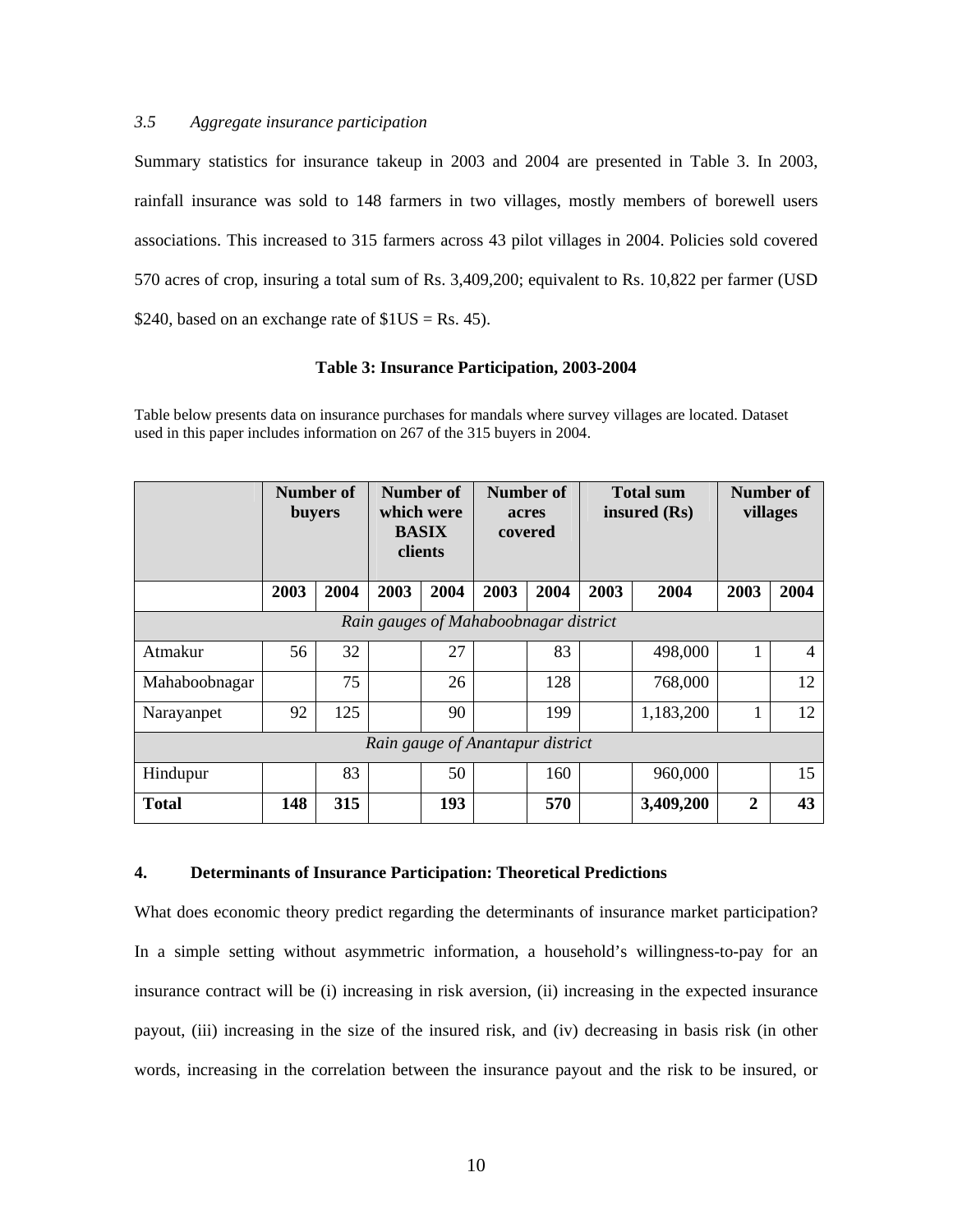more generally, the household's consumption risk). As shorthand, we refer to this as the "benchmark" model of insurance participation.

To fix ideas, in Appendix B we present a simple parametric example of this benchmark model for a household with mean-variance expected utility. The model yields a simple closed-form expression for the household's willingness to pay for insurance which illustrates the four comparative statics predictions listed above.

 It is often noted, however, that many households remain uninsured against significant income risks (for example, many US households do not have health insurance). Deviating from the full-information benchmark, a large literature has considered adverse selection and moral hazard as potential explanations for barriers to trade in insurance (eg. Abbring, Chiappori and Pinquet, 2003; Cawley and Philipson, 1996; Rothschild and Stiglitz, 1976). Empirical evidence for asymmetric information models of insurance is mixed. For example, Cawley and Philipson (1996) find that conditional on observables, life insurance premia are *decreasing* in the quantity of insurance purchased, opposite to the separating equilibrium in Rothschild and Stiglitz (1976).

Models of adverse selection and moral hazard have relatively applicability to the rainfall insurance contract studied here. Historical rainfall patterns at mandal rain gauges are public information, ruling out adverse selection, while moral hazard only presents a problem to the extent that households tamper with the measurement of rainfall at the gauge. We have no evidence to believe that this is a problem in practice.

Mulligan and Philipson (2003) introduce fixed participation costs to a benchmark insurance demand model. They argue such costs help account for empirical patterns like the positive correlation between wealth and insurance participation identified by Cawley and Philipson (1996). However, it is not obvious whether any significant fixed costs apply in our setting. Administrative loadings are proportional to the amount insured, and there is no discount for multiple policies. One possibility is that since insurance policies are indivisible, it may be difficult for poor households to purchase even a single policy. Alternatively, there may be other, non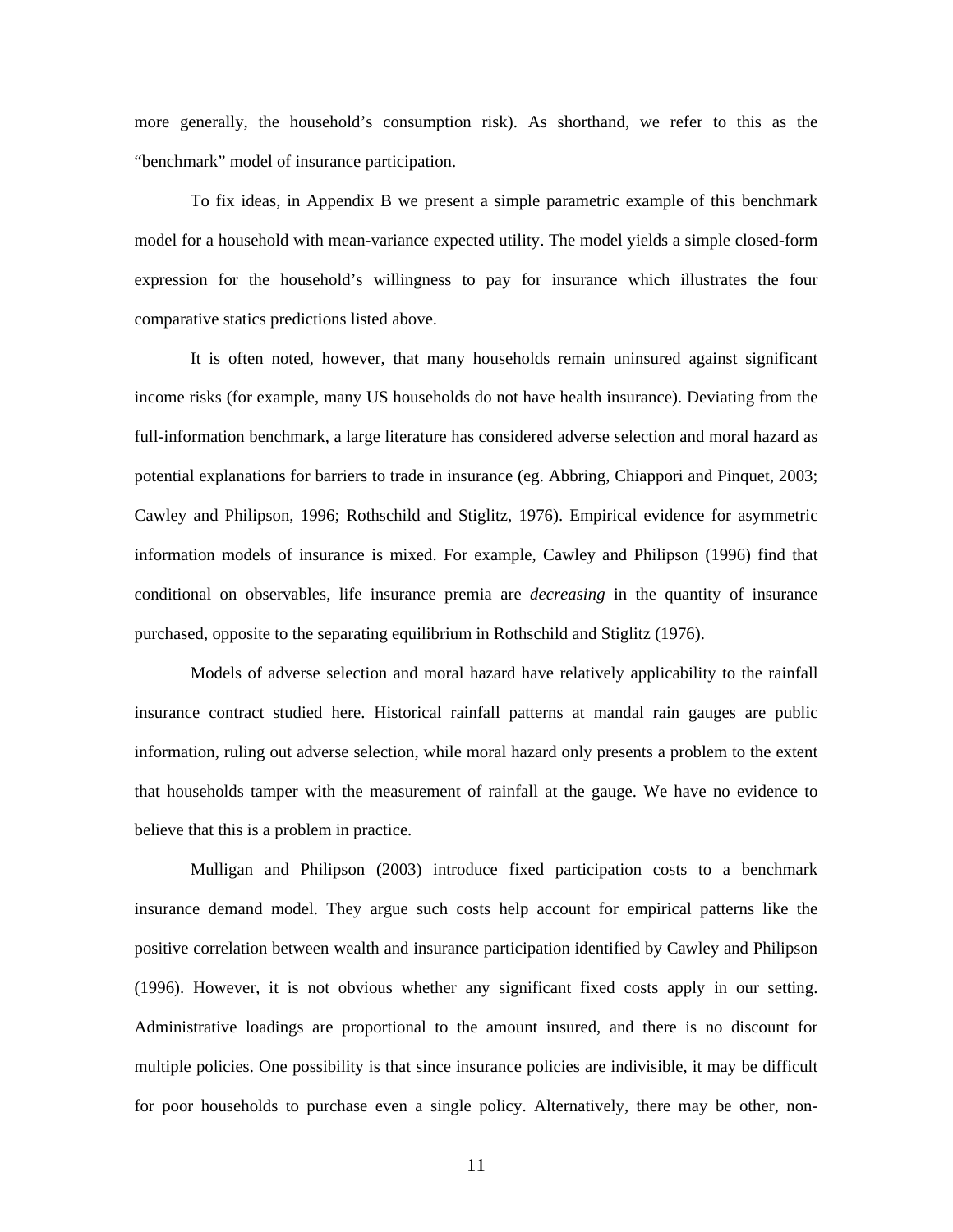monetary fixed costs, for example the time cost of attending the marketing meeting, or cognitive costs associated with understanding the product.

#### *4.1 Predictions*

**Hypothesis 1: "Benchmark" model.** *Insurance participation is higher when risk aversion is high, basis risk is low, and the risk to be insured is large.* 

Our first hypothesis is simply that insurance participation decisions are consistent with the benchmark model described above.

## **Hypothesis 2: Heterogeneous beliefs.** *Insurance participation is higher when beliefs imply higher expected payouts.*

Historical rainfall patterns are publicly observable, which suggests households may share common expectations about the distribution of insurance payouts. However, to the extent that beliefs differ, households that expect lower rainfall would view the insurance contract as having a higher expected return, and be more likely to participate.

**Hypothesis 3: Credit constraints.** *Insurance participation is higher when households are less credit constrained (that is, when the shadow value of liquid assets is lower).*

In our setting, financial constraints potentially play a key role in insurance participation decisions. On the one hand, credit constrained households may value the reduction in income volatility provided by insurance more highly, because they have a lesser ability to smooth consumption ex post by other means. On the other hand, at the start of the monsoon when insurance purchase decisions are made, credit constrained rural households have limited funds to purchase seeds, fertilizer and other materials needed for sowing. Even if such households are risk-averse and would benefit from insurance, the shadow value of liquid assets may be extremely high at such times, making the purchase of insurance unattractive.

 We illustrate the intuition of this second mechanism through a simple extension of the benchmark model in Appendix B. We model a household with mean-variance utility, so in the baseline model, risk aversion and willingness-to-pay for insurance are independent of wealth.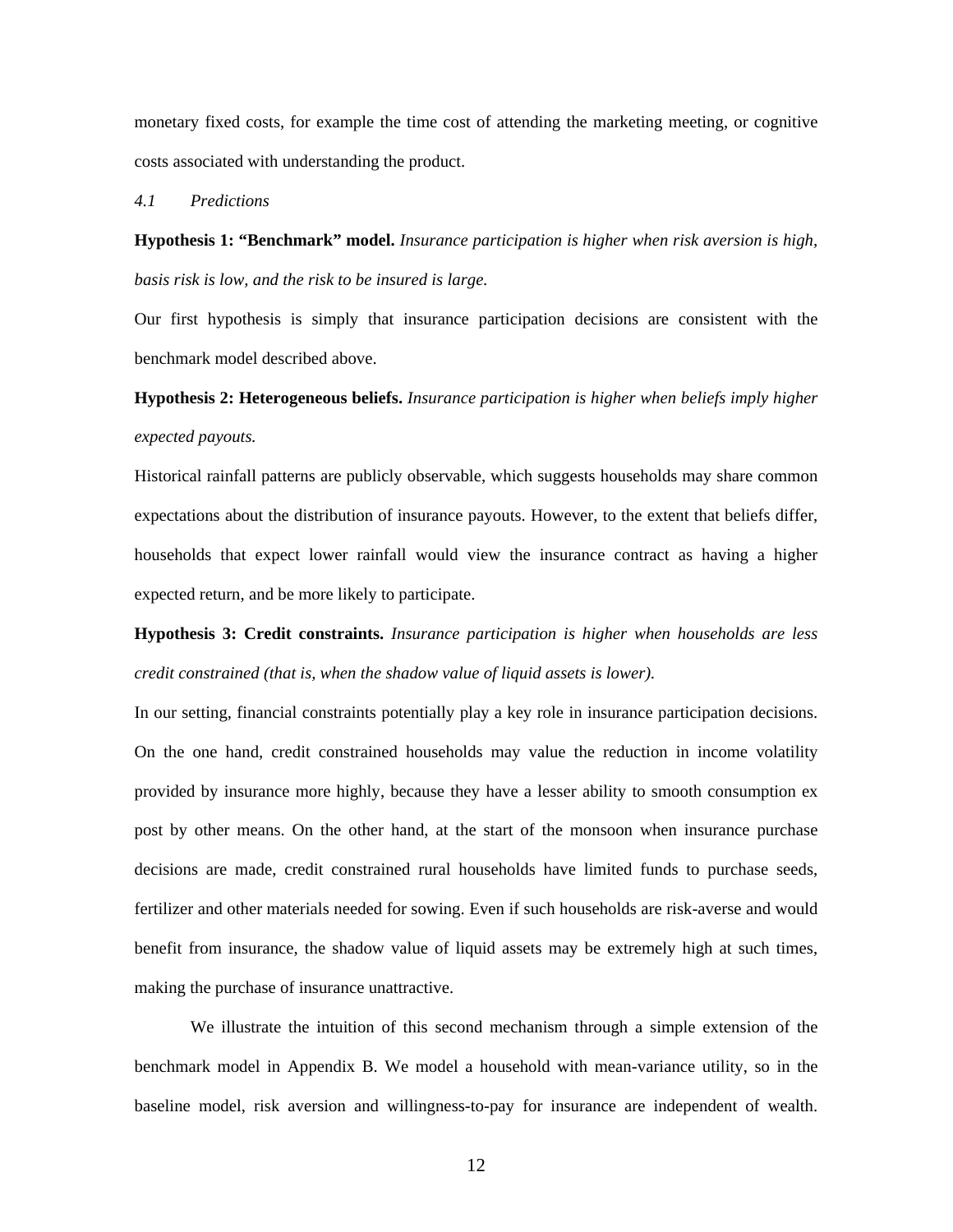However, in the extension, we assume the household has limited funds, which can be used to purchase insurance or invest in sowing (e.g., seeds, fertilizer, etc.). We show willingness to pay for insurance is unambiguously lower when credit constraints bind, and within that region is uniformly increasing in wealth. This result reflects a simple intuition: the more binding are credit constraints, the higher the shadow value of liquid assets, reflecting the high marginal product of the alternative use of those funds, investment in sowing.

It should be emphasized that the unambiguous nature of this prediction is at least partially an artefact of the static nature of our model. In a multi-period setting, credit constrained households would presumably also place higher value on the reduction in income volatility provided by insurance, because they have a lesser ability to smooth consumption ex post by other means, and because they are also more likely to be constrained at the beginning of future monsoons. (We view building such a fully-specified dynamic model as an interesting topic for future research.) This potential ambiguity suggests the correct sign of the relationship is an empirical question. A negative correlation between credit constraints and insurance purchase would suggest that the ex ante credit constraints emphasized in the model in Appendix B are dominant empirically, while the opposite correlation would suggest they are not.

#### **Hypothesis 4: "Early adoption," limited cognition and networks**

Our empirical setting also relates closely to the literature on technology adoption and diffusion (Grilliches, 1957, Caswell and Zilberman, 1985). We study a new financial product. Households in our sample have been offered the opportunity to purchase rainfall insurance at most only once previously. Even with the help of the BASIX agent, the household may be uncertain about the contract design, or the timing or magnitudes of payouts. Alternatively, the household may not fully trust the insurance provider to pay out on claims. Although we do not formally extend our theoretical framework to model these factors, we consider three interrelated hypotheses relating to takeup of a new product that is not well-understood by households: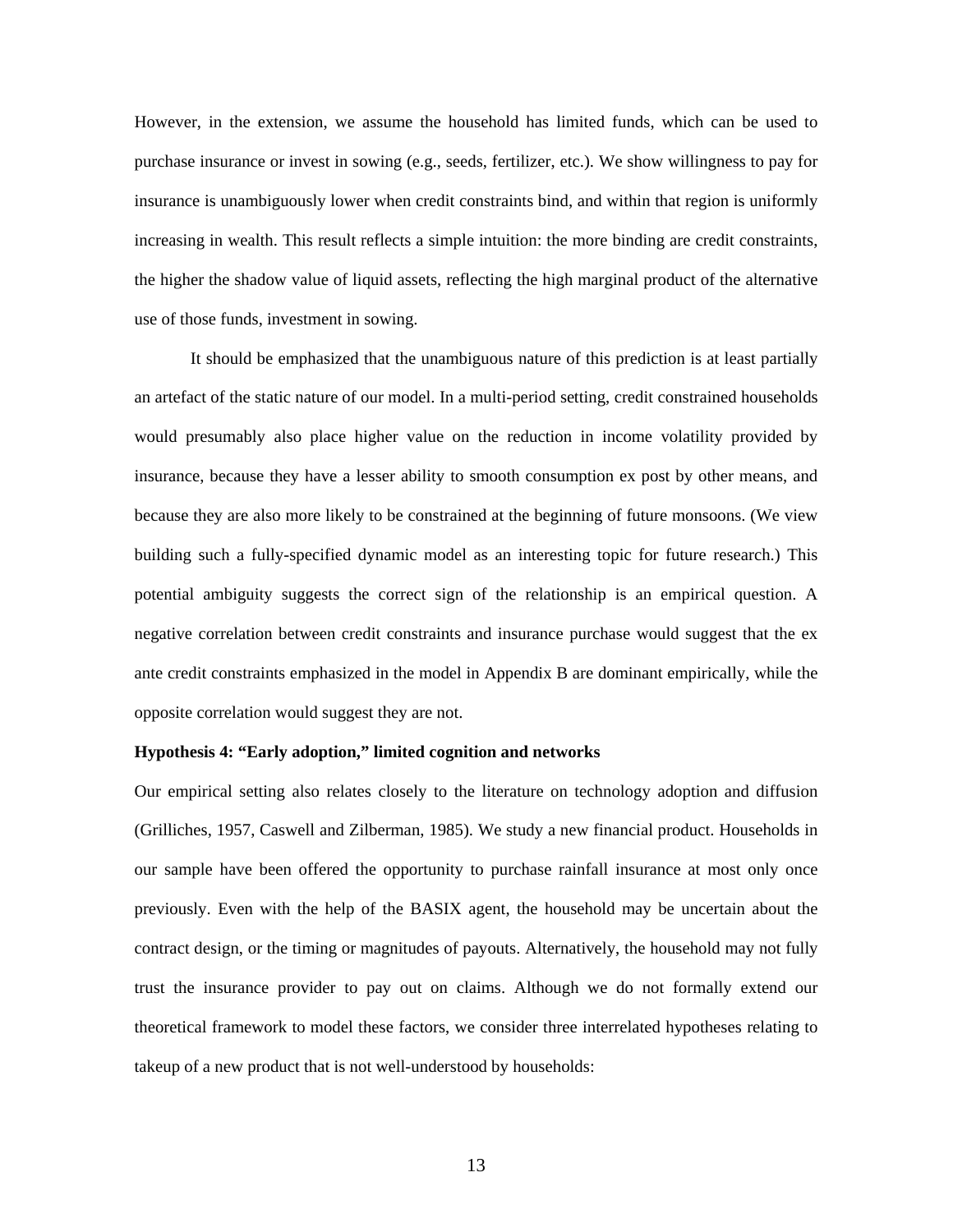- (i) Familiarity with insurance provider: In an environment where a product is not well understood, it seems plausible households will draw inferences based on their degree of experience and familiarity with the vendor, BASIX, and their trust in it.
- (ii) Networks: Closely related, households are likely to rely on information gleaned from social networks, such as whether other trusted farmers also purchase insurance.
- (iii) Limited cognition: Households may vary in their cognitive ability to understand the product, as well as their willingness to experiment with it. We study whether members of the Gram Panchayat (local council), and self-identified "progressive" households disproportionately purchase insurance. We also hypothesize that younger and more educated household heads will understand the product more easily, and be more likely to participate.

#### **5. The Survey**

Our data comes from a household survey conducted after the 2004 Kharif, designed to study households' experiences with ICICI Lombard rainfall insurance. The survey questions were developed by ourselves and implemented by ICRISAT (International Crops Research Institute for the Semi-Arid Tropics) in late 2004.

 The survey sampling frame is a census of landowner households across 37 villages in Mahbubnagar and Ananthapur. We survey all villages where at least five households purchase insurance in 2004, accounting for the selection of 25 of the 37 villages. The other 12 villages are "controls," villages identified by BASIX as being suitable for insurance marketing, but where no policies were sold in 2004 due to time constraints. Since there is no participation in the control villages, empirical analysis in this paper is based only on data from the 25 marketed villages.

 Among marketed villages, we select a stratified random sample of households, so as to survey as many purchasers of insurance as possible. Details of the stratification are presented in Table 4. The three strata used are: (i) household purchased insurance (267 households), (ii)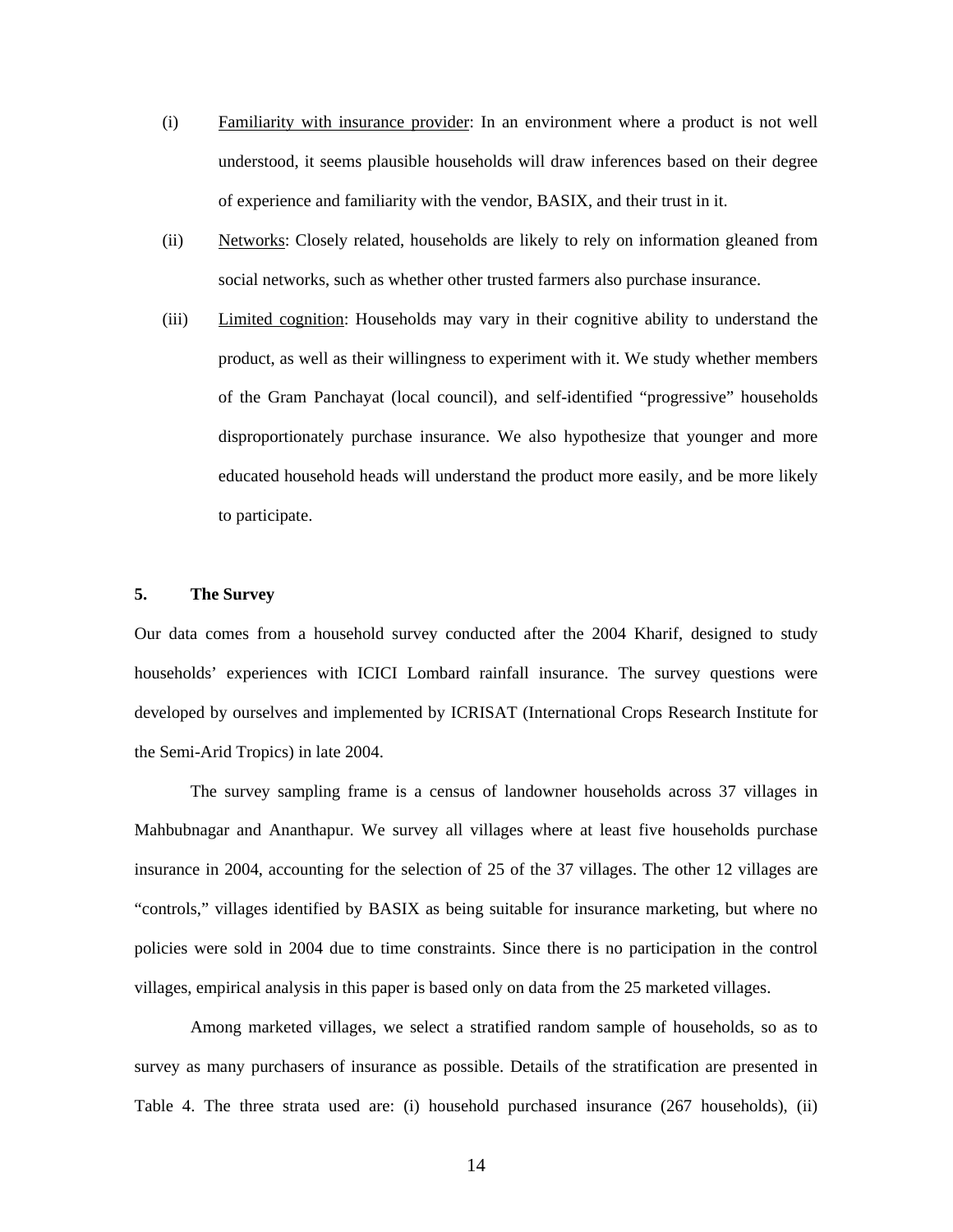household attended insurance marketing meeting but did not purchase insurance (233 households) and (iii) household did not attend marketing meeting (252 households). The total sample size is 752 households. The sample of 267 purchasers represents a large fraction of the 315 total households that purchased insurance in 2004.

#### **Table 4: Sampling Methodology, Marketed Villages**

"Unweighted observations" is the number of households appearing in the sample. "Weighted observations" is the number of households in the underlying population represented by the sample.

|                                   | observations |          |  |  |
|-----------------------------------|--------------|----------|--|--|
|                                   | Unweighted   | Weighted |  |  |
| Sample size                       | 752          | 5805     |  |  |
| Did not attend marketing meeting  | 252          | 5205     |  |  |
| <b>Attended marketing meeting</b> | 500          | 600      |  |  |
| Purchased insurance               | 267          | 267      |  |  |
| Did not purchase insurance        | 233          | 333      |  |  |

Weighted statistics in Table 4 reflect the size of the underlying population from which each sample is drawn, based on the landowner census and BASIX administrative records. The underlying population is 5805 households across 25 villages; since 266 households purchase insurance, the insurance takeup rate is 4.6%.

Note that we use "purchased insurance" as the dependent variable in most of our regressions. Since we also stratify on this variable, our sampling approach is an example of choicebased sampling (Manski and Lerman, 1977). Following Manski and Lerman, we estimate a weighted probit regression using the sampling weights from Table 4 to recover consistent estimates of the slope coefficients. (If instead stratification was based on right-hand-side variables, either weighted or unweighted regressions would provide consistent estimates).

#### *5.1 Summary statistics and variable construction*

Summary statistics for the sample are presented in Table 5. Full-sample averages are weighted by population weights, and thus are close to non-buyer averages, given the low takeup rate. For 25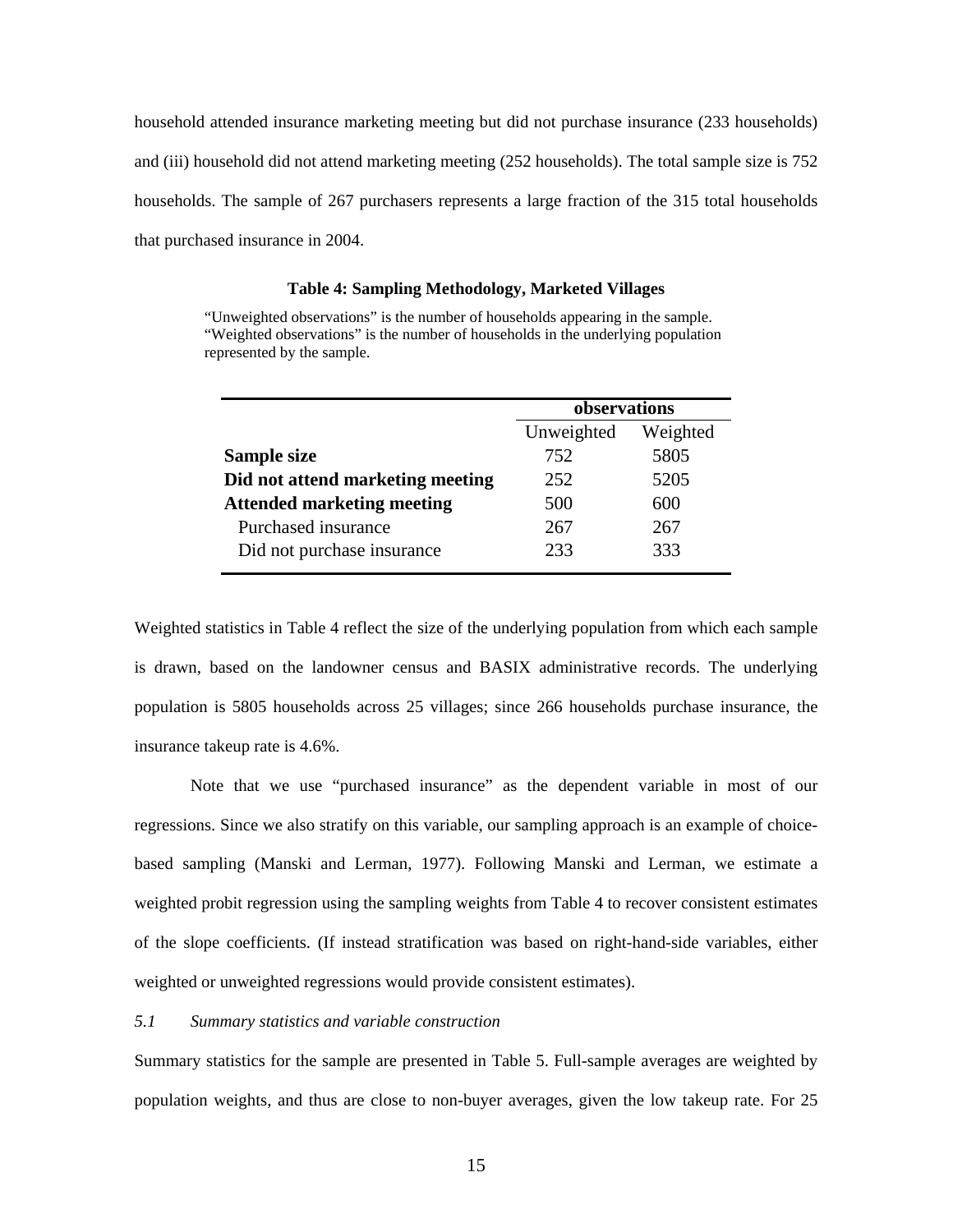households data is missing for one or more variables, in which case we impute missing values iteratively as a function of other variables. No single variable is missing more than 11 times, and our empirical results are almost unchanged if we restrict the sample to households without missing data, rather than impute missing values. Specific details of each variable's construction is presented in Appendix C.

Demographic and wealth data confirms our sample consists of poor and middle-income smallholder farmers. Mean landholdings are 5.8 acres (median = 4 acres). Household heads have an average of 3.3 years of formal education, although the median household head has no formal education. 97% of household heads have spent their entire life in the village. Mean household liquid assets are Rs.  $14,100$  (median = Rs. 8,300), equivalent to US\$300 (US\$200), the sum of cash, bank account deposits, jewelry, silver, gold, revolving funds and miscellaneous liquid assets.

 There are significant differences between the characteristics of insurance buyers and nonbuyers. Buyers report around 50% more land and nearly twice as much in liquid assets. Buyers are also less risk averse than the overall sample. Around a third of insurance purchasers belong to borewell user associations (BUAs), compared to only a small fraction (4%) of the overall population. 46% of buyers have outstanding credit from BASIX at the start of the Kharif, compared to 7% of the overall population.

 Summary statistics in Table 5 include several variables intended to elicit parameters of the household head's utility function. The variable "risk aversion" is measured on a 0 to 1 scale, and is constructed from a game where the household head chooses between a series of gambles indexed by increasing risk and return; the household is then given a cash payout of between 0 and Rs. 200 based on their answer and the outcome of a coin toss. A related question is used to elicit a dummy variable for ambiguity aversion. The variable "patience" indicates the proportionate amount that a household head must receive today for them to be indifferent to a fixed amount promised in one month's time. The average for this variable is 0.8, suggesting a high monthly discount rate for the households in the sample.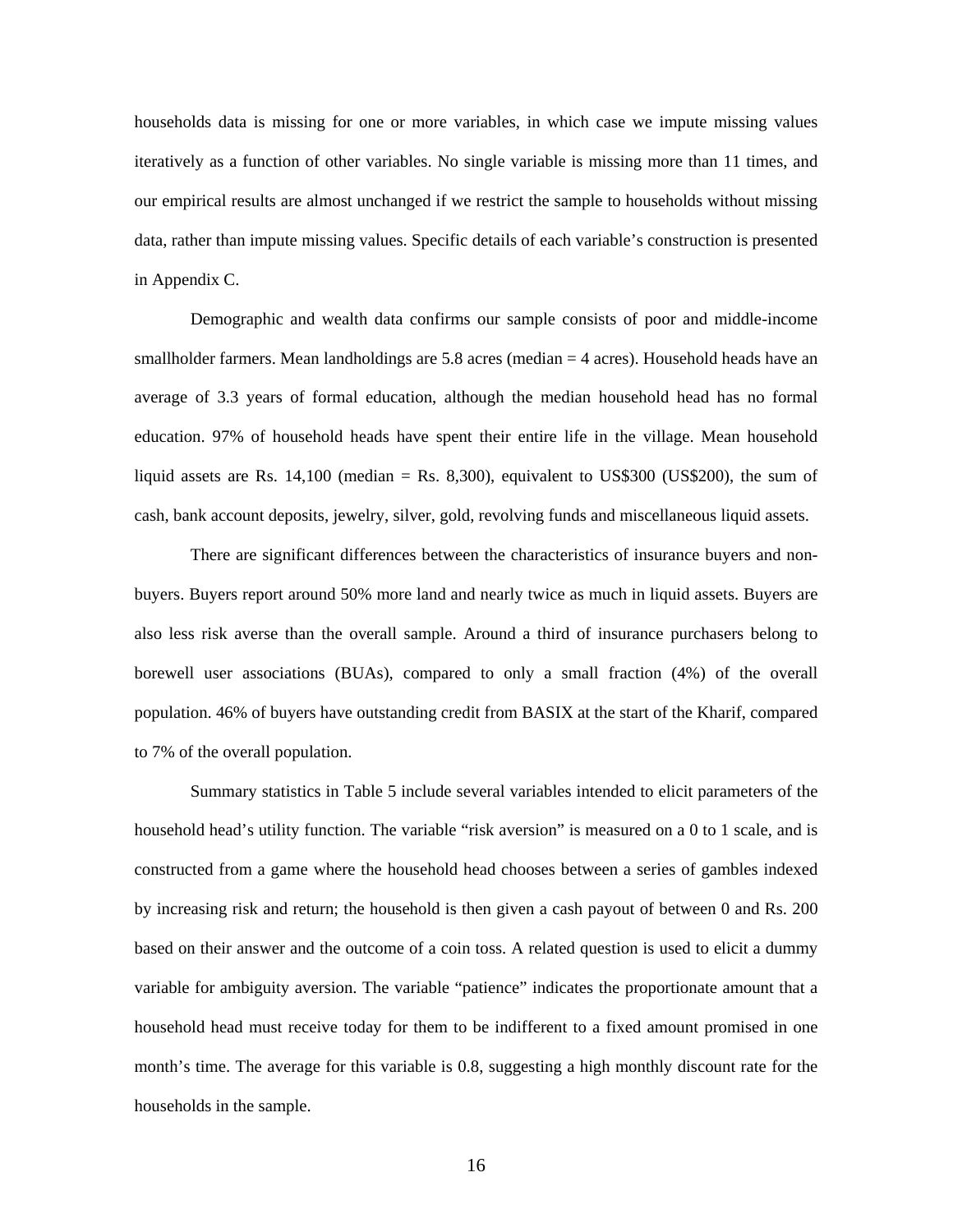|                                        |                    |                | Mean (and Median, where applicable) |                        | Std. Dev. | Min              | Max     |
|----------------------------------------|--------------------|----------------|-------------------------------------|------------------------|-----------|------------------|---------|
|                                        |                    | <b>Buyers</b>  |                                     | Non-buyers Full Sample |           |                  |         |
| <b>Utility</b> function                |                    |                |                                     |                        |           |                  |         |
| Risk aversion*                         |                    | 0.733          | 0.829                               | 0.824                  | 0.190     | 0.000            | 1.000   |
| Ambiguity aversion*                    |                    | 0.507          | 0.553                               | 0.551                  | 0.498     | 0.000            | 1.000   |
| Patience                               |                    | 0.830          | 0.801                               | 0.802                  | 0.135     | 0.300            | 1.000   |
| Beliefs about return on insurance      |                    |                |                                     |                        |           |                  |         |
| Pessimism                              |                    | 0.334          | 0.308                               | 0.309                  | 0.310     | 0.000            | 1.000   |
| Basis risk                             |                    |                |                                     |                        |           |                  |         |
| Use acc. rainfall to decide to sow*    |                    | 0.052          | 0.076                               | 0.075                  | 0.264     | 0.000            | 1.000   |
| % cultivated land used for groundut    |                    | 0.216          | 0.225                               | 0.224                  | 0.348     | 0.000            | 1.000   |
| % cultivated land used for castor      |                    | 0.263          | 0.252                               | 0.252                  | 0.314     | 0.000            | 1.000   |
| Credit constraints                     |                    |                |                                     |                        |           |                  |         |
| Household is constrained*              |                    | 0.760          | 0.811                               | 0.808                  | 0.394     | 0.000            | 1.000   |
| Leadership / networks                  |                    |                |                                     |                        |           |                  |         |
| Member of borewell user association*   |                    | 0.345          | 0.022                               | 0.037                  | 0.189     | 0.000            | 1.000   |
| Progressive household*                 |                    | 0.513          | 0.306                               | 0.316                  | 0.465     | 0.000            | 1.000   |
| Member Gran Panchayet*                 |                    | 0.041          | 0.016                               | 0.018                  | 0.132     | 0.000            | 1.000   |
| Number other groups hh is member of    |                    | 1.097          | 0.836                               | 0.848                  | 0.745     | 0.000            | 4.000   |
| Number of BUA members                  |                    | 7.543          | 5.423                               | 5.521                  | 4.423     | 0.000            | 15.000  |
| Number of insured BUA members          |                    | 2.936          | 0.245                               | 0.369                  | 1.280     | 0.000            | 12.000  |
| Knowledge of insurance and BASIX       |                    |                |                                     |                        |           |                  |         |
| Past credit from BASIX*                |                    | 0.303          | 0.030                               | 0.043                  | 0.203     | 0.000            | 1.000   |
| Has other insurance*                   |                    | 0.753          | 0.553                               | 0.562                  | 0.496     | 0.000            | 1.000   |
| Know insurance in abstract             |                    | 0.767          | 0.302                               | 0.323                  | 0.417     | 0.000            | 1.000   |
| Income (during Kharif)                 |                    |                |                                     |                        |           |                  |         |
| Farming income                         |                    | 55538          | 29605                               | 30801                  | 178622    | $\boldsymbol{0}$ | 5621360 |
| Nonfarming income                      |                    | 3092           | 3096                                | 3096                   | 3301      | $\mathbf{0}$     | 40000   |
| Wealth (beginning of Kharif)           |                    |                |                                     |                        |           |                  |         |
| Liquid savings (Rs, 000s)              | [mean]<br>[median] | 22.95<br>14.80 | 13.50<br>8.00                       | 13.94<br>8.00          | 18.76     | 0.00             | 453.00  |
| Total wealth (Rs, 000s)                | [mean]             | 558.7          | 346.2                               | 356.0                  | 504.9     | 21.4             | 21360.5 |
|                                        | [median]           | 349.5          | 228.0                               | 232.3                  |           |                  |         |
| Landholdings (acres)                   | [mean]             | 8.66           | 5.66                                | 5.80                   | 4.95      | 0.30             | 79.50   |
|                                        | [median]           | 6.00           | 4.00                                | 4.00                   |           |                  |         |
| % of cultivated land that is irrigated |                    | 0.50           | 0.27                                | 0.28                   | 0.40      | 0.00             | 2.20    |
| Other variables                        |                    |                |                                     |                        |           |                  |         |
| Education of household head (years)    | [mean]             | 5.30           | 3.18                                | 3.28                   | 4.43      | 0.00             | 18.00   |
|                                        | [median]           | 5.00           | 0.00                                | 0.00                   |           |                  |         |
| Age of household head                  | [mean]             | 43.64          | 47.06                               | 46.90                  | 11.44     | 21.00            | 80.00   |
|                                        | [median]           | 44.00          | 46.00                               | 46.00                  |           |                  |         |
| Head spent whole life in village*      |                    | 0.970          | 0.971                               | 0.971                  | 0.169     | 0.000            | 1.000   |
| Gender of household head (1=male)      |                    | 0.936          | 0.920                               | 0.921                  | 0.270     | 0.000            | 1.000   |
| Household size                         | [mean]             | 6.674          | 6.485                               | 6.494                  | 2.808     | 1.000            | 17.000  |
|                                        | [median]           | 6.000          | 6.000                               | 6.000                  |           |                  |         |
| Unweighted number of observations      |                    | 267            | 484                                 | 751                    |           |                  |         |
| Weighted number of observations        |                    | 267            | 5520                                | 5787                   |           |                  |         |

## **Table 5: Summary Statistics**

\* Denotes a dummy variable where 1=yes.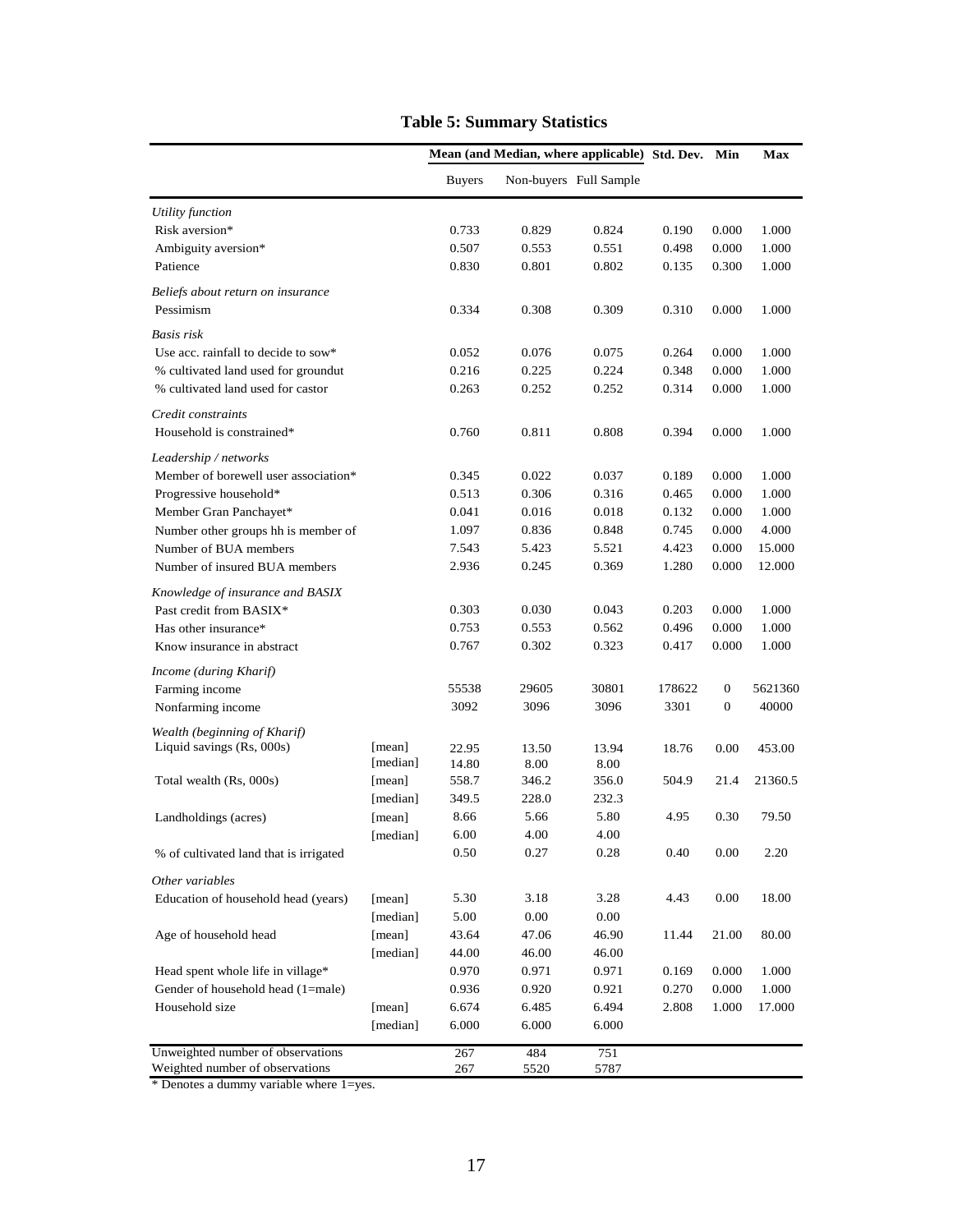We also construct a variable that measures household pessimism regarding the start of an average monsoon season. Households are asked to assess the probability of the monsoon starting after several different dates, from which we estimate the household head's subjective probability density function for the start of the monsoon. The pessimism variable is the area under this density function one standard deviation or more to the right of the historical average start of the monsoon season (thus a larger value represents more weight on a later monsoon start).

 Finally, the variable "credit constraints" is a proxy for whether the household is credit constrained, based on the household's explanation for why they do not have one more loan. If the household cites a supply-side reason such as "lack of collateral" or "bank will not give additional loan" this variable is set equal to 1. It is set equal to 0 if the household responds "no need for credit," "do not like to be in debt" or "other."

#### **6. Empirical Results**

#### *6.1 Self-reported explanations for insurance takeup decisions*

We ask households that attended a marketing meeting to provide up to three reasons for their decision whether to purchase BASIX rainfall insurance. Table 6 presents frequencies for the three most important reasons cited by households, in order of their importance. The final column is a weighted sum across the three responses (giving more weight to higher-cited reasons).

Among purchasers, households' self-reported explanations emphasize the risk-reduction benefits of insurance. "Security/risk reduction" was the most popular response, while the second most cited reason is "household needs harvest income." 65% of households cited one of these explanations as the most important reason for purchasing insurance. Responses also emphasize the role of networks and learning: "advice from progressive farmers," "other trusted farmers purchased insurance" and "advice from village officials" together comprise 19% of the weighted responses. 12.5% of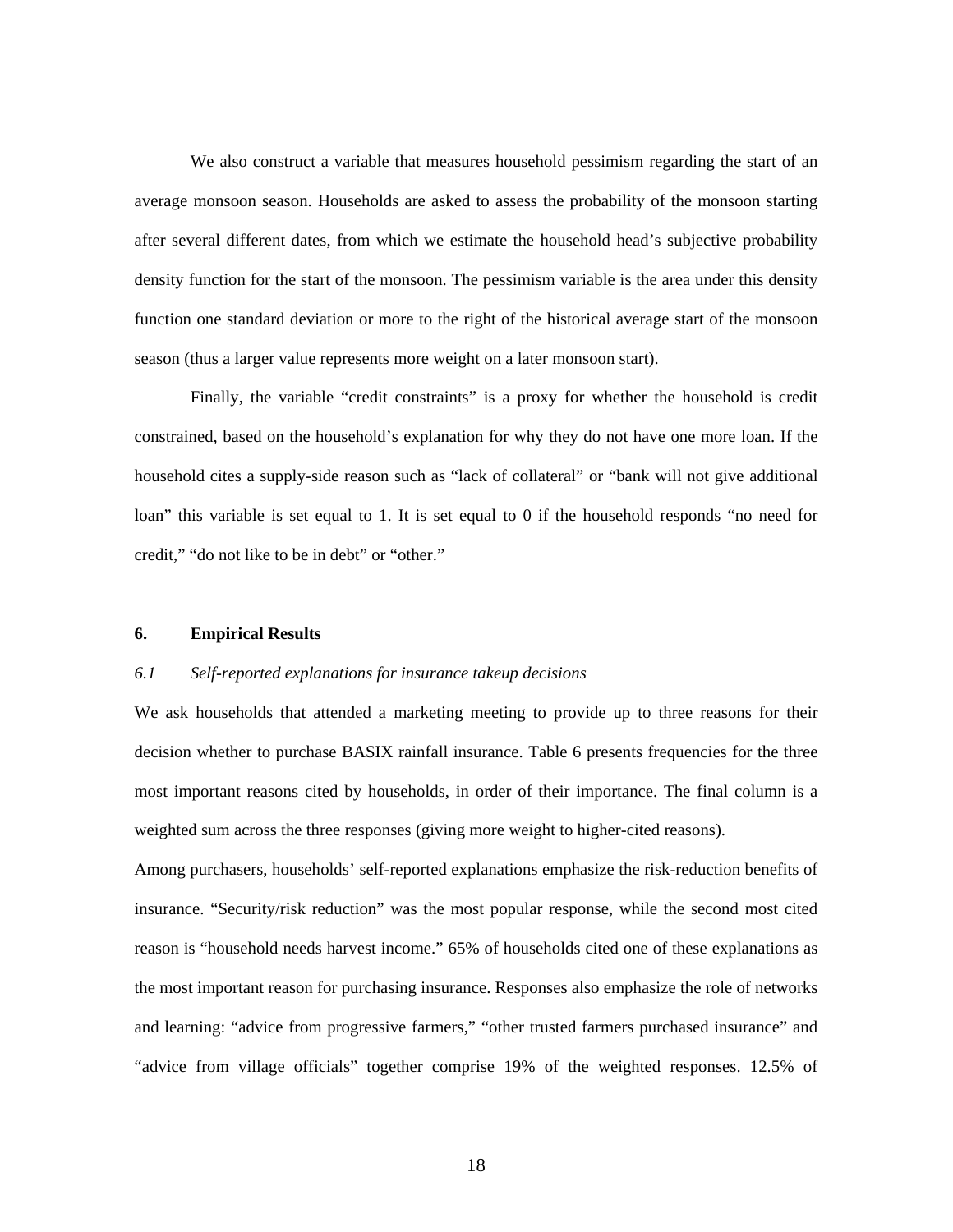responses cited either the high expected payout or low premium of the insurance. A small fraction

of households (5.7%) purchased the insurance because of reasons related to "luck."

#### **Table 6: Self-Reported Reasons for Insurance Purchase**

Households who attended the marketing meeting were asked to list the most important, second most important and third most important reasons why they did or did not purchase insurance. Responses were classified into the categories listed below. The 'weighted sum' percentage is the sum across all three categories where 1st, 2nd and 3rd most important reasons are given weights of 1, 2/3 and 1/3 respectively.

| Why did the household purchase insurance? |  |
|-------------------------------------------|--|
|-------------------------------------------|--|

|                                           |            | weighted   |                |       |
|-------------------------------------------|------------|------------|----------------|-------|
|                                           | 1st reason | 2nd reason | 3rd reason     | sum   |
| Security/risk reduction                   | 139        | 53         | 20             | 40.1% |
| Need harvest income                       | 25         | 62         | 12             | 15.6% |
| Advice from progressive farmers           | 17         | 28         | 12             | 8.8%  |
| High payout                               | 9          | 27         | 11             | 6.8%  |
| Other trusted farmers purchased insurance | 16         | 11         | 16             | 6.3%  |
| Low premium                               | 17         | 10         | 6              | 5.7%  |
| Luck                                      | 4          | 22         | 21             | 5.7%  |
| Advice from village officials             | 9          | 14         | 3              | 4.3%  |
| Product was well explained                |            | 9          | 4              | 2.7%  |
| Lot of castor                             |            | 2          | 6              | 2.3%  |
| Lot of ground nut                         |            |            | $\mathfrak{D}$ | 1.8%  |
| <b>Total</b>                              | 252        | 243        | 113            | 100%  |

#### **Why did the household not purchase insurance?**

|                                            | Frequency  |            |            | weighted |
|--------------------------------------------|------------|------------|------------|----------|
|                                            | 1st reason | 2nd reason | 3rd reason | sum      |
| Do not understand the product              | 45         | 59         | 11         | 24.9%    |
| No cash $\prime$ credit to pay the premium | 58         | 21         | 11         | 21.4%    |
| Rain gauge too far away                    | 38         | 39         | 9          | 19.0%    |
| Too expensive                              | 32         | 23         |            | 14.1%    |
| No castor, ground nut                      | 13         | 6          |            | 4.9%     |
| Do not trust BASIX                         |            | 8          |            | 3.1%     |
| Other                                      | 6          |            |            | 3.0%     |
| No need                                    |            |            |            | 2.5%     |
| Payouts are too small                      |            |            | 4          | 2.5%     |
| Dislike insurance                          |            |            |            | 2.5%     |
| Purchased in 2003 but not satisfied        |            |            |            | 0.8%     |
| Purchased in 2003 but no payout            |            |            |            | 0.8%     |
| Cloud seeding promised by government       |            |            |            | $0.5\%$  |
| <b>Total</b>                               | 214        | 184        | 50         | 100%     |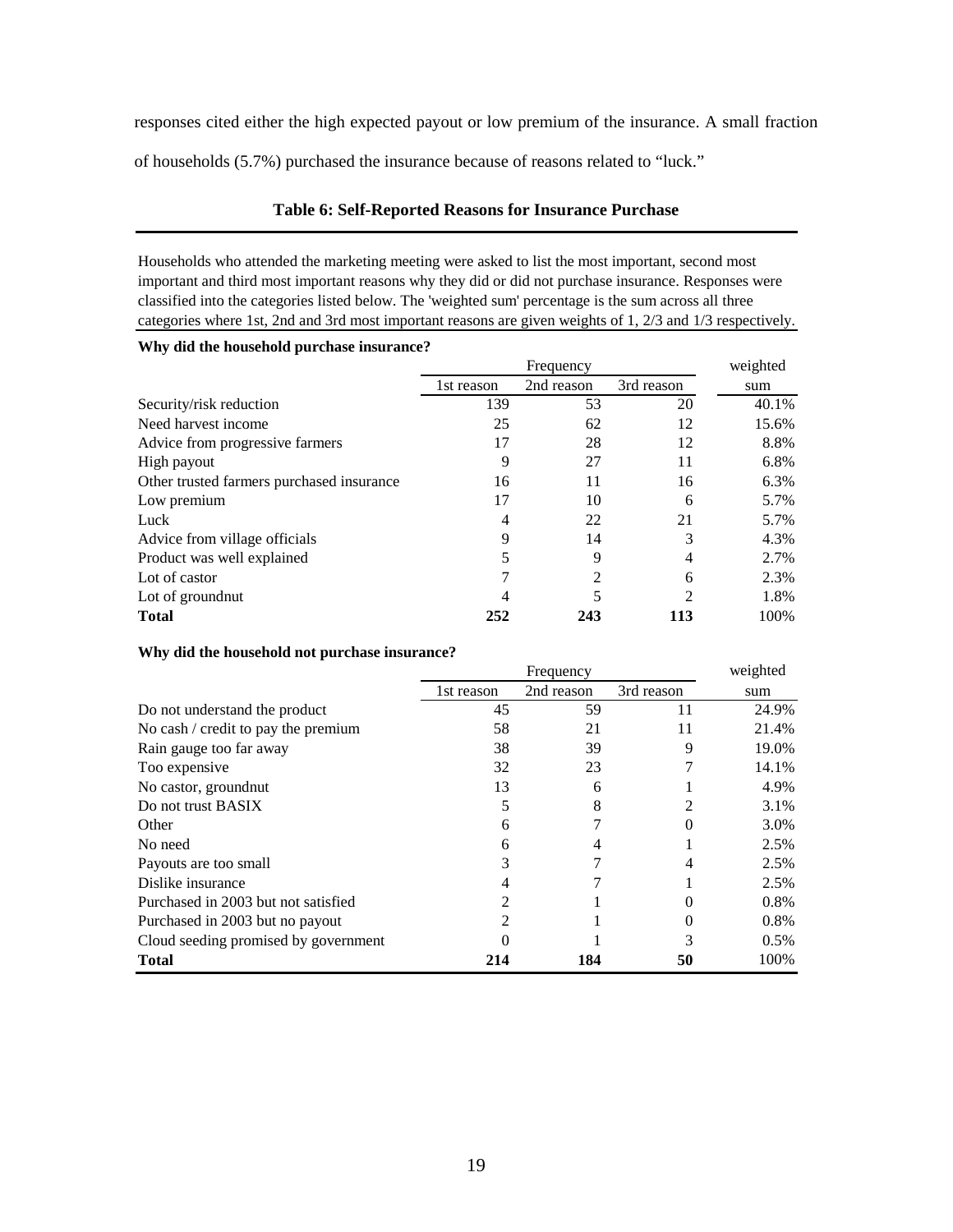Strikingly, the most frequently cited reason among non-purchasers is that the consumer did not understand the insurance product, representing 25% of weighted responses. 21% of responses stated the household did not have sufficient cash or credit to pay the premium, consistent with the hypothesis that credit constraints are important for insurance participation. 24% of responses cited responses related to basis risk: either "rain gauge is too far away," or "household does not grow castor or groundnut." 16.6% of weighted responses stated that the actuarial value of insurance was low relative to premiums: i.e. either that the insurance is too expensive (14.1% of responses), or the payouts are too small (2.5% of responses). Only a small percentage of household responses (2.5%) stated the household had no need for insurance against rainfall risk.

 Many of these qualitative responses match well with the simple "benchmark" model of insurance participation under symmetric information. Namely, the degree of risk-reduction, the payout relative to the premium, and the degree of basis risk are all important factors considered by households when making purchase decisions. Two types of responses however are inconsistent with the benchmark model. Firstly, the results suggest a significant proportion of households that purchased insurance did so on the advice of trusted farmers or village leaders; conversely 25% of explanations for non-purchase cite a lack of understanding of the product. Secondly, a significant proportion of non-purchasers cite a lack of liquid funds or credit to pay for the premium, suggestive of the importance of credit constraints.

#### *6.2 Regression Estimates*

We next estimate a reduced-form probit regression model of insurance participation. The dependent variable is equal to 1 if the household purchases BASIX rainfall insurance in 2004, and 0 otherwise. Results are presented in Table 7.

The first column of results normalizes coefficients to reflect the marginal effect of a oneunit change in the explanatory variable on the probability of insurance purchase. For expository purposes, in column 2, we present the same results dividing the coefficients by the population mean participation rate of 0.046; these coefficients indicate the *percentage* change in the probability of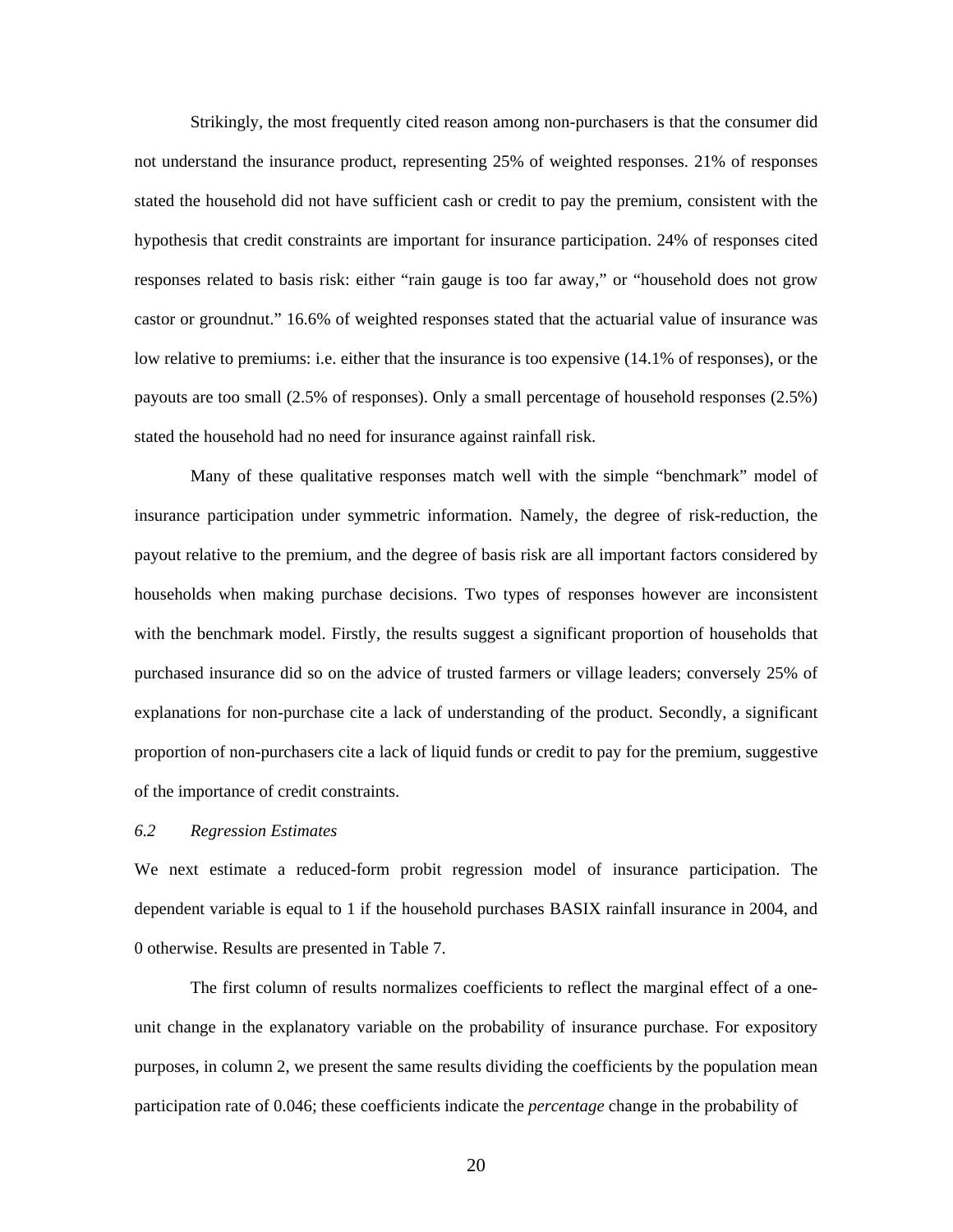#### **Table 7: Baseline Estimates**

**Dependent variable = 1 if purchased insurance, = 0 if did not purchase.** Weighted probit model . Robust z-statistics in parentheses. Coefficients normalized to display marginal effects. Regression also includes village dummy variables (results omitted).

|                                          | Marginal effects | Marginal effects scaled<br>by population takeup<br>rate |
|------------------------------------------|------------------|---------------------------------------------------------|
| Utility function                         |                  |                                                         |
| Risk aversion                            | $-0.011$         | $-0.24$                                                 |
|                                          | $(1.84)$ *       | $(1.84)$ *                                              |
| Ambiguity aversion                       | $-0.000$         | 0.00                                                    |
|                                          | (0.07)           | (0.07)                                                  |
| Patience                                 | 0.009            | 0.20                                                    |
|                                          | (0.95)           | (0.95)                                                  |
| Beliefs about return on insurance        |                  |                                                         |
| Pessimism                                | 0.004            | 0.09                                                    |
|                                          | (1.19)           | (1.19)                                                  |
| Basis risk                               |                  |                                                         |
| Use acc. rainfall to decide to sow       | $-0.000$         | 0.00                                                    |
|                                          | (0.05)           | (0.05)                                                  |
| % cultivated land used for groundut      | 0.027            | 0.59                                                    |
|                                          | $(3.40)$ ***     | $(3.40)$ ***                                            |
| % cultivated land used for castor        | 0.016            | 0.35                                                    |
|                                          | $(2.84)$ ***     | $(2.84)$ ***                                            |
| Wealth and credit constraints            |                  |                                                         |
| log(wealth in Rs, start of Kharif)       | 0.004            | 0.09                                                    |
|                                          | (1.19)           | (1.19)                                                  |
| log(landholdings, start of Kharif)       | 0.002            | 0.04                                                    |
|                                          | (0.70)           | (0.70)                                                  |
| F-test: wealth and land [p-value]        | $0.02**$         | $0.02**$                                                |
| % of cultivated land that is irrigated   | 0.003            | 0.07                                                    |
|                                          | (1.12)           | (1.12)                                                  |
| Household is constrained (1=yes)         | $-0.014$         | $-0.30$                                                 |
|                                          | $(3.29)$ ***     | $(3.29)$ ***                                            |
| Familiarity with insurance and BASIX     |                  |                                                         |
| $BUA$ member $(1 = yes)$                 | 0.368            | 8.00                                                    |
|                                          | $(4.70)$ ***     | $(4.70)$ ***                                            |
| Credit from BASIX (1=yes)                | 0.066            | 1.43                                                    |
|                                          | $(4.83)$ ***     | $(4.83)$ ***                                            |
| Has other insurance $(1 = yes)$          | 0.003            | 0.07                                                    |
|                                          | (1.35)           | (1.35)                                                  |
| Technology diffusion / networks          |                  |                                                         |
| Progressive household                    | 0.007            | 0.15                                                    |
|                                          | $(2.12)$ **      | $(2.12)$ **                                             |
| Member Gran Panchayat                    | 0.081            | 1.76                                                    |
|                                          | $(2.87)$ ***     | $(2.87)$ ***                                            |
| No. other groups hh is member of         | 0.007            | 0.15                                                    |
|                                          | $(3.51)$ ***     | $(3.51)$ ***                                            |
| No. of well known households             | 0.000            | 0.00                                                    |
|                                          | (0.36)           | (0.36)                                                  |
| No. well known hhs who bought insurance  | 0.006            | 0.13                                                    |
|                                          | $(5.06)$ ***     | $(5.06)$ ***                                            |
| Other covariates                         |                  |                                                         |
| Education of household head (years)      | 0.001            | 0.02                                                    |
|                                          | (1.09)           | (1.09)                                                  |
| log(age of household head)               | $-0.015$         | $-0.33$                                                 |
|                                          | $(2.59)$ ***     | $(2.59)$ ***                                            |
| Head spent whole life in village (1=yes) | $-0.030$         | $-0.65$                                                 |
|                                          | $(1.79)*$        | $(1.79)*$                                               |
| Gender of household head (1=male)        | $-0.008$         | $-0.17$                                                 |
|                                          | (1.37)           | (1.37)                                                  |
| log(household size)                      | 0.002            | 0.04                                                    |
|                                          | (0.41)           | (0.41)                                                  |
| Village dummies                          | yes              | yes                                                     |
| Number of observations                   | 752              | 752                                                     |
| Pseudo $R^2$                             | 0.44             | 0.44                                                    |

Robust z-statistics in parentheses. \* significant at 10%; \*\* significant at 5%; \*\*\* significant at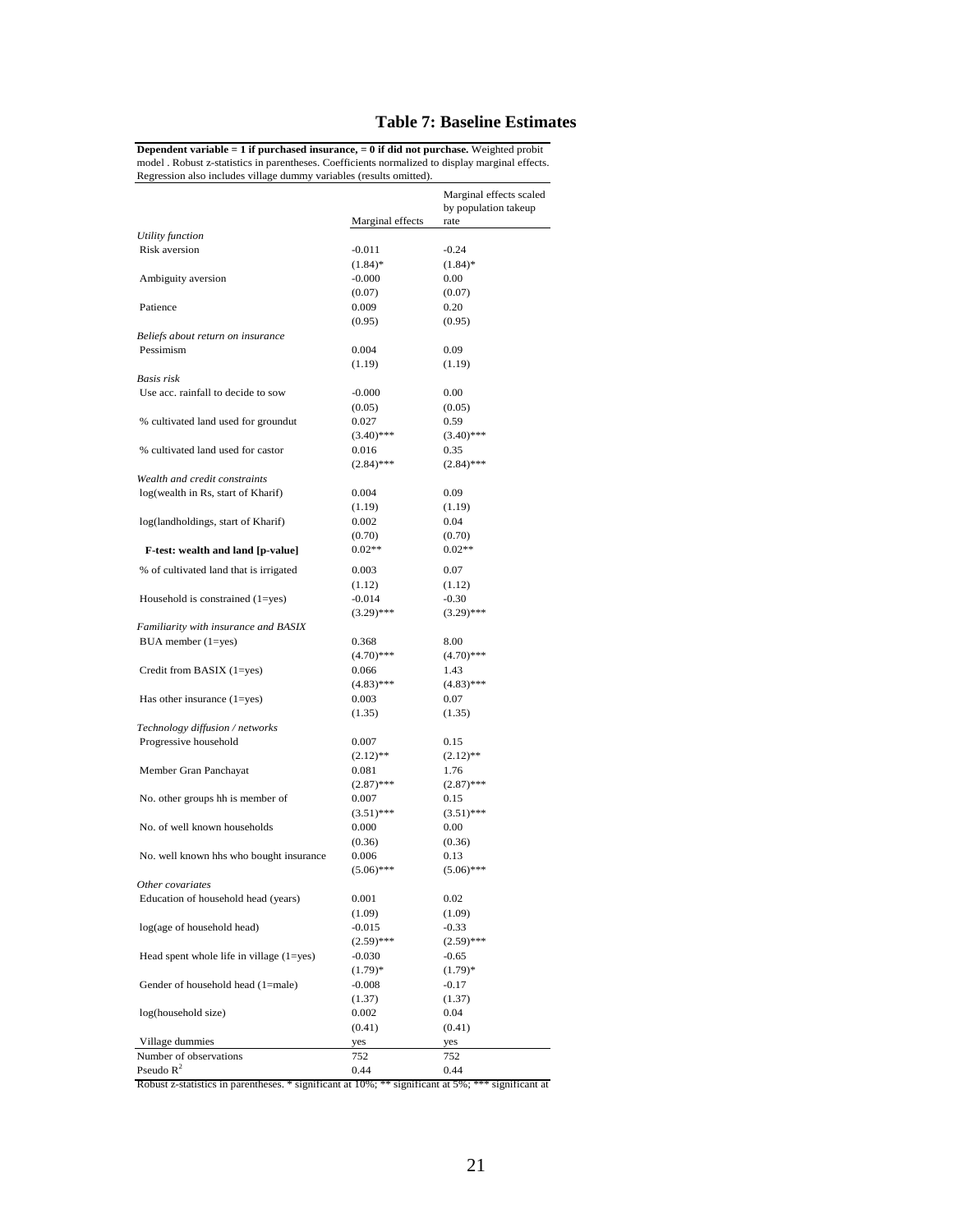takeup for a one-unit shock to the relevant covariate (i.e. a coefficient of 1 indicates one unit shock to the explanatory variable doubles the probability of insurance participation for a household whose initial participation probability equals the population average).

**I. Benchmark model.** A first prediction of the benchmark model is that insurance participation is decreasing in basis risk between payouts and household income, and increasing in the size of the risk to be insured. Coefficients in Table 7 under "basis risk" appear generally consistent with these predictions. In particular, we include two variables measuring the proportion of cultivated land used for castor and groundnut in the previous year, 2003. Since these are the two crops against which policies are written, the basis risk from using insurance to hedge rainfall risk is presumably smaller when these crops predominate, assuming the crop model is correctly specified. Consistent with this prediction, both "percentage groundnut" and "percentage castor" are positively signed and statistically significant at the 1% level. Coefficients in column 2 show that for a household at the population takeup probability of 0.046, moving from growing no groundnut to all groundnut increases the probability of purchasing insurance in 2004 by 59% (35% for castor).

The second prediction of the benchmark model is that risk-averse households have a higher willingness-to-pay for insurance. In fact we instead find that risk-averse households are marginally *less* likely to purchase rainfall insurance, significant at the 10% level. Quantitatively, shifting the risk aversion parameter from its minimum to maximum value (i.e. 0 to 1) reduces the probability of purchase by 24% (1.1 percentage points). Potential explanations for this result are discussed in Sections 6.3 and 6.4.

The regression also includes proxies for two other dimensions of the household's utility function: ambiguity aversion and discount rate. Neither of these variables is statistically significant, although it is not clear the extent to which this is due to measurement error.

**II. Credit constraints and wealth.** In Appendix B we show that binding borrowing constraints, equivalent in our setup to low wealth, implies a higher shadow value of wealth and lower willingness-to-pay for insurance. The baseline regression includes two wealth variables,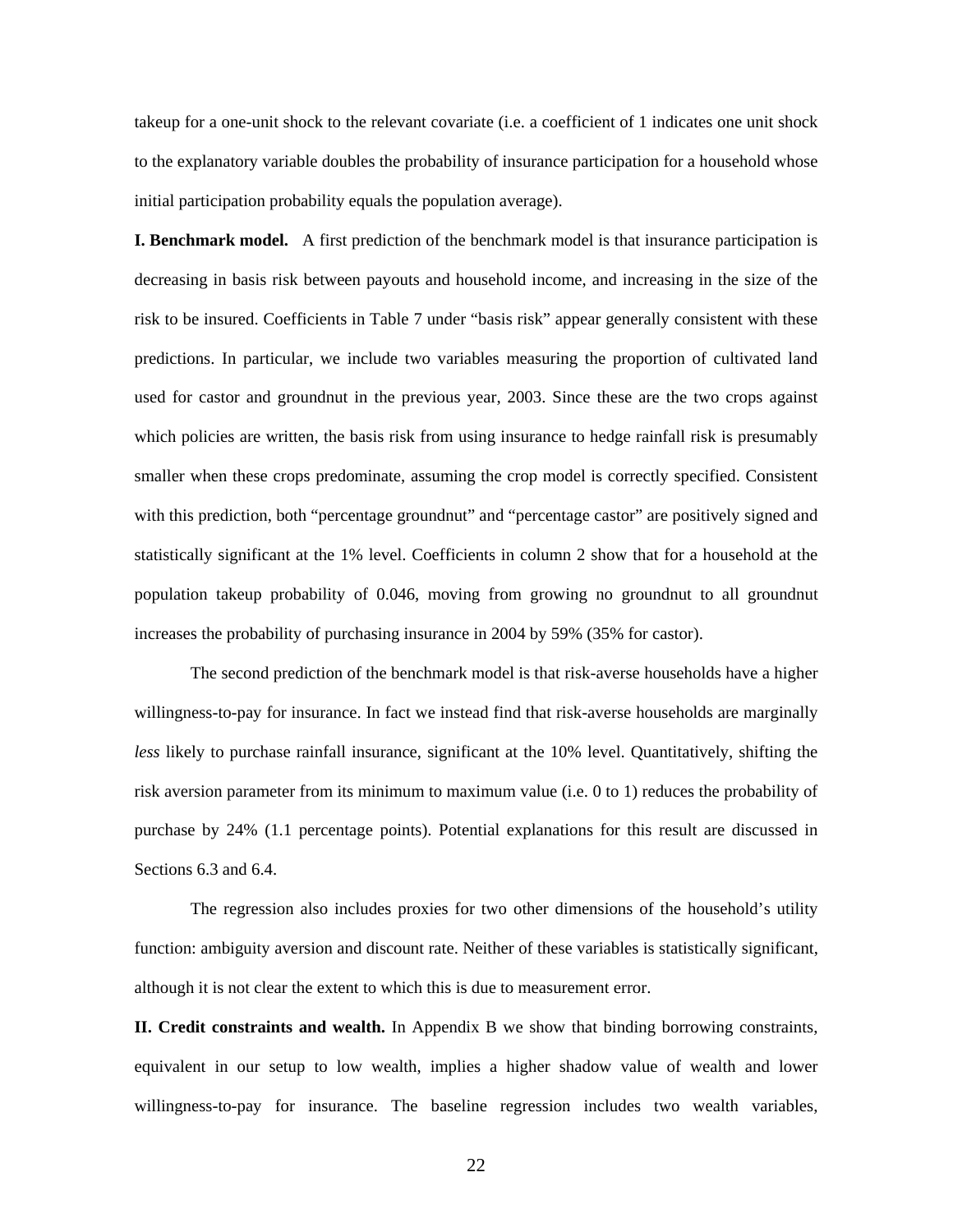log(1+landholdings) and log(wealth), both measured at the beginning of the Kharif. Both these measures are positively signed, and although neither is individually significant, they are jointly significant at the 2% level. (These variables are strongly collinear; in an unreported regression excluding log(wealth), the coefficient on landholdings increases by a factor of 4 and becomes statistically significant at the 1% level.)

Our covariates also include a direct proxy for credit rationing, derived as described earlier from household self-reports about why they do not have one more loan. This coefficient is negatively signed as predicted, and statistically significant at the 1% level. Quantitatively, switching on this variable reduces the probability of takeup by 30% (1.4 percentage points).

**III. Heterogeneous beliefs.** We next estimate whether a proxy for beliefs about the insurance payout influences participation. We include a variable that measures the household's expectation about the start date of the monsoon. Our prediction is that households that expect the monsoon to start later will expect a higher payout, because the insurance payout is inversely correlated with rainfall from a fixed calendar date. This measure of pessimism is positively correlated with takeup as predicted, although it is statistically insignificant.

**IV. "Early adoption," limited cognition and networks.** Qualitative responses suggest a significant fraction of households do not fully understand the insurance product, and that many relied on recommendations from other farmers or village leaders for insurance participation decisions. Here we test three hypotheses described earlier about household behavior in this kind of "incomplete information" environment. The first hypothesis is that households with a greater degree of familiarity with BASIX, the insurance provider, will have higher participation rates. First, we include a dummy variable equal to 1 if the household is a member of a borewell user association (BUA). A BUA is a group of households that jointly use and maintain a water bore or set of bores. Historically, BASIX provides group lending to BUAs, and in 2003, when the insurance was first piloted, the insurance was explicitly targeted to BUA members. BUA members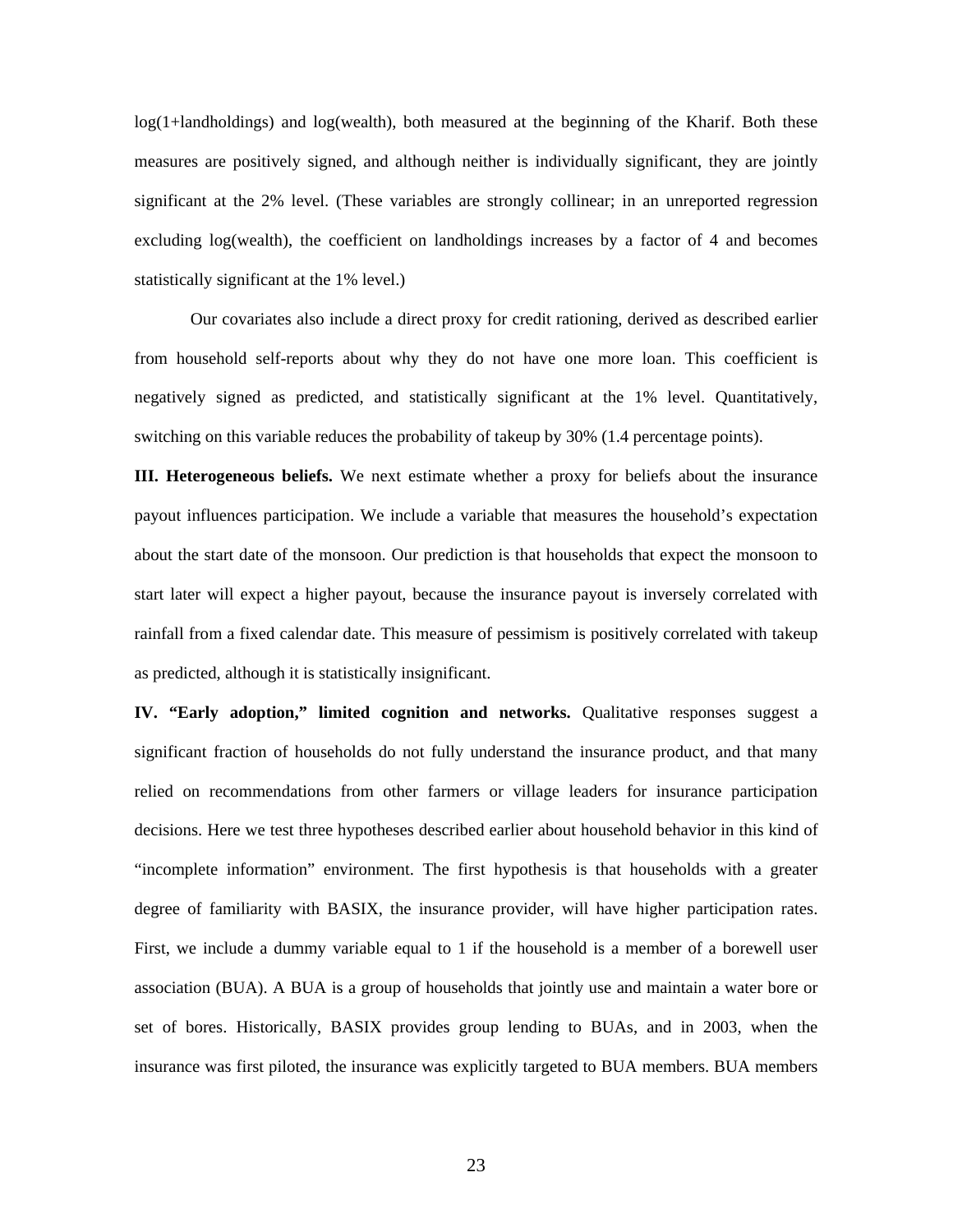are more likely to know the BASIX sales representative in the village, and a BUA also provides a close-knit network of households that share information and advice.

 Membership of a BUA has a very large and statistically significant effect on participation decisions; our marginal effects estimates suggest it increases the probability of insurance participation by a factor of 8 times ( $p < 0.01$ ). A second variable indicating whether the household is an existing BASIX borrower at the start of the Kharif also strongly predicts takeup. Quantitatively, existing BASIX customers are 143% more likely to purchase insurance (p<0.01). These two variables (along with Gran Panchayat membership) are quantitatively the strongest predictors of insurance participation decisions. This likely reflects a both households' greater familiarity and trust with respect to the insurance provider, as well as more intensive marketing to these groups by BASIX. In either case, our findings are inconsistent with a full-information benchmark, since all households in the village are eligible to purchase insurance.

 Second, we provide some suggestive evidence consistent with the hypothesis that social networks influence insurance takeup decisions. First, households that are members of the town Gran Panchayat are significantly more likely to purchase insurance  $(p < 0.01)$ , as are households that are members of a larger number of other formal and informal village networks ( $p < 0.01$ ), such as self help groups, Raithu Mitra groups and caste committees. More directly, we also include a variable that measures the number of other well-known households in the respondent's selfidentified primary social group that purchased insurance. This variable is positive and statistically significant ( $p < 0.01$ ). Quantitatively, an additional purchasing household among the respondent's primary group raises the probability of the household purchasing insurance by 13%.

 These results, along with the qualitative self-reports presented earlier, are suggestive of the role of network effects. However, caution should be exercised in interpreting our results, since we cannot rule out the hypothesis that our estimates reflect unobserved heterogeneity across groups, rather than the effect of local social interactions (see Manski, 1993, for a discussion). For example,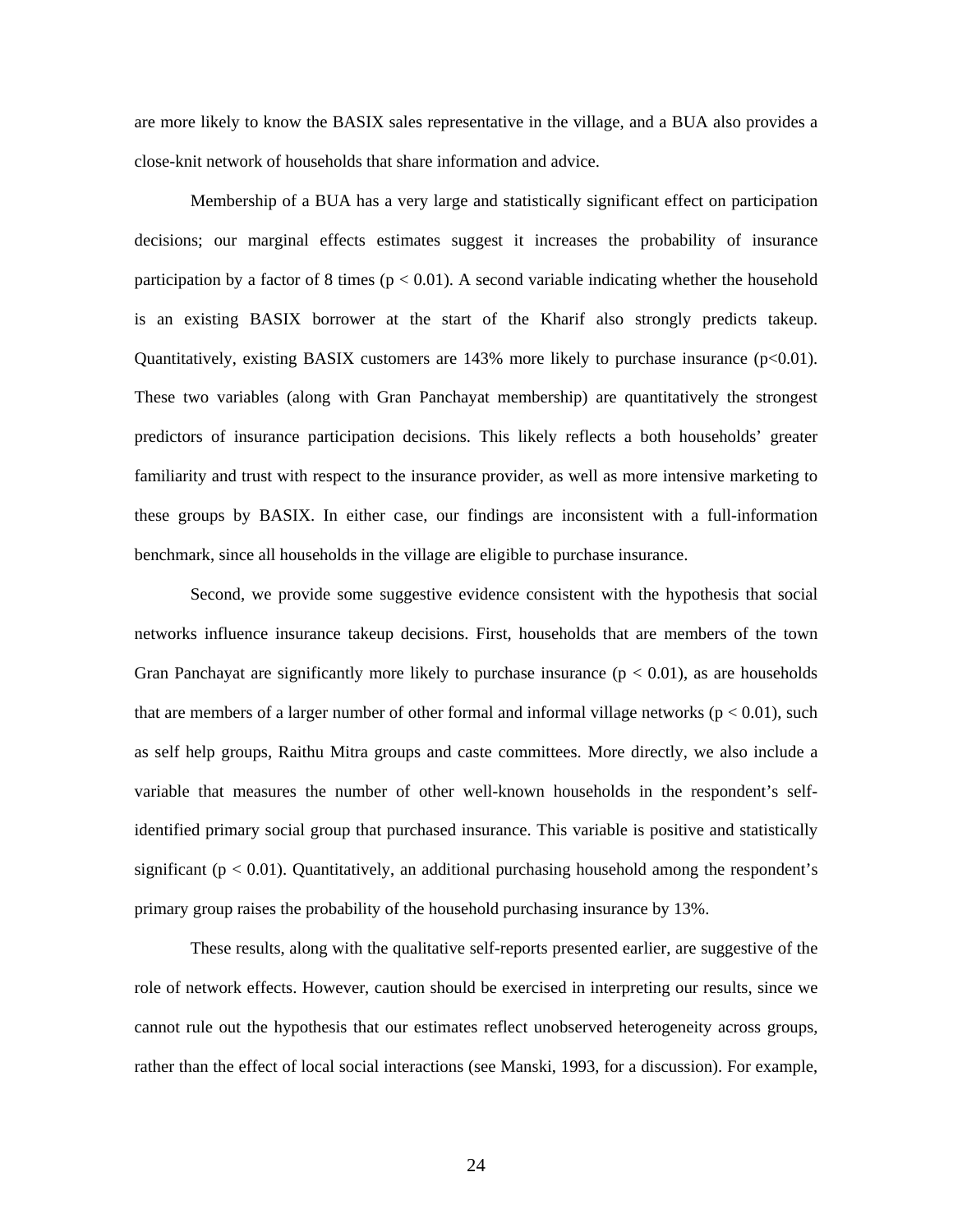BASIX may have marketed the insurance at greater intensity to particular groups in the village, which would generate correlation in insurance takeup decisions among members of a group.

 Our third hypothesis is that households vary in their cognitive ability to comprehend the insurance product. We first consider self-identified "progressive" farmers, that is, farmers which other villagers ask for advice (perhaps because they are more knowledgeable or intelligent). Such households are around 15% more likely to purchase insurance  $(p<0.05)$  than non-progressives. Households with a younger household head, or a household head that has lived outside the village, are also statistically significantly more likely to purchase insurance  $(p<0.01$  and  $p<0.10$ respectively). A doubling of the household head's age reduces the probability of insurance purchase by 33%, consistent with our prior that the cost of evaluating new products and technologies is lower for younger individuals. Surprisingly, however, conditional on age and other covariates, education is not statistically significantly correlated with insurance participation decisions, although it is correctly signed.

#### *6.3 Risk-aversion interaction effects*

An apparently puzzling finding from Table 7 is that risk-averse household are less, rather than more, likely to purchase rainfall insurance, opposite to the prediction of the benchmark model. Here we explore a potential explanation for this result, namely that risk-averse households are also averse to uncertainty about the insurance policy itself, and the potential risks associated with it, given their imperfect understanding of the product.

To test this hypothesis, we interact risk aversion with three variables indicating the household's familiarity either with BASIX or the concept of insurance, namely dummy variables for: (i) whether the household belongs to a BUA, (ii) whether the household is a debtor of BASIX at the start of the Kharif, and (iii) whether the household holds any other type of insurance. Under the "product uncertainty" explanation, we expect the wrong-signed risk aversion coefficient to be concentrated among households that are unfamiliar with BASIX or with insurance. We then re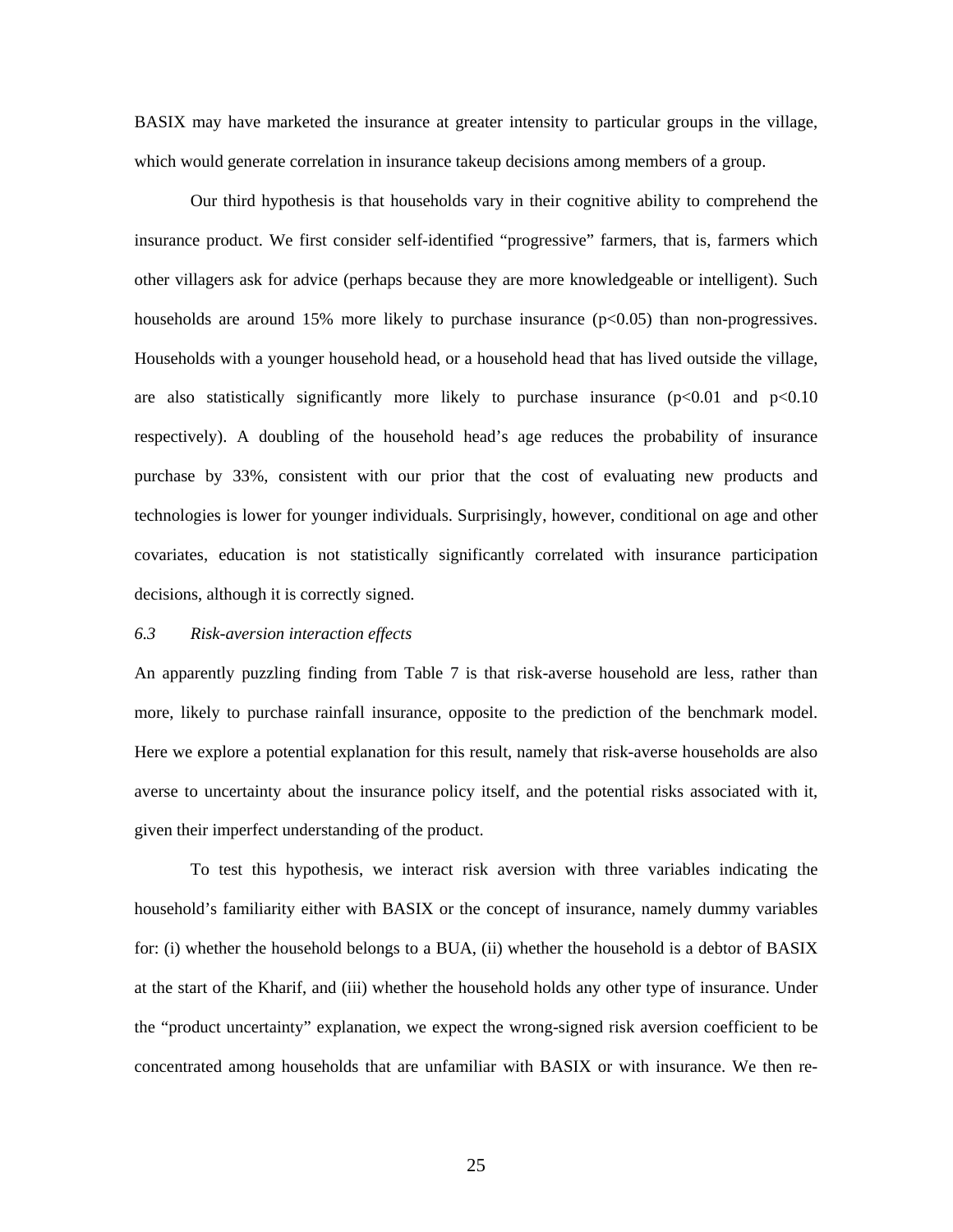estimate the specification from Table 7 including these three additional interaction terms together,

and then one at a time. Results are presented in Table 8.

|                                      | <b>Baseline specification + interaction terms</b> |                                      |              |              |  |  |  |
|--------------------------------------|---------------------------------------------------|--------------------------------------|--------------|--------------|--|--|--|
|                                      | combined                                          | interaction terms added individually |              |              |  |  |  |
| Interaction terms                    |                                                   |                                      |              |              |  |  |  |
| Risk aversion * BUA                  | 0.005                                             | 0.024                                |              |              |  |  |  |
|                                      | (0.25)                                            | (1.23)                               |              |              |  |  |  |
| Risk aversion * credit from BASIX    | 0.028                                             |                                      | 0.032        |              |  |  |  |
|                                      | $(1.74)$ *                                        |                                      | $(2.14)$ **  |              |  |  |  |
| Risk aversion * other insurance      | 0.008                                             |                                      |              | 0.014        |  |  |  |
|                                      | (0.72)                                            |                                      |              | (1.18)       |  |  |  |
| F-test [joint significance, p-value] | $0.043**$                                         |                                      |              |              |  |  |  |
| Underlying variables                 |                                                   |                                      |              |              |  |  |  |
| Risk aversion                        | $-0.024$                                          | $-0.016$                             | $-0.018$     | $-0.021$     |  |  |  |
|                                      | $(2.42)$ **                                       | $(2.81)$ ***                         | $(3.22)$ *** | $(2.17)$ **  |  |  |  |
| <b>BUA</b>                           | 0.262                                             | 0.078                                | 0.344        | 0.082        |  |  |  |
|                                      | $(1.82)^*$                                        | $(2.84)$ ***                         | $(4.43)$ *** | $(4.72)$ *** |  |  |  |
| Credit from BASIX                    | $-0.001$                                          | 0.064                                | $-0.003$     | 0.066        |  |  |  |
|                                      | (0.08)                                            | $(4.73)$ ***                         | (0.32)       | $(4.92)$ *** |  |  |  |
| Other insurance                      | $-0.003$                                          | 0.004                                | 0.003        | $-0.008$     |  |  |  |
|                                      | (0.32)                                            | (1.43)                               | (1.38)       | (0.79)       |  |  |  |

**Table 8: Risk Aversion Interation Effects** 

**Dependent variable = 1 if purchased insurance, = 0 otherwise.** Weighted probit model. Robust z-

The estimates are consistent with the "product uncertainty" explanation. Each interaction term is positively signed as predicted, and the coefficients are jointly significant at the 5% level. The interaction term: "Risk Aversion x Credit from BASIX" is individually significant at the 5% level when included on its own (Column 3), and at the 10% level when all three interaction terms are included (Column 1). Our point estimates imply that for a household where each interaction term is switched from 0 to 1, the combined coefficient on risk aversion switches from -0.024 to +0.017, and thus shifts to the "correct" positive sign (although the combined coefficient is not statistically different to zero).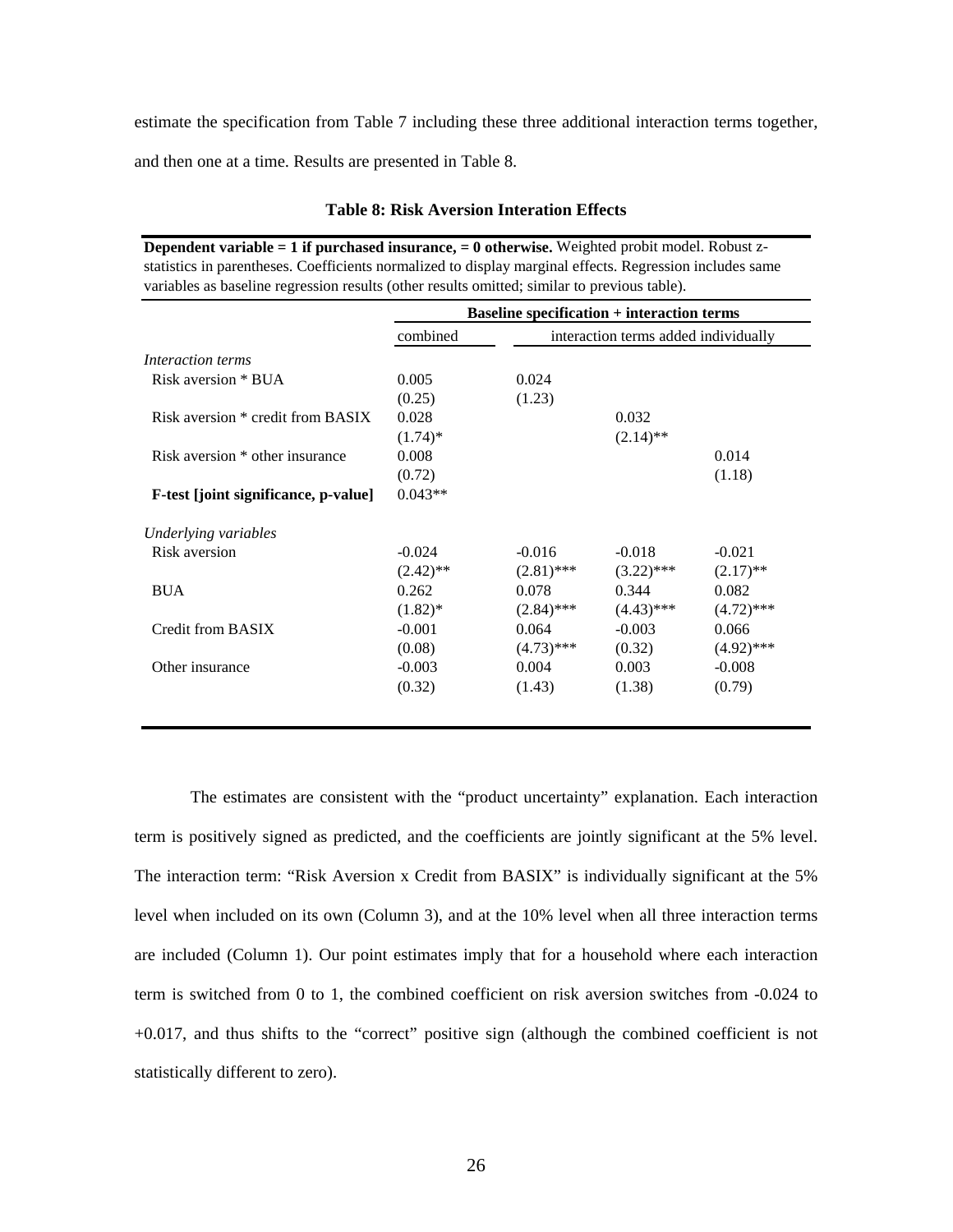#### *6.4 Conditional probit*

As described earlier, BASIX follows a two-step procedure in selling rainfall insurance: households are first invited to attend a marketing meeting; households that attend are then educated about insurance, and given the opportunity to purchase policies.

In Table 9 we present estimates using a conditional probit model that accounts for these two sequential steps of the insurance participation decision. We estimate two equations; the first equation is estimated on the whole sample, and has a dependent variable equal to 1 if the household attended the marketing meeting and 0 otherwise. The second equation is estimated on the subsample of households that attended the marketing meeting, and has a dependent variable equal to one if the household purchases insurance; that is, it studies participation conditional on meeting attendance. Results are presented in Table 9.

In general, our previous estimates hold in a similar way across both steps of the participation decision, although in some cases the statistical significance of some results is reduced. Most notably, BUA members and BASIX borrowers are both more likely to attend the marketing meeting, as well as more likely to purchase insurance conditional on attendance, in each case statistically significant at the 5% or 1% level. Thus suggests the high rates of participation among these groups do not just reflect encouragement by BASIX to attend the meeting, since this mechanism alone would generate selection bias to produce *negative* coefficients on these variables in the second step.

#### *6.5 Other analysis*

Table 10 presents calculations of the quantitative magnitude of the insurance purchases of participating households. Households on average purchase 1.8 policies at a cost of Rs. 362, corresponding to 1.5% of liquid assets at the start of the Kharif, and 0.7% of 2004 gross Kharif agricultural revenue. These numbers are relatively small, consistent with our claim that households are experimenting with a new, imperfectly understood product, although still non-trivial (for example, in a US context, these figures would be equivalent to an expenditure on insurance of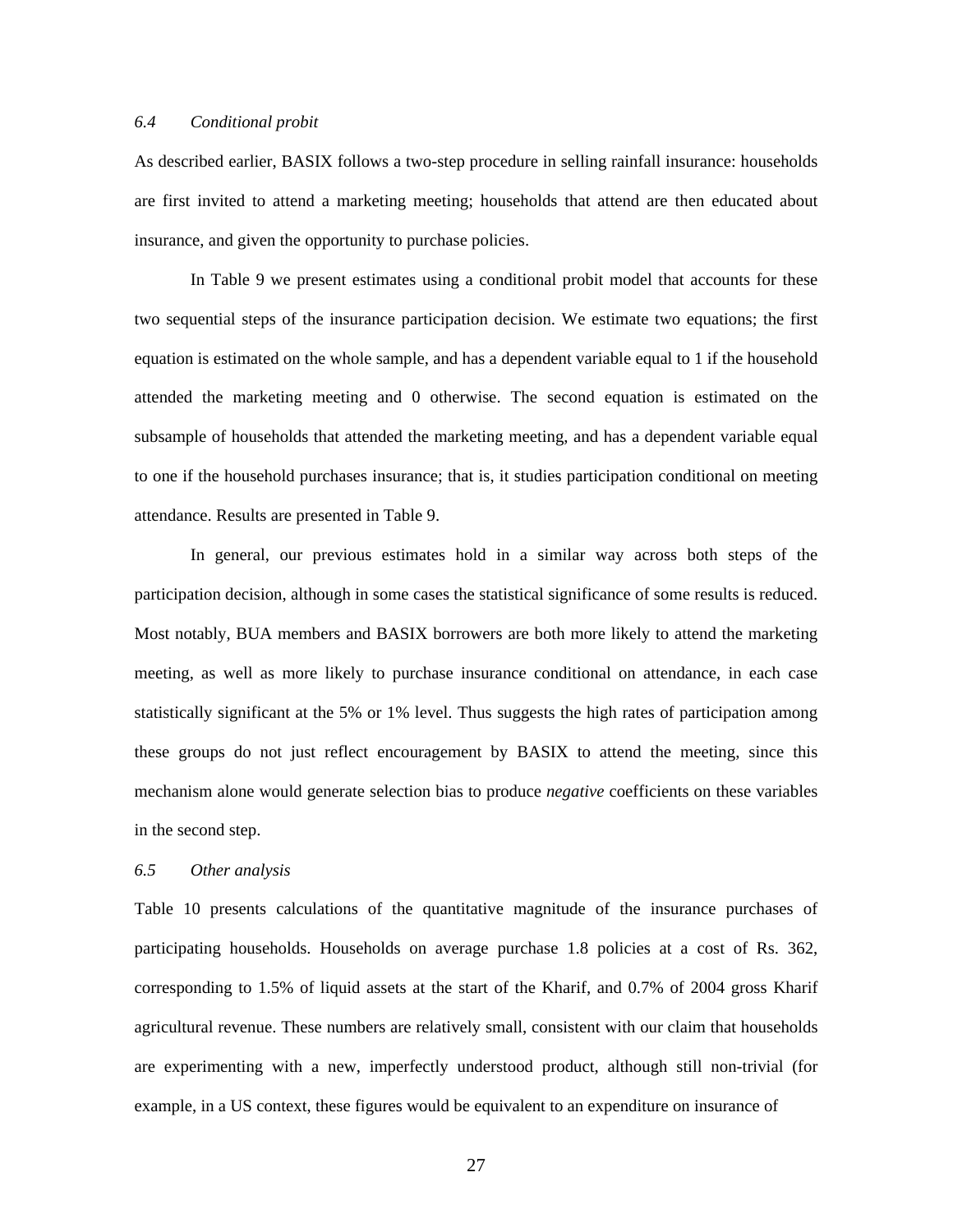## **Table 9: Meeting Participation and Purchase Conditional on Participation**

| marginal effects. Regression also includes village dummy variables (results omitted). |                  |                    |
|---------------------------------------------------------------------------------------|------------------|--------------------|
|                                                                                       |                  | bought conditional |
|                                                                                       | attended meeting | on attendance      |
| Utility function                                                                      |                  |                    |
| Risk aversion                                                                         | -0.049           | $-0.163$           |
|                                                                                       | (1.39)           | (1.36)             |
| Ambiguity aversion                                                                    | $-0.003$         | $-0.054$           |
|                                                                                       | (0.26)           | (0.96)             |
| Patience                                                                              | $-0.009$         | 0.075              |
|                                                                                       | (0.18)           | (0.34)             |
| Beliefs about return on insurance                                                     |                  |                    |
| Pessimism                                                                             | 0.008            | 0.444              |
|                                                                                       | (1.19)           | $(2.23)$ **        |
| Basis risk                                                                            |                  |                    |
| Use acc. rainfall to decide to sow                                                    | 0.056            | $-0.112$           |
|                                                                                       | $(1.71)^*$       | (0.98)             |
| % cultivated land used for groundut                                                   | 0.092            | 0.294              |
|                                                                                       | $(2.48)$ **      | $(1.82)^*$         |
| % cultivated land used for castor                                                     | 0.040            | 0.250              |
|                                                                                       | (1.31)           | $(1.90)$ *         |
| Wealth and credit constraints                                                         |                  |                    |
| log(wealth in Rs, start of Kharif)                                                    | 0.029            | $-0.080$           |
|                                                                                       | $(1.72)^*$       | (1.03)             |
| log(landholdings, start of Kharif)                                                    | $-0.006$         | 0.124              |
|                                                                                       | (0.31)           | (1.45)             |
|                                                                                       |                  |                    |
| % of cultivated land that is irrigated                                                | 0.048            | $-0.091$           |
|                                                                                       | $(2.83)$ ***     | (1.15)             |
| Household is constrained $(1 = yes)$                                                  | $-0.026$         | $-0.030$           |
|                                                                                       | (1.55)           | (0.41)             |
| Familiarity with insurance and BASIX                                                  |                  |                    |
| $BUA$ member $(1 = yes)$                                                              | 0.313            | 0.383              |
|                                                                                       | $(2.96)$ ***     | $(2.43)$ **        |
| Credit from BASIX (1=yes)                                                             | 0.177            | 0.157              |
|                                                                                       | $(3.62)$ ***     | $(2.03)$ **        |
| Has other insurance $(1 = yes)$                                                       | 0.012            | $-0.011$           |
|                                                                                       | (0.91)           | (0.18)             |
| Technology diffusion / networks                                                       |                  |                    |
| Progressive household                                                                 | 0.034            | 0.072              |
|                                                                                       | $(2.05)$ **      | (1.16)             |
| Member Gran Panchayat                                                                 | 0.165            | 0.143              |
|                                                                                       | $(2.22)$ **      | $(2.43)$ **        |
| No. other groups hh is member of                                                      | 0.020            | 0.117              |
|                                                                                       | (1.59)           | $(2.39)$ **        |
| No. of well known households                                                          | 0.001            | $-0.007$           |
|                                                                                       | (0.61)           | (0.69)             |
| No. well known hhs who bought insurance                                               | 0.012            | 0.145              |
|                                                                                       | $(2.04)$ **      | $(5.69)$ ***       |
| Other covariates                                                                      |                  |                    |
| Education of household head (years)                                                   | 0.005            | 0.057              |
|                                                                                       | (0.76)           | $(1.77)*$          |
| log(age of household head)                                                            | $-0.005$         | $-0.433$           |
|                                                                                       | (0.16)           | $(3.09)$ ***       |
| Head spent whole life in village $(1 = yes)$                                          | 0.005            | $-0.258$           |
|                                                                                       | (0.12)           | (1.61)             |
| Gender of household head (1=male)                                                     | 0.031            | $-0.242$           |
|                                                                                       | (1.57)           | $(1.84)$ *         |
| log(household size)                                                                   | $-0.005$         | 0.208              |
|                                                                                       | (0.27)           | $(2.21)$ **        |
| Village dummies                                                                       | yes              | yes                |
| Number of observations                                                                | 752              | 500                |
| Pseudo $R^2$                                                                          | 0.26             | 0.35               |

**Dependent variable = 1 if purchased insurance, = 0 if did not purchase.** Weighted probit model . Robust z-statistics in parentheses. Coefficients normalized to display

Robust z-statistics in parentheses. \* significant at 10%; \*\* significant at 5%; \*\*\* significant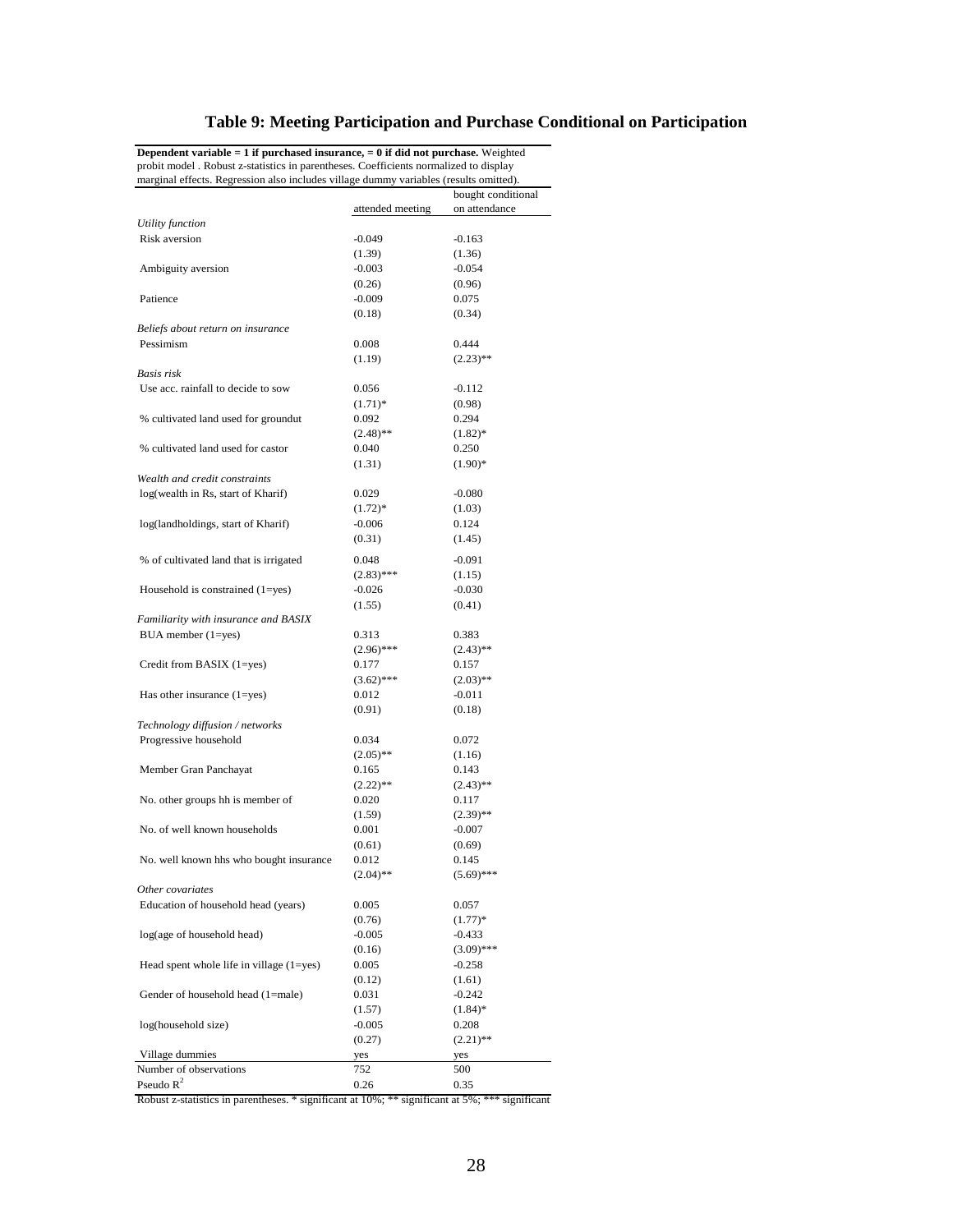\$700-\$1400 per year for a small business owner with annual sales revenue of \$100,000-200,000). It is important to highlight that returns on the insurance are quite skewed, a maximum payout on the insurance, corresponding to a "crop failure" levels of rainfall across all three phases of the Kharif, yields a payout of 35% of gross farm revenue for an average household purchasing 1.8 policies.

#### **Table 10: Economic Magnitude of Insurance Expenditures**

The table below calculates average expenditures on rainfall insurance, and the maximum payout on insurance purchased, as a fraction of average household liquid assets and gross farm revenues for the 2006 Kharif. Expenditures and payouts are based on the average of 1.81 policies per purchasing household.

| Average number of policies per purchasing household: | 1.81       |                                                                |                                   |                       |
|------------------------------------------------------|------------|----------------------------------------------------------------|-----------------------------------|-----------------------|
|                                                      |            |                                                                | as fraction of                    |                       |
|                                                      | per policy | per policyholder (based)<br>on 1.81 policies per<br>household) | liquid assets,<br>start of Kharif | gross farm<br>revenue |
| Insurance expenditure                                | <b>200</b> | 362                                                            | 1.5%                              | $0.7\%$               |
| Maximum payout                                       | 6000       | 10860                                                          | 84.1%                             | 35.4%                 |

The large coefficients on "BUA member" and "BASIX customer" in our results raise potential concerns that the strength of other relationships may be significantly different across members and non-members of these two groups. As a final robustness exercise, in unreported regressions we re-estimate our results on the subsample of households that are not BUA members or BASIX customers. Our point estimates are similar, although the statistical significance of the results is sometimes reduced, reflecting the smaller sample size (results available on request).

#### **7. Summary and Conclusions**

We describe an innovative rainfall insurance product offered to smallholder farmers in the Andhra Pradesh region of southern India, and present preliminary evidence on the determinants of insurance participation. Our empirical findings highlight two main deviations from a benchmark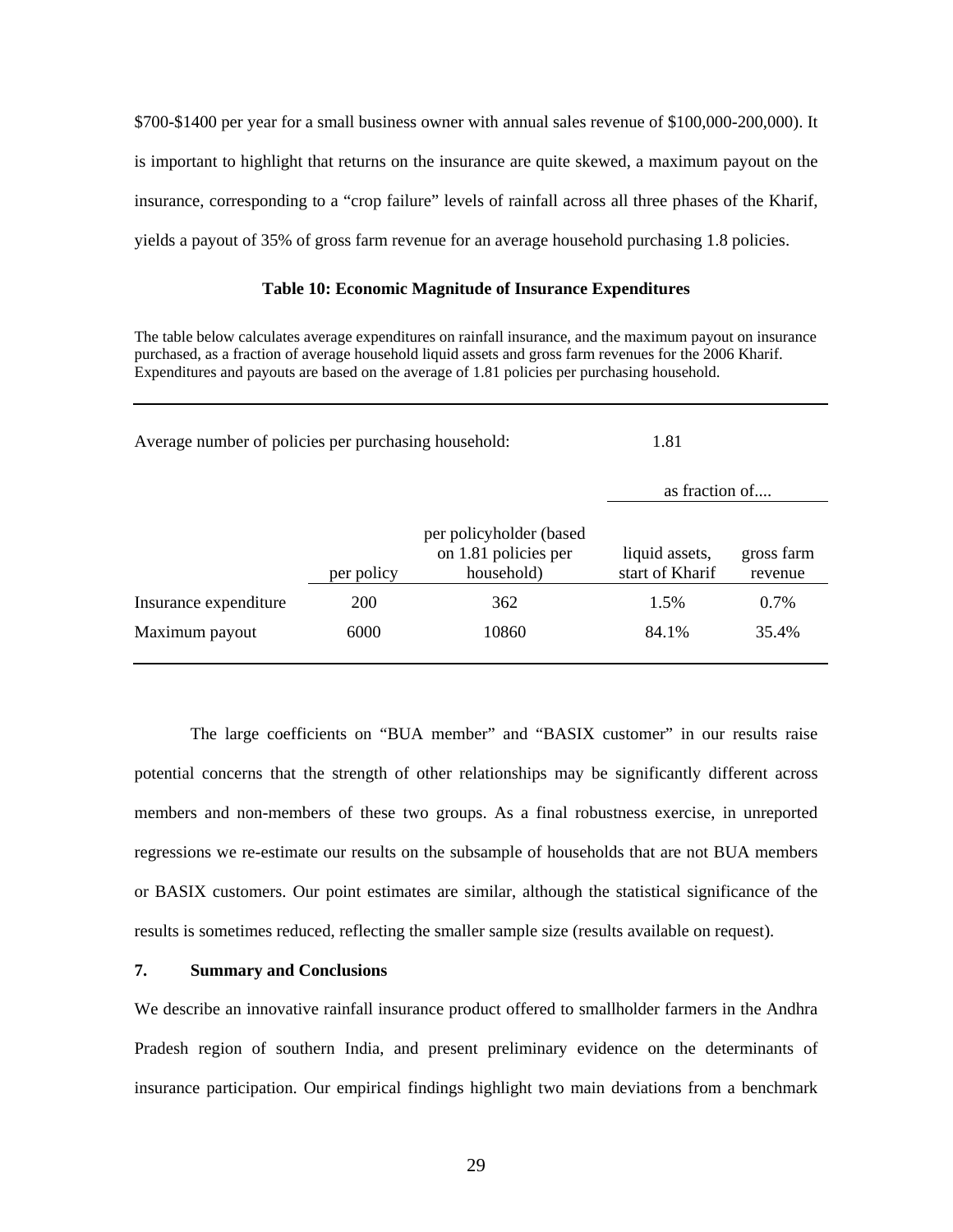model of insurance participation. First, credit constraints appear to be an impediment to purchasing insurance. Households with less land and less wealth, as well as households that directly report being credit constrained, are less likely to participate in insurance, consistent with the extension of a "benchmark" one-period model of insurance to include financial constraints. Insurance participation is generally increasing in wealth in developed countries also, a fact attributed to asymmetric information or fixed participation costs (Mulligan and Philipson, 2003). It is notable that we find the same result in a setting where these explanations appear unlikely to hold.

Second, a variety of results together suggest limited familiarity with the insurance product plays a key role in participation decisions: (i) Takeup rates are higher among prior customers of the insurance vendor BASIX, or members of BUAs, that are among BASIX's primary clients; (ii) risk averse households are less likely to purchase insurance, but only among households that are unfamiliar with insurance or with BASIX; (iii) households that are more connected to village networks are more likely to purchase insurance, especially when other members of the household's primary group participate; (iv) respondents who likely have lower cognitive costs of understanding and experimenting with insurance, such as young farmers and self-identified "progressive" farmers, are more likely to purchase the product; (v) in self-reports, a significant fraction of households cite advice from other farmers and limited understanding of the product as important determinants of participation decisions.

 Our finding of the significance of credit constraints has practical implications for insurance contract design. A first implication is that insurance payouts should be made as promptly as possible after rainfall is measured and verified. Our survey asks households to identify which times of the year they are in most need of additional liquid assets; unsurprisingly, households report that they are most credit constrained at the start of the sowing season, and least constrained in November when crops are harvested and sold. However, in 2004, insurance payouts were not paid to farmers until around November. Our results suggest farmers would benefit from payouts being made available as soon as possible, preferably phase-by-phase as each stage of the Kharif is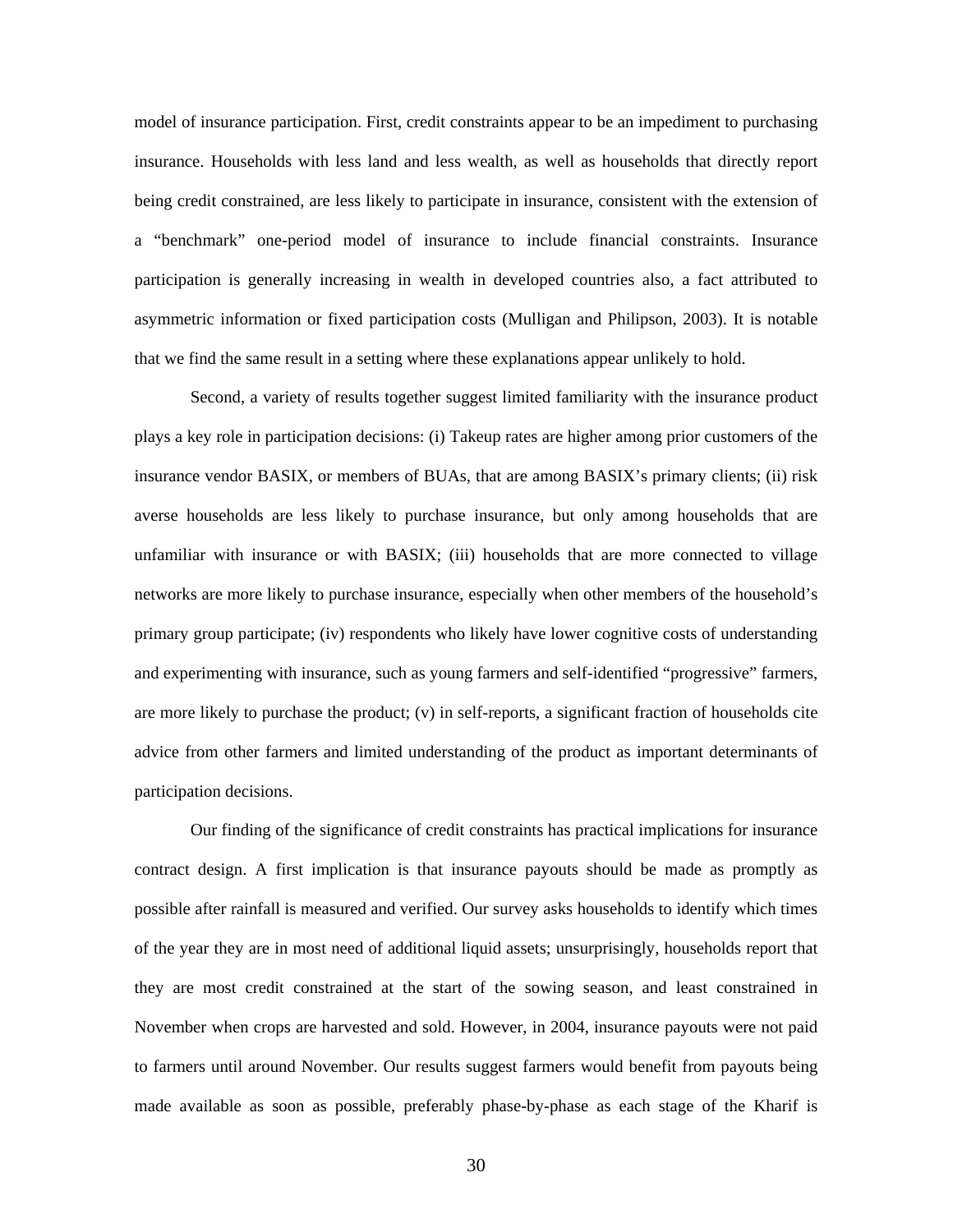completed. One impediment to early payouts is that the Indian Meteorological Department takes an average of two months to verify rainfall data. ICICI Lombard is in the process of setting up a private network of automated rain gauges, which in the future will facilitate faster payouts as well as minimize basis risk. A second potential innovation would be to combine insurance with a shortterm loan that helps credit-constrained households pay for the premium (stated differently, BASIX could offer state-contingent loans). We raised this possibility with BASIX; they are currently reluctant to mix products in this way, because they want to clearly establish to customers the conceptual difference between insurance and micro-credit products.

The overall conclusion of our empirical work is that, early in its introduction, the insurance product we study has not yet succeeded in proportionately reaching the most vulnerable households (e.g. poor, credit-constrained households, or households that are not members of social networks), that presumably would benefit most from protection against drought. These stylized facts likely in part reflect persistent real barriers to trade in insurance such as credit constraints, but also in part are due to a normal pattern of diffusion of a new product. Still in the early stages of introduction, the insurance product is not fully understood, and takeup rates are low. Early adopters are likely to be households where the cost of experimenting is low; participation will then filter through to other households over time.

A less sanguine perspective is provided by Morduch (2004), who highlights potentially adverse general-equilibrium implication of differential rates of insurance participation between rich and poor households. Morduch suggests that if rainfall insurance is only purchased by the wealthy, such households may have additional income to bid up the price of local non-traded goods during periods of low rainfall, making non-purchasers worse off. He also suggests that formal insurance may undermine existing risk-sharing mechanisms, by raising the threat point of households that seek to withdraw from implicit risk sharing arrangements.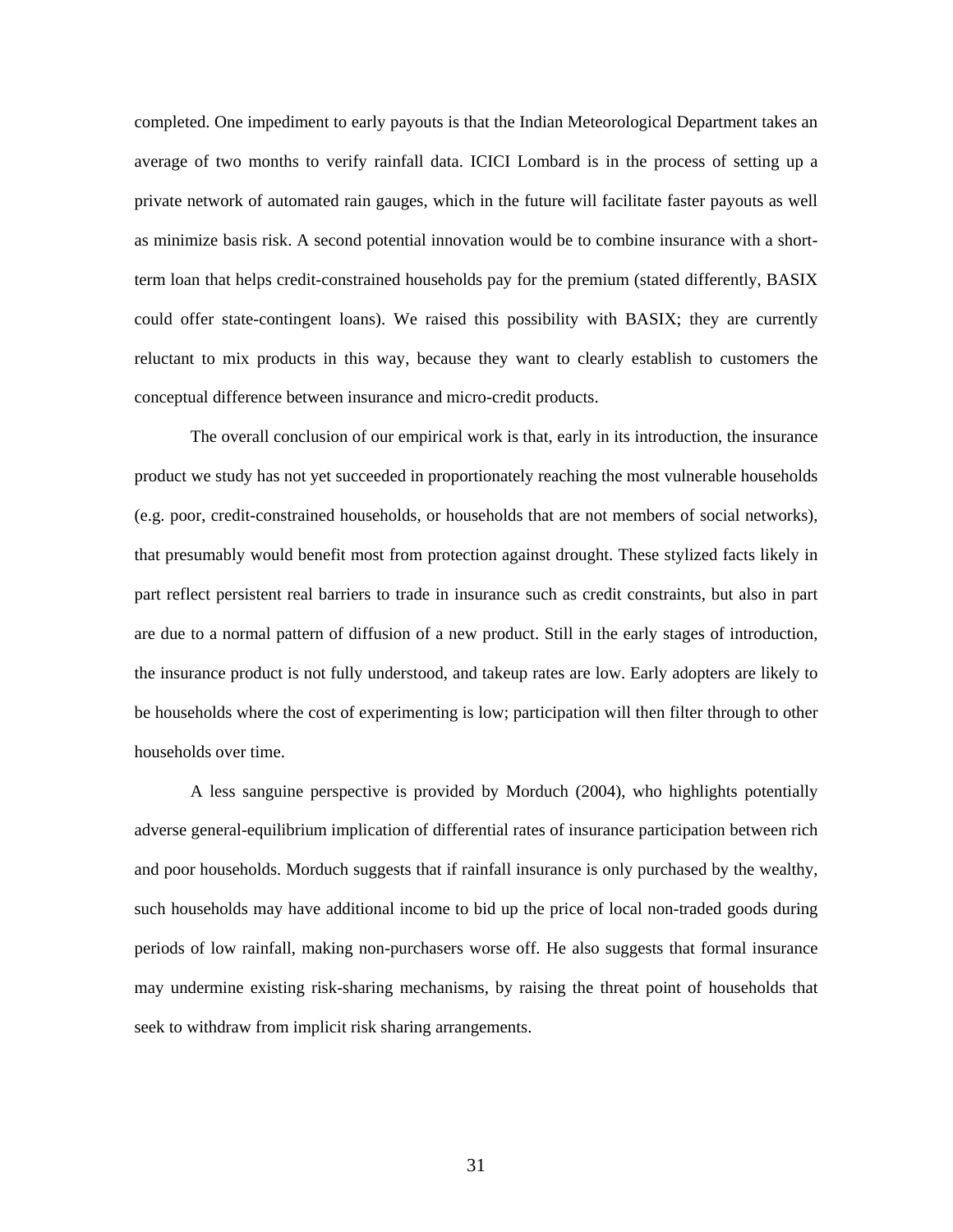Relatively little academic research on "micro-insurance" has been conducted to date, and many important questions remain unanswered. Some examples include: (i) the causal effect of rainfall insurance on income-smoothing and consumption smoothing; (ii) the price elasticity of demand for insurance, an important policy question given potential government subsidies on insurance contracts; (iii) the interaction between rainfall insurance and existing risk-bearing mechanisms; and (iv) the pattern of diffusion of insurance participation over time. In ongoing research, we are conducting a randomized field experiment among survey households, which we believe will help shed light on some of these questions.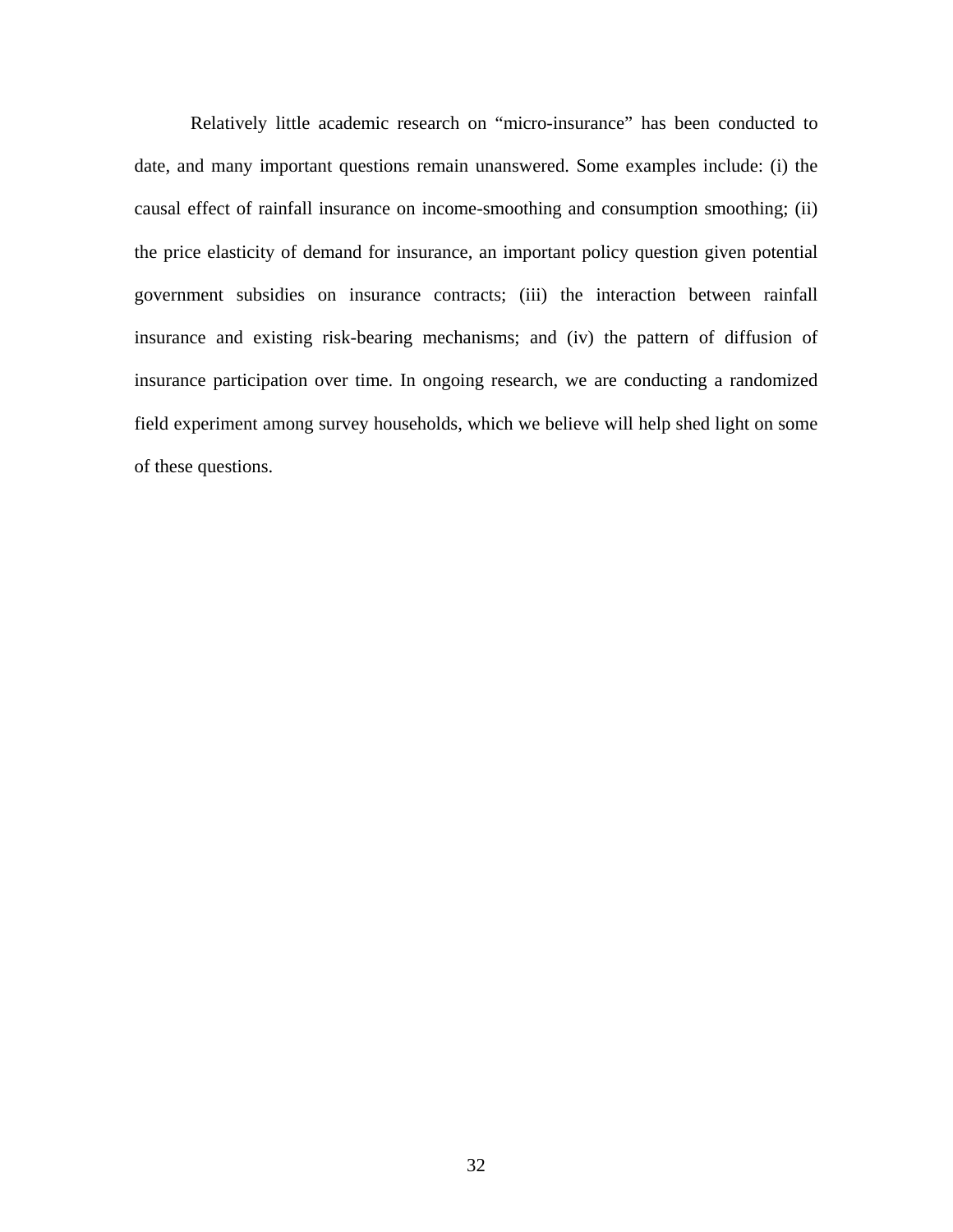#### **Appendix A: National Agricultural Insurance Scheme (NAIS)**

This Appendix presents additional information about the main Indian crop insurance scheme, NAIS, and compares the costs and benefits of rainfall insurance and area yield insurance (This discussion was removed from the main text due to space constraints.)

NAIS is the most widespread form of index-like agricultural insurance currently available in India. In participating states, farmers are required to purchase NAIS insurance if they take a crop loan (typically for seeds) from a formal financial institution; other farmers can also choose to purchase the insurance voluntarily (Kalavakonda and Mahul, 2005; Mahul and Rao, 2005). NAIS insurance payouts are based on area yields on individual crops, measured via crop-cutting experiments. Policyholders in each designated policy area are given a payout based on the shortfall (if any) on the measured crop yield relative to a threshold value set according to historical yields, which are estimated over a rolling window (the window depends on the crop, but is generally 3-5 years).

Like most government crop insurance programs, NAIS operates at a substantial loss. Between late 1999 and early 2004, NAIS collected premia of Rs. 12.5 billion, but paid Rs. 47.5 billion in claims (Mahul and Rao, 2005). Kalavakonda and Mahul (2005), who present a detailed case-study of the operation of NAIS in the southern Indian state of Karnataka, find a claims-topremia ratio of approximate 7 to 1 for the between 2000 and 2002; taking administrative costs into account, policy premia provide only 12 percent of program costs.<sup>1</sup>

Despite these heavy subsidies and the scheme's availability to all farmers, NAIS has a relatively low penetration rate. In the 2004 Kharif, 12.7 million farmers across India were even partially covered by the program, representing 9 percent of the total rural population of 138 million households (sources: Mahul and Rao, 2005; 2001 Indian Census). Moreover, insurance participation is particularly low among small and marginal farmers. In Karnathaka in 2002, Kalavakonda and Mahul estimate that 11.6 percent of small and marginal farmers participated in NAIS, compared to 27.0 percent of medium and large farmers. This disparity exists despite explicitly targeted subsidies; small and marginal farmers received a 40 percent premium subsidy in 2002 (Kalavakonda and Mahul, 2005).

This low participation rate likely in part reflects shortcomings in the design and marketing of NAIS insurance contracts. First, NAIS applies a uniform premium rate throughout India for each

 $\overline{a}$ 

 $<sup>1</sup>$  NAIS was introduced in 2000, replacing the Comprehensive Crop Insurance Scheme (CCIS), which</sup> covered only farmers borrowing from formal financial institutions. The CCIS also generally operated at a substantial loss. Over the period 1985-2001, the two schemes combined paid out claims in excess of premia collected in all but three years (1988, 1994 and 2000).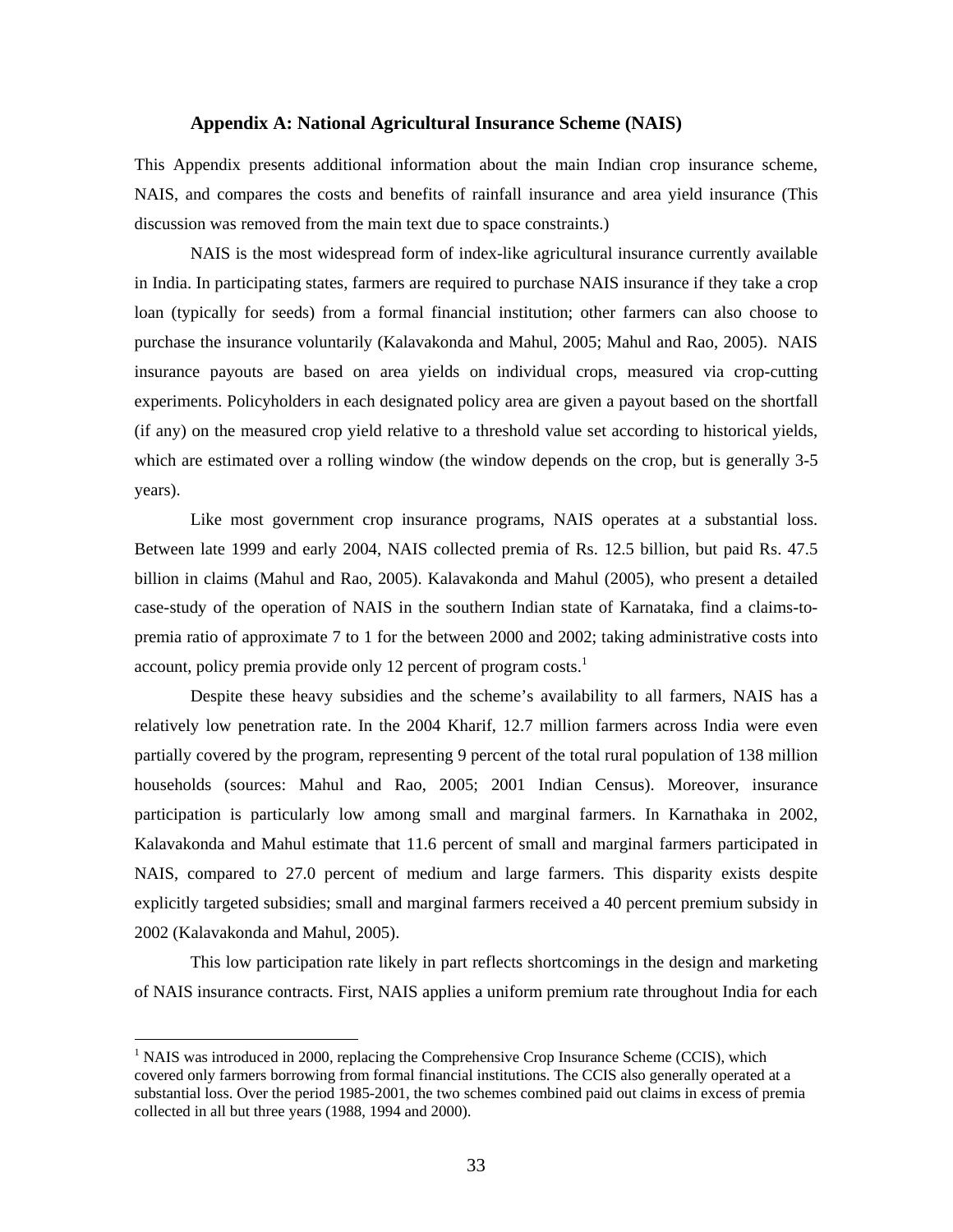crop type, rather than a premium based on the actuarial expected payout in the local geographic area. This mispricing induces adverse selection; farmers in high-risk areas enjoy a larger subsidy than those in low risk areas, and are more likely to participate. Second, Kalavakonda and Mahul (2005) suggest that knowledge of the scheme is relatively limited among bankers and district administration officials, and that purchasing and claiming insurance involves sometimes burdensome administrative costs. Third, not all crops are covered by the scheme (for example, tea, coffee, rubber and sugarcane are excluded). Fourth, in some areas, the designated geographic unit is relatively large, generating excessive basis risk between the farmer's yield and the yield on the crop cutting experiments. Fifth, claims can take a substantial period of time to be settled. Table 3 of Kalavakonda and Mahul (2005) shows that insurance claims are on average made available to households around 12 months after the end of the growing season. Given the credit constraints and high discount rates of households in developing countries, this delay is likely to be a significant disincentive to participate in the insurance program. Unfortunately, little systematic evidence exists to disentangle the relative importance of these and other explanations for the low NAIS participation rate.

Partially in response to the design problems outlined above, a number of private institutions have begun to offer alternatives to the NAIS crop insurance program. Several of these, including the product considered in this paper, provide a payoff based on rainfall at local rain gauges. Rainfall insurance presents several advantages relative to area-level crop insurance:

**1. Cost**. Rainfall data is already collected at a disaggregated level for other purposes by the Indian Meterological Department (IMD), and readily available at little or no cost. In contrast, areayield index insurance requires a large sample of crop-yield measurements, involving significant fixed costs. (These fixed costs are likely to be prohibitive for private insurers seeking to develop alternative products to NAIS).

**2. Availability of Historical Data.** Reliable daily rainfall data is available at the mandal level over a historical period of several decades. By modelling this data, it is possible to generate a relatively accurate estimate of the actuarial value of a wide variety of potential insurance contracts.

**3. Objectivity of index construction.** Maintaining a standardized methodology for measuring crop yields is not trivial, since yields depend on the seed type used, amount of fertilizer and other inputs applied to the crop and other factors. This subjectivity also introduces the potential for manipulation of the index. In contrast, the methodology for the measurement of rainfall is relatively well-agreed upon.

**4. Timely calculation and payment of returns.** Since rainfall data becomes available on an almost real-time basis, in principle it is possible to calculate payouts and pay policyholders in a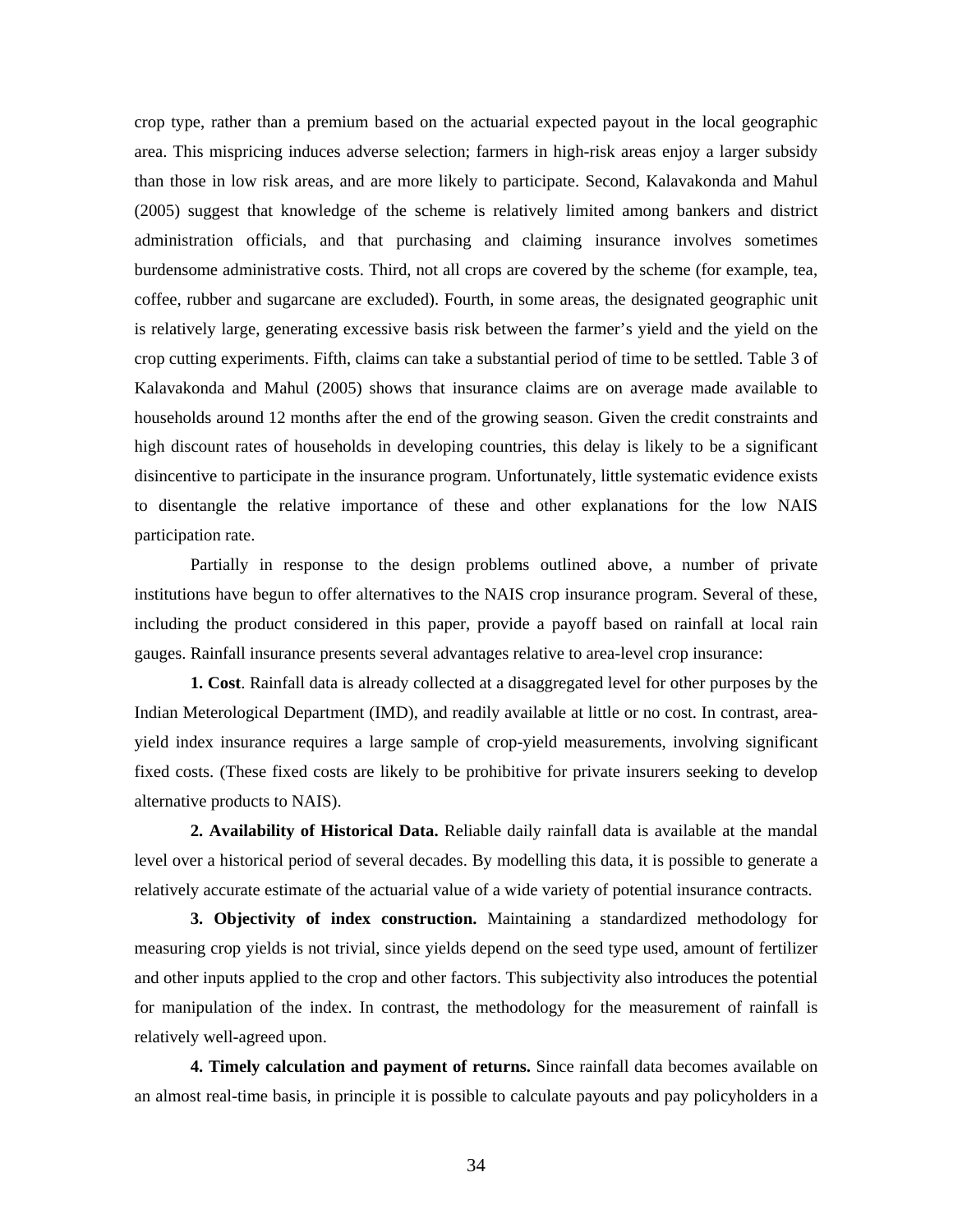timely fashion. This feature is potentially attractive to households; for example in situations where initial monsoon rains are followed by an extended dry period, necessitating a replanting of crops.

The primary disadvantage of index-based rainfall insurance is basis risk; that is, rainfall is imperfectly correlated with household income and consumption. Basis risk arises from several sources: (i) the relationship between measured rainfall and crop yields varies with soil type, slope of the plot, temperature and other factors (e.g., rainfall at night is more likely to soak into the soil rather than evaporating); (ii) Rainfall measured at the local weather station is not perfectly correlated with rainfall at an individual plot; (iii) Crop yields at the plot level are affected by nonweather factors like pests and disease that are not closely correlated with rainfall.

Area-yield insurance also involves basis risk; yields at the plots where crop-cutting measurements are taken will deviate from yields and earned income on other nearby plots, due to idiosyncratic differences in agricultural practices, soil, rainfall, the impact of disease and so on. However, the basis risk is likely to be less than for rainfall insurance, since it is directly an index of crop yields, and thus sidesteps the imperfect correlation between rainfall and average yields.

Our overall reading of these factors is that rainfall insurance has both advantages and disadvantages relative to area-yield insurance. An optimal insurance arrangement would likely depend on both types of indices.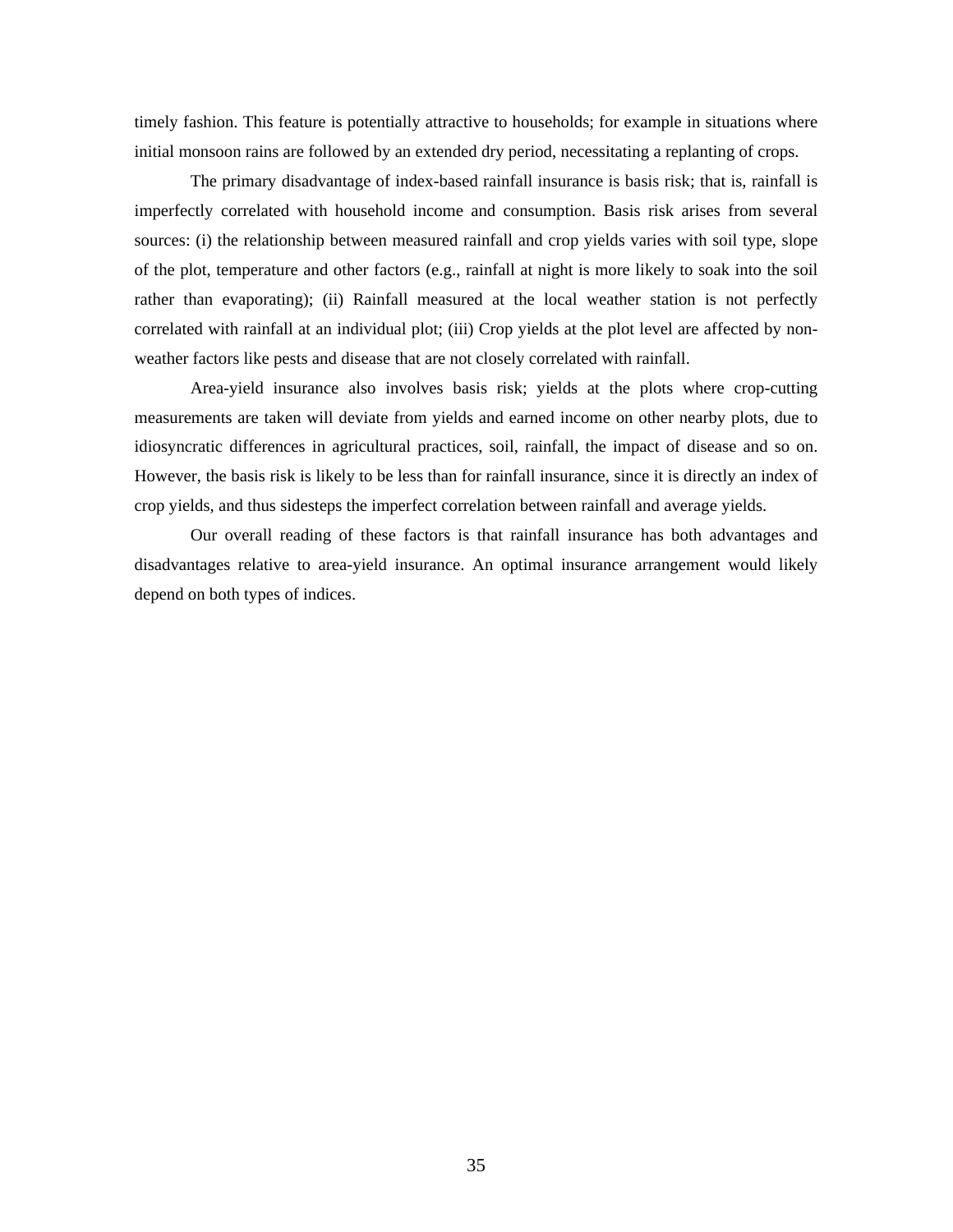#### **Appendix B: Simple model of insurance participation under symmetric information**

In this Appendix we present a simple model of insurance participation under symmetric information with and without credit constraints. Section A.3 summarizes the empirical predictions of this model.

#### *A.1 Basic setup*

Consider a risk-averse household with quadratic expected utility  $E[U(c)] = E(c) - \gamma \cdot \text{var}(c)$ . (This mean-variance form is consistent with a household with CARA utility facing normally distributed shocks.) Household income is assumed to be  $y = y^* + e$ , where e has zero mean and variance  $\sigma_y^2$ . The household has access to an insurance policy that insures against this income volatility e.

The timing of events is as follows:

- 1. The household decides whether to purchase insurance.
- 2. Income is realized (i.e. e is revealed).
- 3. Insurance payouts (if any) are made. The household consumes its income y plus any insurance payout.

The policy costs premium p. The payout on the insurance is  $r = -e + \mu + u$ .  $\mu$  is the household's expectation of the average insurance payout. u reflects basis risk associated with the insurance; u has mean 0 and variance  $\sigma_u^2$  (if  $\sigma_u^2 = 0$  the insurance perfectly offsets the variability in income due to e). Thus, if the household purchases insurance it consumes  $c = y^* + \mu + u - p$ , while if it does not purchase insurance it consumes  $c = y^* + e$ . Under these assumptions the household's willingness-to-pay is given by:

$$
[A.1] \qquad \qquad p_{\text{max}} = \mu + \gamma [\sigma_{y}^{2} - \sigma_{u}^{2}]
$$

Thus, the household has a higher willingness to pay if: (i) it is more risk averse (higher  $\gamma$ ), (ii) the insurance involves smaller basis risk (lower  $\sigma_u^2$ ), (iii) the insured risk is larger (higher  $\sigma_y^2$ ) or (iv) the expected payout of the insurance is higher (higher  $\mu$ ).

#### *A.2 Credit Constraints*

Now consider a simple extension of this model which introduces credit constraints. Assume that farmers begin with wealth W, which they may use either to purchase insurance or invest in seeds. This investment in seeds then determines household income; mean household income  $y^* = f(I)$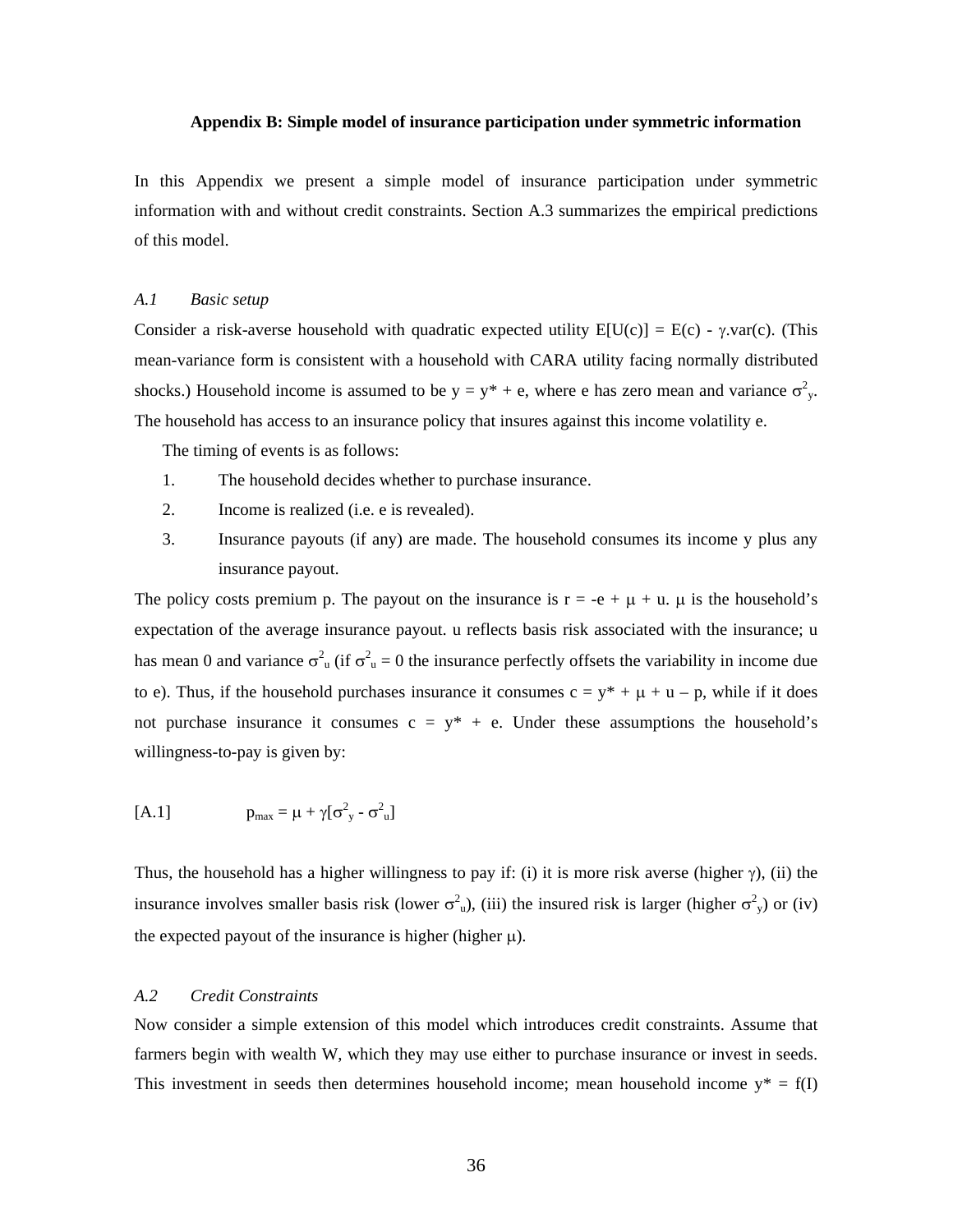where I is investment in seeds, and f(.) is concave. Households are unable to borrow against their future income to purchase seeds or buy insurance (i.e.  $W \ge I + p$ ). Any wealth not used for insurance or seeds is assumed to be stored at an interest rate of zero.

If the household has a high level of wealth, it will simply invest up to the point where  $f(1) =$ 1. In this case, willingness to pay for insurance is still given by formula [A.1]. Participation is independent of W, reflecting the fact that the household has CARA utility.

In the region where W is low and credit constraints bind, the household decides whether or not to purchase the insurance, and invests all residual wealth in seeds. Thus, if the household purchases insurance, investment is  $I = W - p$ , and household consumption is  $c = f(W-p) + \mu + u$ . If the household does not purchase insurance, investment in seeds is given by  $I = W$ , and consumption is  $c = f(W) + e$ . Taking expectations of these two expressions, the household's willingness to pay is given implicitly by:

$$
[A.2] \qquad \qquad f(W) - f(W - p_{\text{max}}) = \mu - \gamma [\sigma_{y}^{2} - \sigma_{u}^{2}].
$$

 $f(W)$  -  $f(W-p_{max}) = w_{p}W f'(x)dx$ . Since  $f(.)$  is concave,  $f(W)$  -  $f(W-p)$  is decreasing in W, and therefore  $dp_{\text{max}}$  /  $dW > 0$ , that is, the willingness-to-pay for insurance is increasing in wealth. Also, since  $f'(W) > 1$ ,  $p_{max}$  is lower in the region in credit constraints than in the region where credit constraints do not bind.

#### *A.3 Summary of results*

This simple model of insurance participation under symmetric information predicts that willingness-to-pay for insurance will be higher when:

- (i) Risk aversion is high (high  $\gamma$ ).
- (ii) The risk to be insured is large.
- (iii) Basis risk is low.
- (iv) The household is less credit constrained (i.e. the shadow value of W is lower).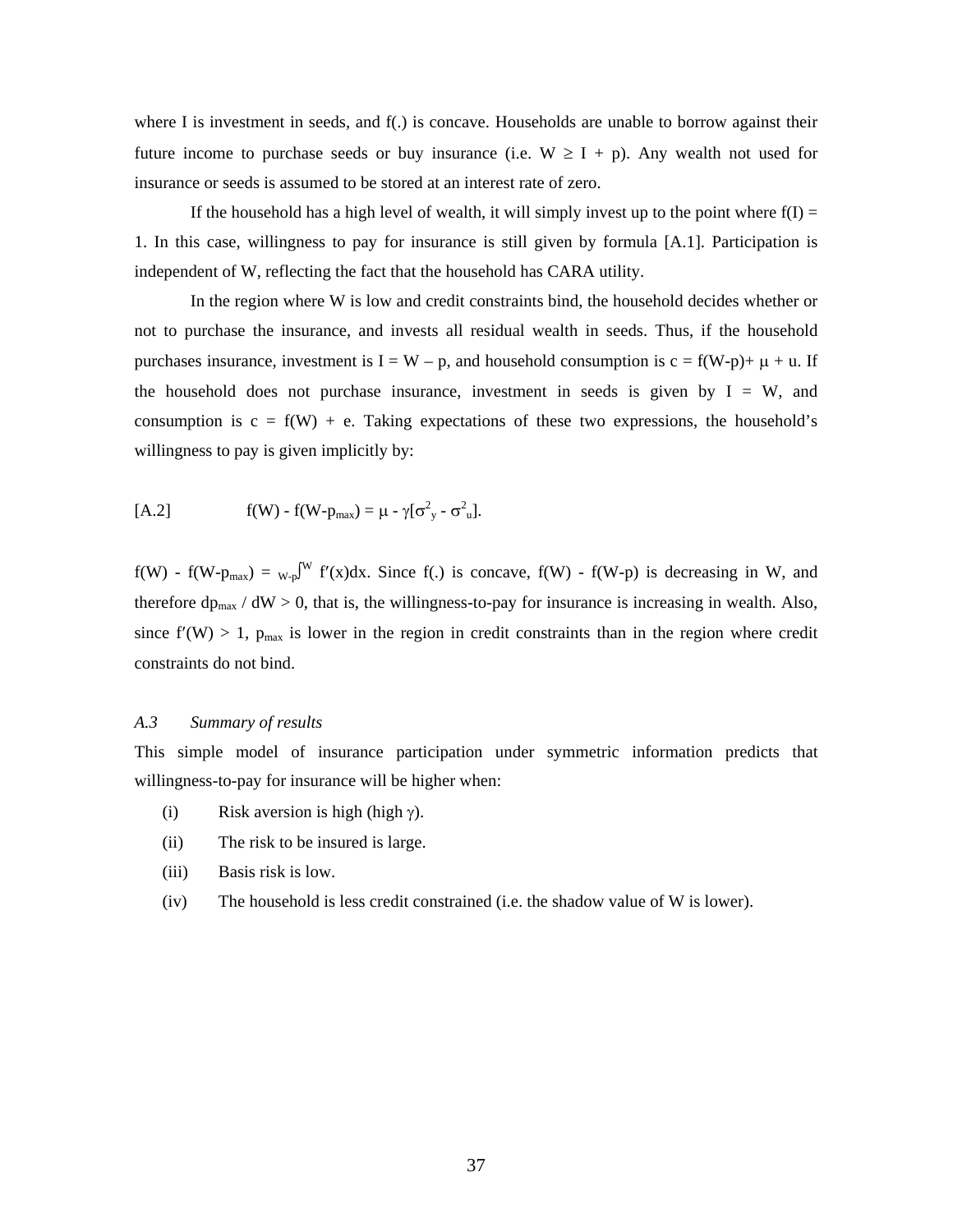## **Appendix C: Definition of Variables**

| Variable name                                       | <b>Values</b> | <b>Description of Variable</b>                                                                                                                                                                                                                                  | Question in Survey                                                                                                                                                                                                                                                                                                                                                                                                                                                                                                                                 |
|-----------------------------------------------------|---------------|-----------------------------------------------------------------------------------------------------------------------------------------------------------------------------------------------------------------------------------------------------------------|----------------------------------------------------------------------------------------------------------------------------------------------------------------------------------------------------------------------------------------------------------------------------------------------------------------------------------------------------------------------------------------------------------------------------------------------------------------------------------------------------------------------------------------------------|
| Accumulated<br>rainfall                             | 0,1           | Equal to 1 if household decides when to<br>sow based on accumulated rainfall.<br>Equal to zero if decision instead based<br>on other factors: soil moisture, advice<br>from other farmers etc.                                                                  | How do you/your household determine when to sow? [8 answer<br>choices]                                                                                                                                                                                                                                                                                                                                                                                                                                                                             |
| Ambiguity<br>aversion                               | 0,1           | Equal to 1 if household is "ambiguity<br>averse", ie. respondent selects Bag 1 in<br>question listed to right.                                                                                                                                                  | You have to draw a ball out of a bag without looking. If the ball you<br>choose is the "right" color, then you win Rs. 70. Which of the two<br>bags would you like to choose from? In Bag One there are 2 RED<br>balls and 3 YELLOW balls. You win if you pick a RED ball. In Bag<br>Two there are 5 balls; some are RED and some are YELLOW. You<br>decide what color ball wins. You win if you pick a ball of the color you<br>chose.                                                                                                            |
| Attend rainfall<br>insurance<br>meeting             | 0,1           | Equal to 1 if household attended BASIX<br>insurance marketing meeting.                                                                                                                                                                                          | Have you attended a meeting where the BASIX/ Bhartiya Samruddi/<br>KBS Local Area Bank rainfall insurance was explained and sold?                                                                                                                                                                                                                                                                                                                                                                                                                  |
| <b>BUA</b> member                                   | 0,1           | Equal to 1 if any household member<br>has been a member of a borewell users<br>association (BUA) for at least one year.                                                                                                                                         | Does anyone in your household belong to any of the following<br>groups? How many years has this household been a member of the<br>group?                                                                                                                                                                                                                                                                                                                                                                                                           |
| Buyer identifier                                    | 0,1           | Equal to 1 if household bought the<br>rainfall insurance in 2004.                                                                                                                                                                                               | Which years did you/your household buy the rainfall insurance?                                                                                                                                                                                                                                                                                                                                                                                                                                                                                     |
| Credit<br>constrained                               | 0,1           | Household is asked why they do not<br>have one more loan. Equal to 1 if<br>household cites reasons relating to lack<br>of credit availability, high interest rates<br>or bank fees. Equal to 0 if household<br>cites no need for credit or dislike for<br>debt. | What are the main reasons this household does not have one more<br>loan? OR What are the main reasons why this household did not ask<br>for credit during this Kharif [for hh with no loan applications]?<br>Variable = 1 if household answers (i) lack of collateral; (ii) high<br>interest rates / bank fees; (iii) no access to credit institution; (iv) no<br>more credit worthiness or (v) bank will not give additional loan.<br>Variable = 0 if household answers (i) no need for credit, (ii) do not<br>like to be in debt or (iii) other. |
| Credit from<br><b>BASIX</b>                         | 0,1           | Equal to 1 if household had credit<br>outstanding from BASIX in Mrigashira<br>Kartis (start of 2004 monsoon).                                                                                                                                                   | Please list all the loans that have been active at any point since<br>Mrigashira Kartis, whom you borrowed from, how much you<br>borrowed, and when you borrowed.                                                                                                                                                                                                                                                                                                                                                                                  |
| Farming Income                                      | $0 - \infty$  | Gross revenue of crop production.                                                                                                                                                                                                                               | What was the total amount harvested for each crop? What price<br>(per kg) did you receive for the crop?                                                                                                                                                                                                                                                                                                                                                                                                                                            |
| Lived in village<br>whole life                      | 0,1           | Equal to 1 if the household head has<br>lived in the village his whole life.                                                                                                                                                                                    | How long has the household lived in this village?                                                                                                                                                                                                                                                                                                                                                                                                                                                                                                  |
| Log of acres<br>owned                               | $0 - \infty$  | Log (1+Acres owned).                                                                                                                                                                                                                                            | What is the total area of the plot in acres? Do you own this plot?                                                                                                                                                                                                                                                                                                                                                                                                                                                                                 |
| Log of household $0 - \infty$<br>head's age         |               | Log (1+age of household head).                                                                                                                                                                                                                                  | What is the age of the household head?                                                                                                                                                                                                                                                                                                                                                                                                                                                                                                             |
| Log of household<br>head's education<br>level       | 0 - ∞         | Log (1+highest level of schooling<br>completed by the household head).                                                                                                                                                                                          | What is the highest level of schooling completed by the household<br>head?                                                                                                                                                                                                                                                                                                                                                                                                                                                                         |
| Log of household $\vert 0 - \infty \rangle$<br>size |               | Log (1+Household size).                                                                                                                                                                                                                                         | Please list the names of people normally living in this household (this<br>includes both family members and nonfamily members, e.g. residing<br>servants). Start with the household head, the spouse, and their<br>children. Then list the most immediate family subsequently.                                                                                                                                                                                                                                                                     |
| Log of Wealth                                       |               | log(1000) - Log (1000+ liquid assets in Mrigashira<br>Kartis + market value of livestock +<br>estimated value of primary dwelling<br>+other house plots value).                                                                                                 | What was the money value of this saving in Mrigashira Kartis? If<br>you had sold all your livestock then, how much money would you<br>have gotten? What is the present market value of the house and the<br>house plot? What would you be able to get if you sold it today? Do<br>you own any other house plots elsewhere? If so, what are PRESENT<br>MARKET VALUE, Rs. the value of these including any residential<br>construction?                                                                                                              |
| Member of<br>another group for<br>at least 1 year   | 0,1           | Equal to 1 if any household member<br>has been a member of a large village<br>group other than the BUA and Gran<br>Panchayet for at least one year.                                                                                                             | Does anyone in your household belong to any of the following<br>groups? How many years has this household been a member of the<br>group?                                                                                                                                                                                                                                                                                                                                                                                                           |
| Member of Gran<br>Panchayet                         | 0,1           | Equal to 1 if any household member<br>has been a member of the Gran<br>Panchayet for at least one year.                                                                                                                                                         | Does anyone in your household belong to any of the following<br>groups? How many years has this household been a member of the<br>group?                                                                                                                                                                                                                                                                                                                                                                                                           |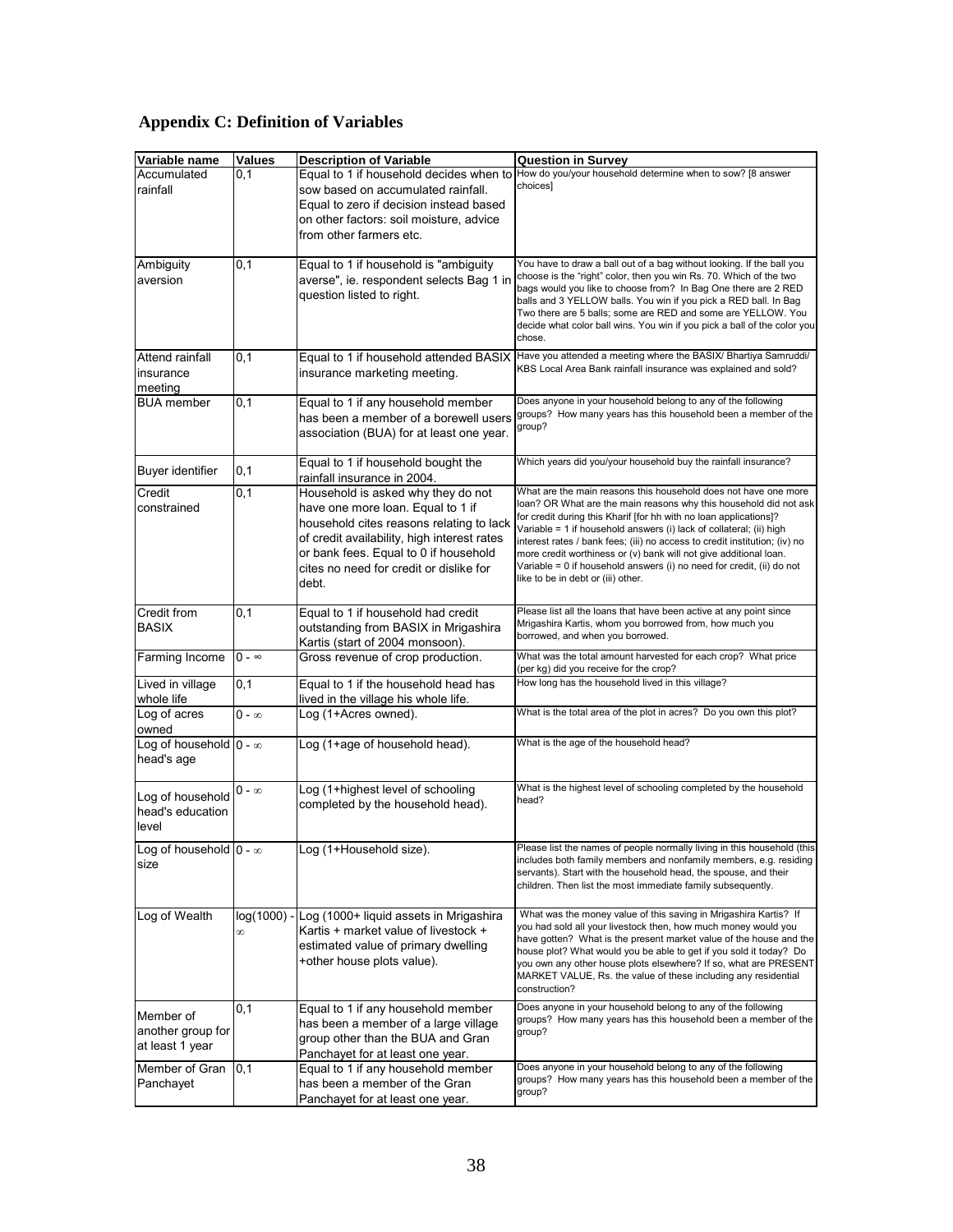## **Appendix C: Definition of Variables (cont.)**

| Nonfarm Income                                    | $0 - \infty$        | Gross revenue from non-agricultural<br>work.                                                                                                                                                            | How much nonfarm income was earned by each household member<br>per month? Separated into 9 categories: agricultural labor not on<br>own farm; non-agricultural sector work; in-kind wages; self-<br>employment; sales of non-agricultural goods; caste occupation;<br>migration income; government assistance; and pensions.                                                                                                                                                                   |
|---------------------------------------------------|---------------------|---------------------------------------------------------------------------------------------------------------------------------------------------------------------------------------------------------|------------------------------------------------------------------------------------------------------------------------------------------------------------------------------------------------------------------------------------------------------------------------------------------------------------------------------------------------------------------------------------------------------------------------------------------------------------------------------------------------|
| Number of BUA<br>members                          | 0 - ∞               | The number of members on the BUA<br>that the household head knows well and<br>talks to on a regular basis.                                                                                              | Please list the members of your BUA, (OR GROUP 1), who you<br>know well and talk to on a regular basis.                                                                                                                                                                                                                                                                                                                                                                                        |
| Number of<br>insured BUA<br>members               | $0 - \infty$        | The number of members on the BUA<br>that the household head knows well and<br>talks to on a regular basis, and who<br>also bought rainfall insurance.                                                   | Please list the members of your BUA, (OR GROUP 1), who you<br>know well and talk to on a regular basis. Has he/she bought rainfall<br>insurance?                                                                                                                                                                                                                                                                                                                                               |
| Patience                                          | 01                  | Implied monthly discount rate (ie.<br>number of rupees today equivalent to 1<br>rupee received a month into the future).                                                                                | Imagine that you bought a lottery ticket and you have just won. The<br>price is Rs. 100. In order to get the full 100 rupees you have to wait<br>30 days. So if you wait 30 days, you will get the 100 Rs. for sure.<br>However, if you are willing to accept less today, you can get the<br>money now. What is the lowest amount that you are willing to accept<br>today instead of waiting 30 days? [PROMPT IF UNSURE]                                                                       |
| Percent of castor 01<br>planted in 2003           |                     | Total acres of castor planted in 2003 /<br>total area planted in 2003                                                                                                                                   | How many acres were planted under castor in the Kharif of 2003?                                                                                                                                                                                                                                                                                                                                                                                                                                |
| Percent of<br>cultivated<br>irrigated land        | 06.5                | Total acres of irrigated land / total land<br>owned. The source of irrigation must<br>be either dugwell, tank, or canal. The<br>land must be owned, leased in, or share<br>cropped in by the household. | What is the total area of the plot in acres? Do you own this plot? In<br>the Kharif that just ended, did you use the plot yourself or rent it out?<br>What allowed you to use this plot in the past Kharif? What is the<br>source of irrigation for this plot, besides rain?                                                                                                                                                                                                                   |
| Percent of<br>groundnut<br>planted in 2003        | 01                  | Total acres of groundnut planted in<br>2003 / total area planted in 2003                                                                                                                                | How many acres were planted under groundnut in the Kharif of<br>2003?                                                                                                                                                                                                                                                                                                                                                                                                                          |
| Pessimism                                         | 01                  | The degree to which the household<br>head is pessimistic about the start of<br>the monsoon. Equal to 1 if the<br>household head is very pessimistic, and<br>equal to 0 if he is very optimistic.        | Now, I would like you to use the 10 beans to indicate, based on your<br>past experience, how likely you think it is that the (SW) monsoon will<br>start in a given Kartis here in your village. You should distribute all 10<br>beans in the different boxes in such a way that the Kartis where you<br>think the monsoon is most likely to start has the most beans, and<br>Kartises where you think the monsoon is least likely to start have the<br>least number of beans or even no beans. |
| Presence of<br>other non-<br>weather<br>insurance | 0,1                 | Equal to 1 if household has crop<br>insurance, life insurance, and/or other<br>insurance                                                                                                                | Does your household have any of the following kinds of insurance? If<br>so, from where?<br>9 Choices: Government Crop insurance (2004); Other Crop<br>insurance (2004); Weather or rainfall insurance (2004); Life<br>insurance; Health insurance; Fire insurance; Vehicle insurance;<br>Livestock / poultry insurance; Other--specify                                                                                                                                                         |
| Progressive<br>household                          | 0,1                 | Equal to 1 if the household head is<br>considered a progressive farmer by<br>others in the village.                                                                                                     | Do other farmers consider you a progressive farmer?                                                                                                                                                                                                                                                                                                                                                                                                                                            |
| Risk aversion                                     | 0, 0.2, ,<br>0.8, 1 | Equal to 1 if household head is risk<br>averse, incrementing down by 0.2 to 0 if<br>household head is risk seeking.                                                                                     | Imagine you are going to flip a coin and you win the amount shown<br>under the GREEN area if it lands on heads or the amount shown<br>under WHITE area if it lands on tails. The amount you win depends<br>on the bet you choose. Which bet would you choose? SHOW<br>PICTURE TO RESPONDENT WITH Rs. Choices: a. 50/50 Rs.; b.<br>40/100 Rs.; c. 30/130 Rs.; d. 20/160 Rs.; e. 10/190 Rs.; f. 0/200 Rs.                                                                                        |
| Sex of the<br>household head                      | 0,1                 | Equal to 1 if the household head is<br>male; equal to 0 if the household head<br>is female.                                                                                                             | What is the gender of the household head?                                                                                                                                                                                                                                                                                                                                                                                                                                                      |
| Total Income                                      | $0 - \infty$        | Total income: sum of farming income<br>and nonfarming income.                                                                                                                                           | What was the total amount harvested for each crop? What price<br>(per kg) did you receive for the crop? How much nonfarm income<br>was earned by each household member per month?<br>Broken down by 9 types of income: agricultural labor not on own<br>farm; non-agricultural sector work; in-kind wages; self-employment;<br>sales of non-agricultural goods; caste occupation; migration income;<br>government assistance; and pensions.                                                    |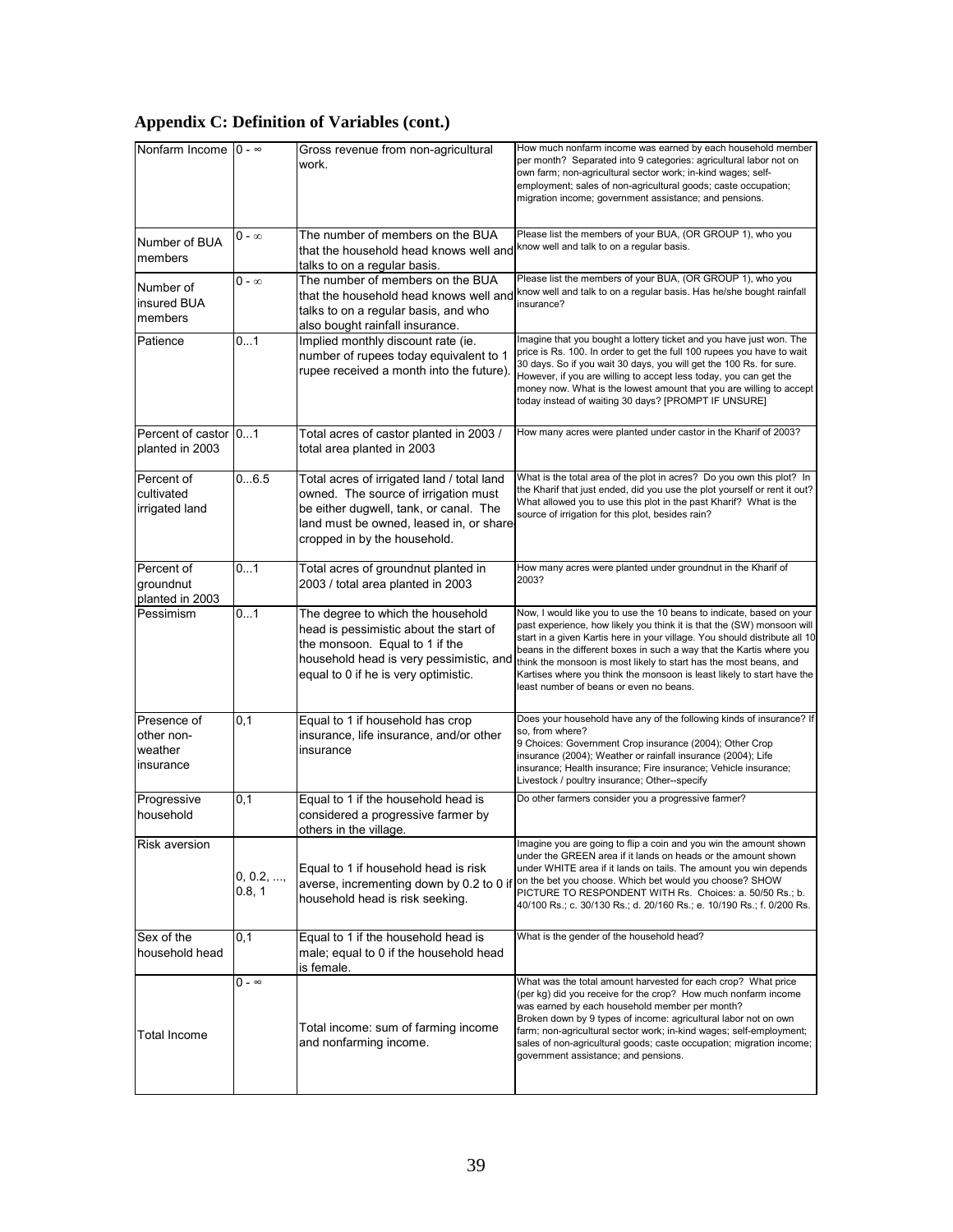#### **References**

Abbring, Jaap H., Pierre-André Chiappori and Jean Pinquet. 2003. "Moral Hazard and Dynamic Insurance Data." *Journal of the European Economic Association*, 1(4): 767-820.

Caswell, M., and D. Zilberman. 1985. "The Choices of Irrigation Technologies in California." *American Journal of Agricultural Economics*, 67: 224-234.

Cawley, John, and Tomas Philipson. 1999. "An Empirical Examination of Information Barriers to Trade in Insurance." *American Economic Review,* 89(4): 827-846.

Cole, Shawn, and Peter Tufano. 2007. *BASIX*. Harvard Business School Case 9-207-299.

Gadgil, Sulochana, P.R. Seshargiri Rao, and K. Narahari Rao. 2002. "Use of Climate Information for Farm-Level Decision Making: Rainfed Groundnut in Southern India" *Agricultural Systems*, 74.

Grilliches, Zvi. 1957. "Hybrid Corn: An Exploration in the Economics of Technical Change." *Econometrica*, 25: 501-522.

Hess, Ulrich. 2002. "Innovative Financial Services for India, Monsoon-Indexed Lending and Insurance for Smallholders." World Bank Agricultural Research Department, Working Paper 9.

Gine, Xavier, Helene Lilleor, Robert Townsend, and James Vickery. 2005. "Weather Insurance in Semi-Arid India." Mimeo.

Lim, Youngjae, and Robert Townsend. 1998. "General Equilibrium Models of Financial Systems: Theory and Measurement in Village Economies." *Review of Economic Dynamics,* 1(1): 59-118.

Manski, Charles. 1993. "Identification of Endogenous Social Effects: The Reflection Problem." *Review of Economic Studies*, 60: 531-542.

Manski, Charles, and Steven Lerman. 1977. "Estimation of Probabilities from Choice Based Samples." *Econometrica*, 45, No. 8.

Morduch, Jonathan. 1995. "Income Smoothing and Consumption Smoothing." *Journal of Economic Perspectives,* 9: 103-114.

———. 2004. "Micro-Insurance: the Next Revolution?" Mimeo, NYU.

Mulligan, Casey, and Tomas Philipson. 2003. "Insurance Market Participation Under Symmetric Information." Mimeo.

Rothschild, Michael, and Joseph Stiglitz. 1976. "Equilibrium in Competitive Insurance Markets: An Essay on the Economics of Imperfect Information." *Quarterly Journal of Economics*, 90: 630- 49.

Townsend, Robert. 1994. "Risk and Insurance in Village India." *Econometrica*, 62: 539-592.

World Bank. 2005a. *Managing Agricultural Production Risk: Innovations in Developing Countries.* World Bank Agriculture and Rural Development Department.